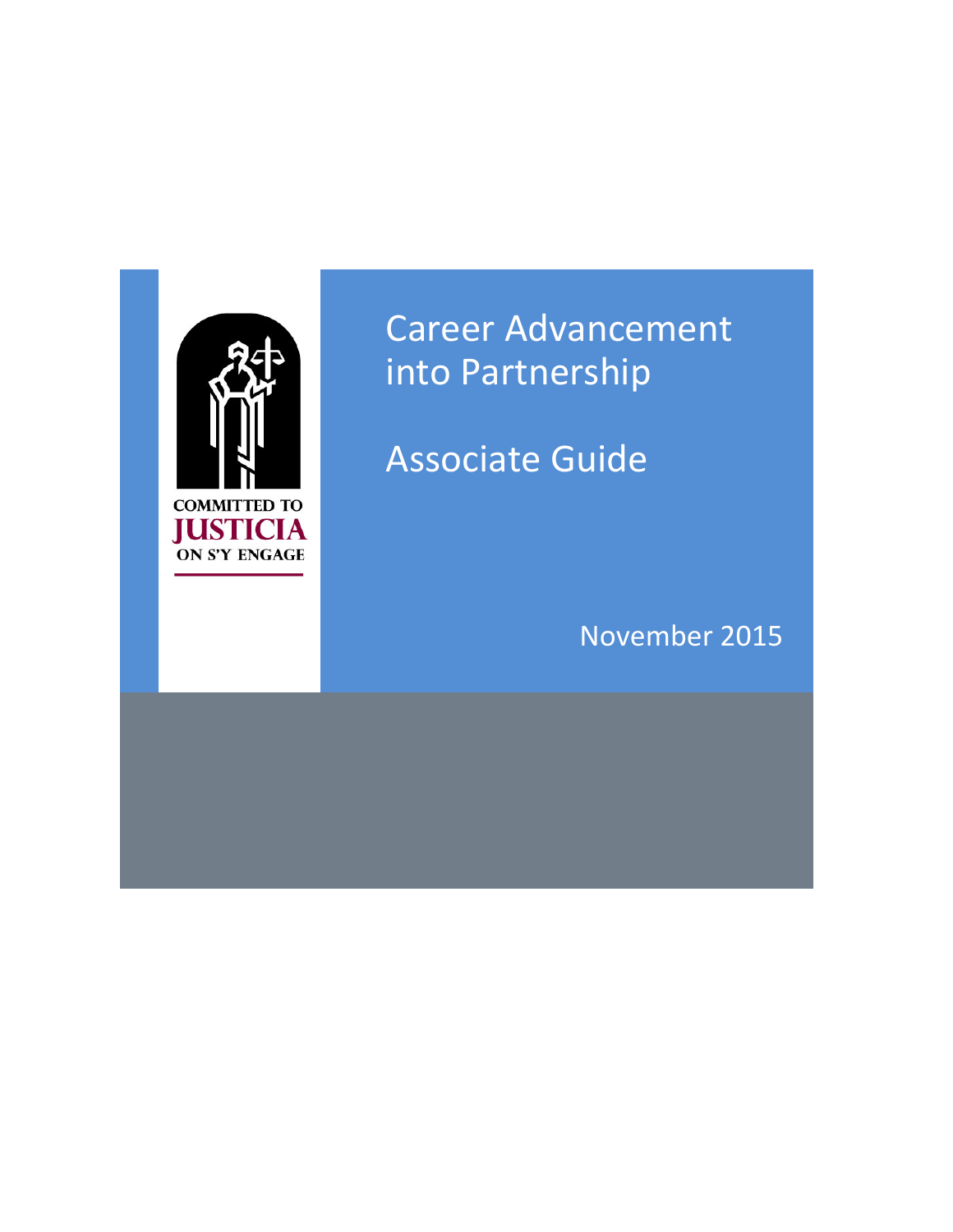# **Contents**

| Women's Perspective: What are the Challenges and Opportunities in Performance Reviews?21 |  |
|------------------------------------------------------------------------------------------|--|
|                                                                                          |  |
|                                                                                          |  |
|                                                                                          |  |
|                                                                                          |  |
|                                                                                          |  |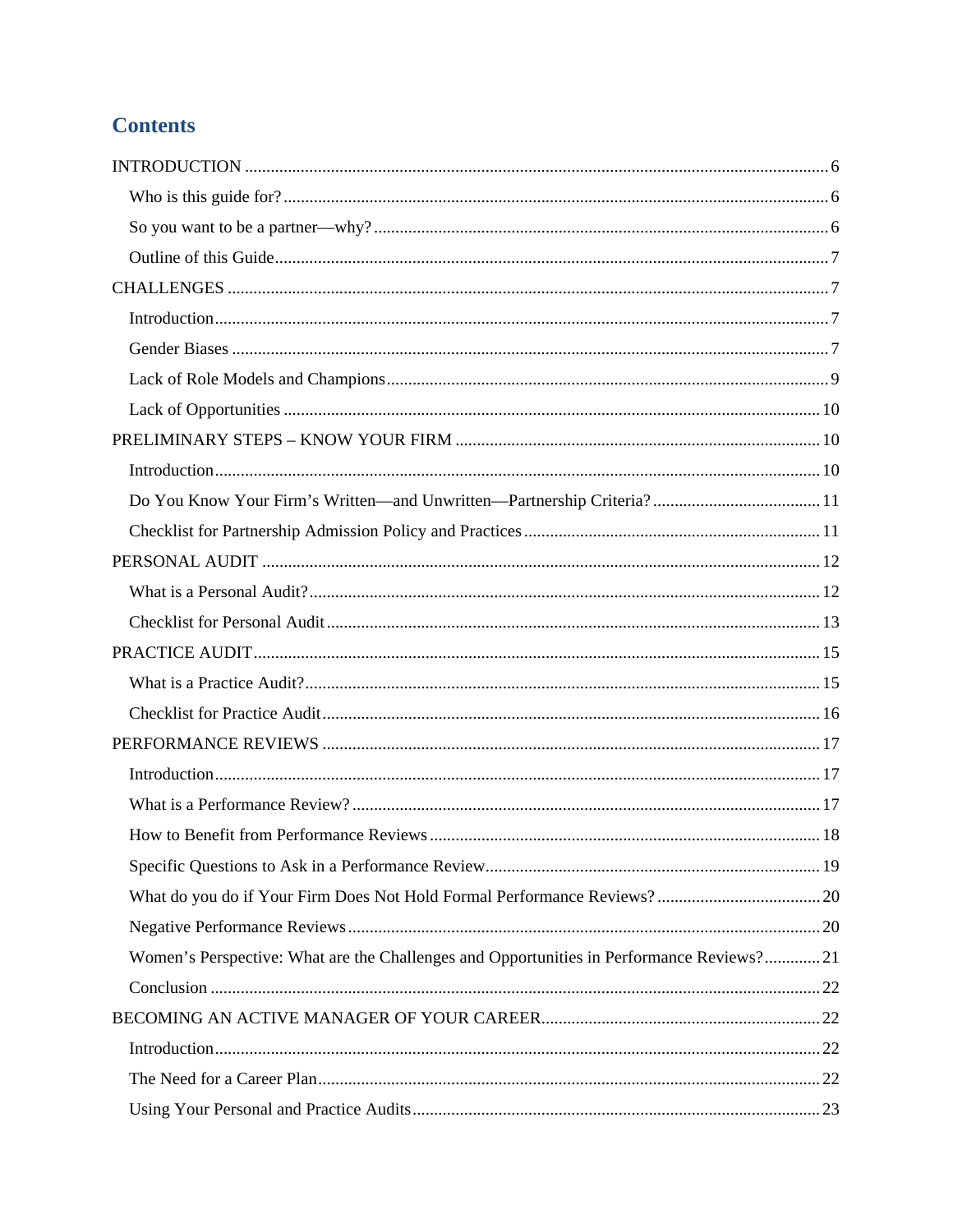| Women's Perspective: Challenges and opportunities in finding mentors and sponsors36 |  |
|-------------------------------------------------------------------------------------|--|
|                                                                                     |  |
|                                                                                     |  |
|                                                                                     |  |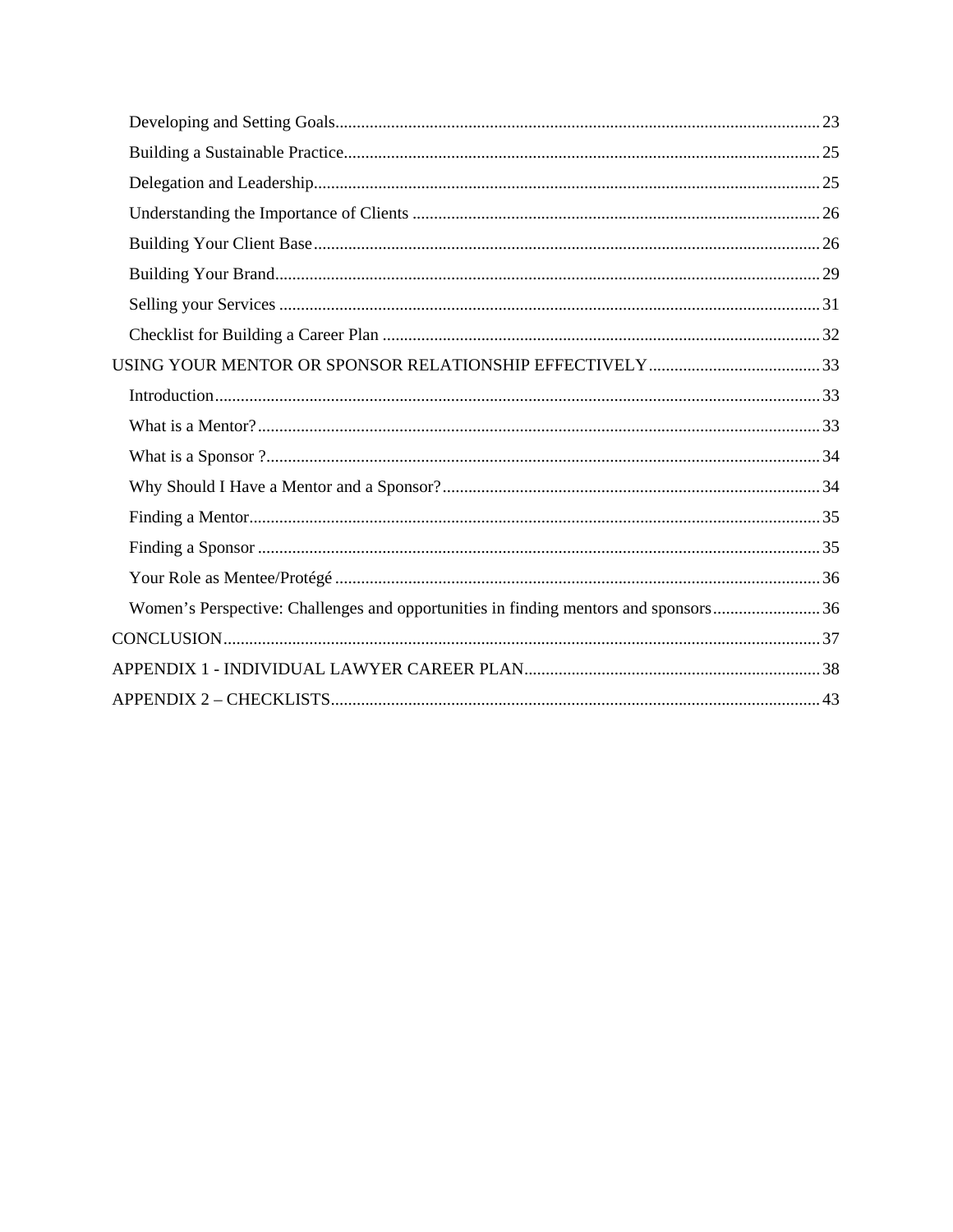# **Executive Summary**

#### **Who is this guide for?**

This guide is for women associates who want to be a partner. While men associates may find the information valuable, it was written particularly as a useful resource for senior women associates looking forward and planning for their future careers. A guide for law firms is available online: http://www.lsuc.on.ca/uploadedFiles/Equity\_and\_Diversity/Justicia/Law\_firm\_guide\_2012.pdf .

#### **Challenges**

The research shows that women lawyers face three main challenges: gender bias, lack of role models and champions, and exclusion from informal male networks.

#### **Preliminary steps – know your firm**

The first step to charting your road to partnership is to gather as much information as possible about your firm. While firms may appear similar on their surfaces, each firm has its own unique idiosyncrasies and peculiarities. These can include anything from the criteria used to make assessments about potential partners, to features of the partnership policy, written or unwritten, that are unique to the firm and may have an impact on your progress toward partnership.

#### **Personal Audit**

You must assess whether you have the drive to succeed in becoming a partner. Carrying out such an assessment, or personal audit, can help you identify areas of needed improvement which may be holding you back from advancing to partnership. The Personal Audit is divided into the following sections: Satisfaction with Work; Work/Life Effectiveness; and Mentors, Sponsors and Champions.

## **Practice Audit**

In order to make smart and strategic decisions as you progress towards partnership, you need to understand your current practice and the type of practice that will help you advance. A practice audit will help you assess the practice you have against the practice you need.

The Practice Audit checklist is divided into the following sections: Hours and Clients; Time and Financial Management of your Practice; Internal Networking; Branding; and Business Development.

## **Performance Reviews**

You should take advantage of performance reviews to identify areas of improvement that will assist your progress to partnership and to understand where you stand with respect to advancement to partnership.

#### **Becoming an active manager of your own career**

Being effective at actively managing your career requires understanding and engaging in all the components that are necessary to advance to partnership. It means creating a plan or roadmap to chart a career trajectory, understanding what is required to build a sustainable practice, determining the best ways to build your brand as a future partner and knowing how to develop your practice through business development and networking. A career plan will enable you to take charge of your career, become your own advocate and locate and access scarce personal and firm resources. It will assist you in focusing on achieving your goal of becoming a partner.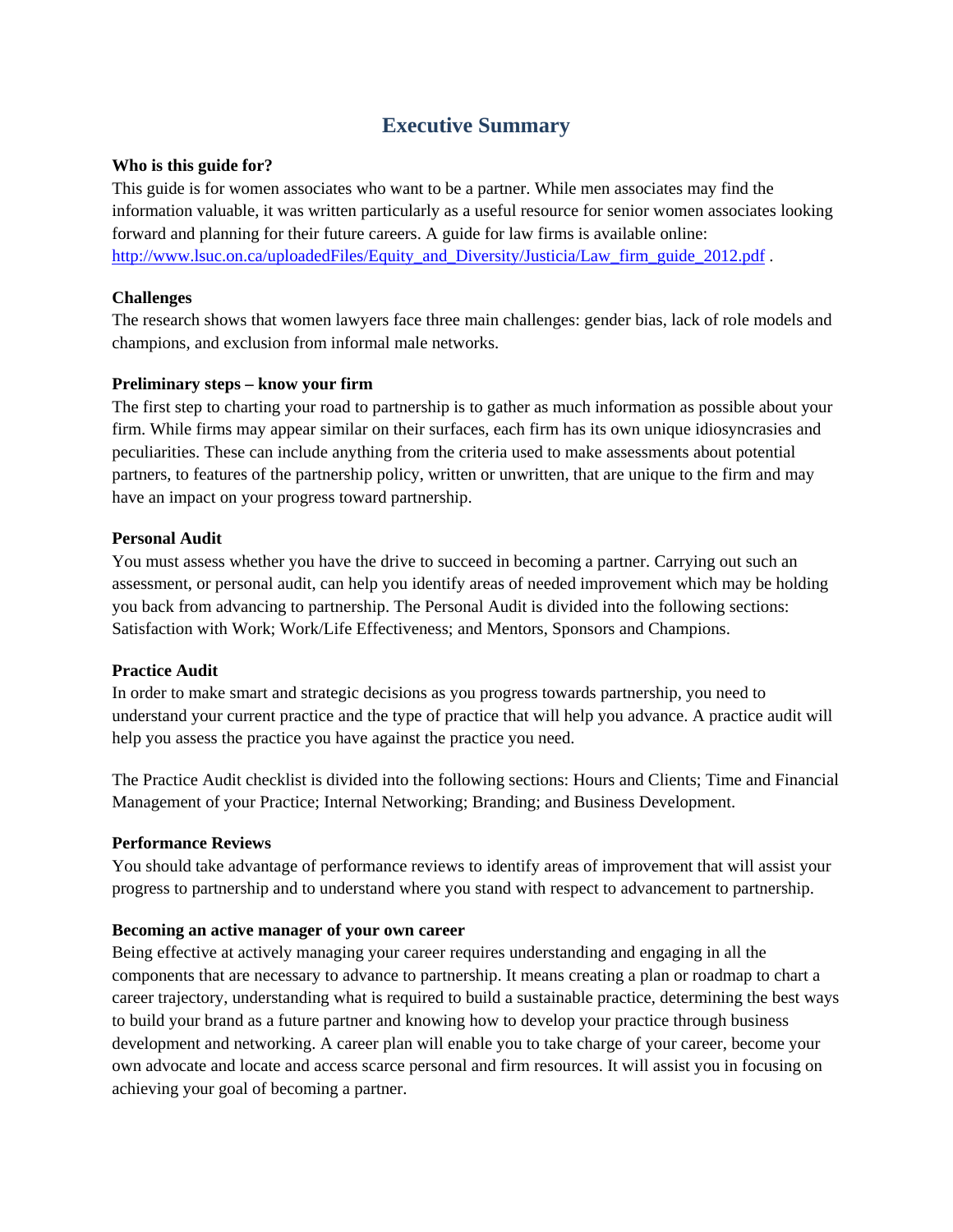#### **Using your mentor or sponsor relationship effectively**

Having a mentor to provide advice and coaching and to champion you is very important in your progress to partnership. Your mentor can assist you in understanding the firm and in preparing your personal and practice audits. A mentor can also provide support during and after your performance review. The mentor can talk to you about your career plan and how to develop and manage your client base.

There is a strong and well established link between mentoring relationships and career success. Lawyers consistently identify a strong mentoring relationship as extremely advantageous, if not key, to developing a successful practice and achieving partnership. It is important to understand and educate yourself about the particular mentoring program that your firm offers. In circumstances where there is no official mentoring program at your firm, or where an existing mentoring relationship is not providing all of the anticipated benefits, you should make efforts to identify a suitable lawyer who may be prepared to act as your mentor, either formally or informally.

When thinking about mentors, it is important as well to consider sponsors. While some mentors may also be sponsors, not all sponsors are mentors. While mentors provide support for you, a sponsor becomes your champion and helps you advance.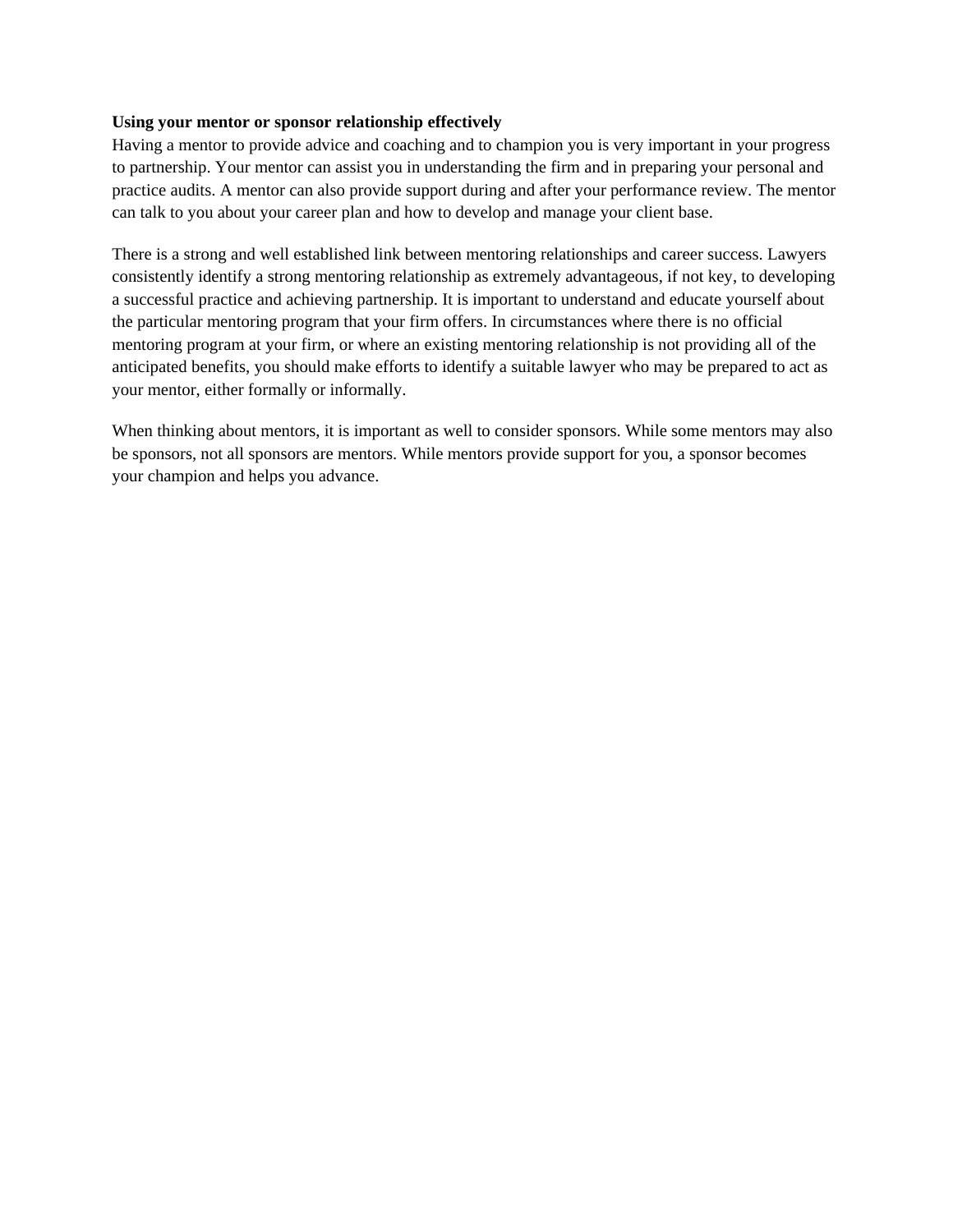# **Introduction**

## **Who is this guide for?**

For women associates who want to be partner. While men associates may find the information valuable, it was written particularly as a useful resource for senior women associates looking forward and planning for their future careers. The Law Society's Justicia Project has compiled a series of strategies to assist you in advancing your career towards partnership. We have consulted the literature, drawn upon research, spoken to career coaches in the field of law and used our own experience to craft what we hope will be a useful and practical guide.

Law firms see a business case for retaining and advancing women. They recognize that firms that advance strong women into partnership are capitalizing on a significant intellectual resource and that a more diverse set of partners will provide more creative solutions to problems. Clients are asking for more diverse teams to service their work and are looking to see if their law firms are incorporating programs to focus on the advancement of women.

Even though firms see the business case, there are still many factors that impact on the advancement of women. However, the time is ripe for you to take a mindful and focused approach to the advancement of your career. You are not entirely on your own. We are working with law firm managing partners to identify ways we can collectively support women's careers and create work environments that are hospitable for women at every level.

## **So you want to be a partner—why?**

You are part of the wave of extremely talented women who make up at least 50% of law schools and entry level associate positions. Many of you have graduated near or at the top of your law school class. "Canadian and US statistics indicate a range in the proportion of women partners from fewer than 16% of equity partners to about 20% of partners in large and medium size firms."<sup>1</sup> Law firms are turning more of their attention to this issue and are seeking to improve the retention and advancement of their women lawyers.

So why strive for this goal? Being a partner in a law firm brings many rewards. It means that you possess not only a valuable skill set, but a demonstrated ability to help clients resolve their complex legal issues and the ability to sustain a client base. It will bring personal satisfaction. It will allow you to do more complex work resulting in greater intellectual satisfaction. As an owner of the law firm, you will participate in business decisions that affect your law firm and its direction. You will have opportunities to leave your mark in shaping your firm in a way that will last. You will be a teacher and mentor to others coming up in your firm or in the profession. You will have more control over the direction and focus of your practice. You will have an opportunity to focus more on business development and to enhance your firm's reputation. You will likely receive substantial financial remuneration as well as tax incentives and benefits.

 1 The Law Society of BC, *The Business Case for Retaining and Advancing Women Lawyers in Private Practice* (Vancouver: The Law Society of BC, July, 2009).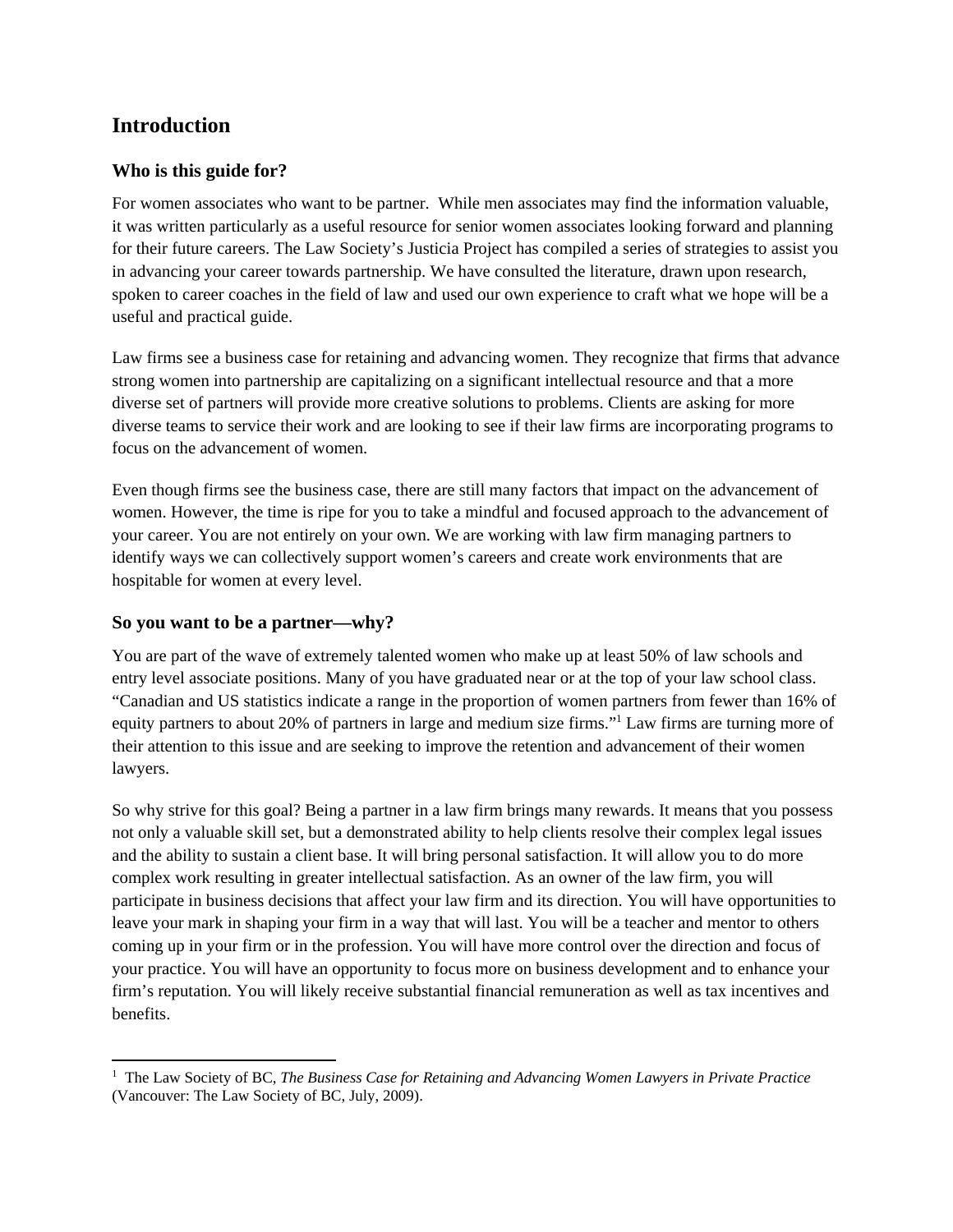*I love the diverse nature of my client base and practice, the unpredictability of it all, and the unanticipated challenges that each day brings. I also enjoy working with a group of exceptional professionals (and individuals), who provide an invaluable sounding board and support network. I felt the same both as an associate, and as a partner. The one added advantage of being a partner is having slightly more control over both my own destiny, and the future of the firm.* 

*- Trisha Robertson, Partner, Blakes* 

This guide in no way suggests that partnership should be your goal. Partnership is only one route toward a successful and rewarding practice, and is not necessarily the right choice for everyone. If you are not sure whether partnership is the right choice for you, ask what it entails at your firm.

## **Outline of this Guide**

This guide will be a helpful tool in achieving your goal of becoming a partner. This guide is divided as follows:

- Challenges
- Preliminary steps know your firm
- Personal audit
- **•** Practice audit
- Performance reviews
- Becoming an active manager of your career
- Using your mentor or sponsor relationship effectively
- Conclusion

## **Challenges**

## **Introduction**

The complexities of the path to partnership require a multi-faceted, yet holistic approach that addresses every aspect of your career. This includes being cognizant of potential forces that may create challenges to your professional aspirations. While discussing these challenges in detail is beyond the purview of this guide, more information is available on these topics. We have highlighted here three main challenges for women – gender bias, lack of role models and champions and lack of opportunity.

## **Gender Biases**

All individuals, men and women, have and are susceptible to making gender-based assumptions. In part because firms have an over-representation of men lawyers in senior positions who may be affected by these biases, gender-based assumptions or gender biases should always be a relevant consideration for a woman associate. Gender biases may affect the way women are perceived and judged with respect to their leadership qualities and their ability to take on challenging assignments. It should be noted that it is not only men lawyers who hold these biases; women lawyers may also make gender-based assumptions.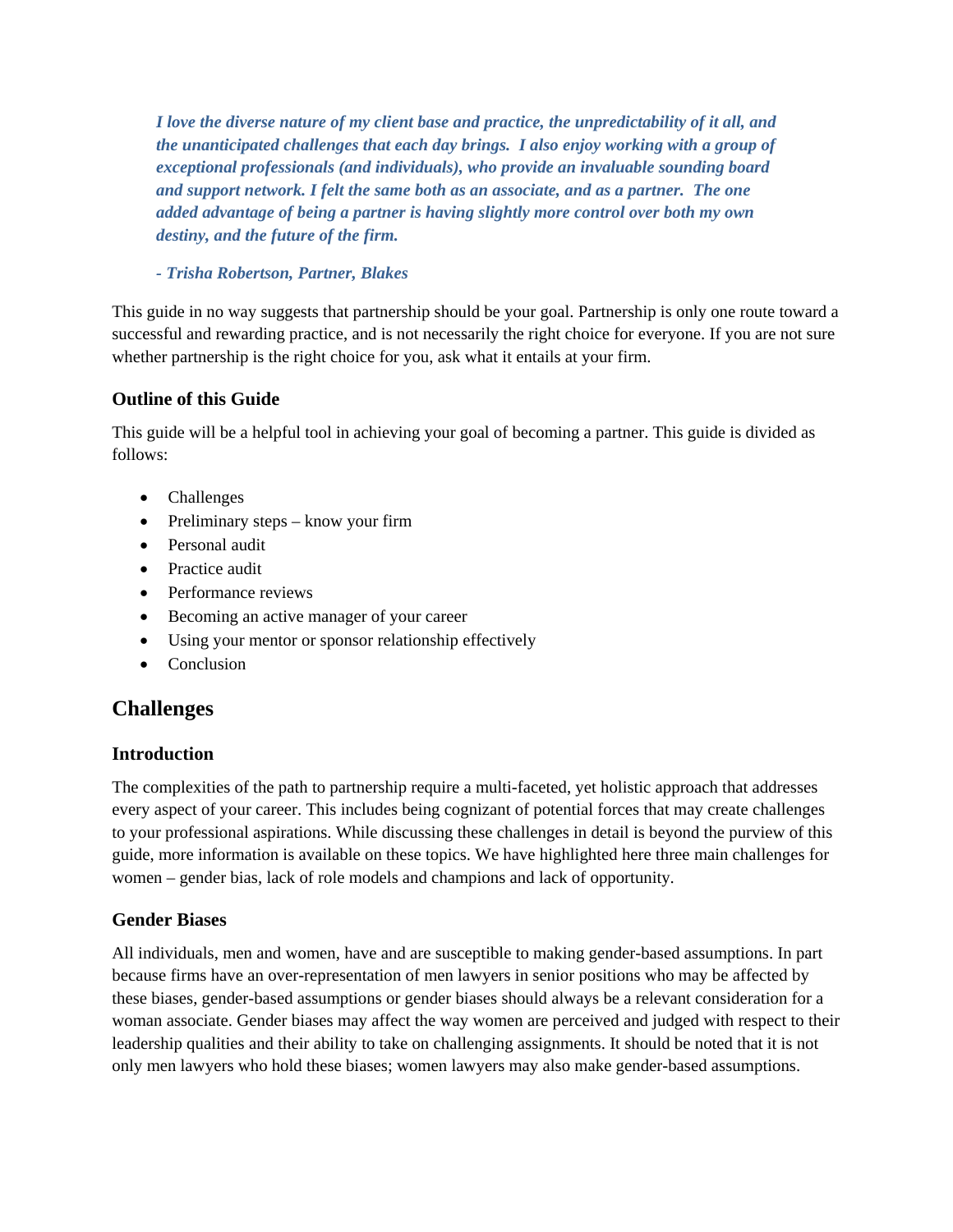*Simply said, awareness begets identification. Only when gender biases are identified can they be readily addressed and prudently overcome.<sup>2</sup>*

Gender bias may create challenges for women in law firms that may be very difficult to detect and combat. Nonetheless, an appreciation and understanding of gender bias will be helpful as you chart your career path. We hope that this guide will provide some practical strategies for overcoming these challenges. Some well-recognized patterns of gender bias that have been identified in the literature are summarized below.

## *Prove it Again*

Research suggests that men lawyers may get an automatic vote of confidence from their peers, while women lawyers must constantly prove they can lead. Leadership skills are often associated with stereotypically masculine traits and behaviours (e.g. "taking charge" skills such as influencing superiors and problem solving), and as a result, others immediately assume that men lawyers have the potential to lead and/or generate business, while women lawyers must prove their abilities over and over again.<sup>3</sup>

Experts state that generally women's mistakes are remembered; men's are soon forgotten. Women's successes are chalked up to luck; men's are attributed to skill. Objective rules are applied rigorously to women, but may be used far more leniently with men. As a result, women may feel they must "try twice as hard to get half as far." In some cases, that may mean women only get half as far.<sup>4</sup>

Where this unconscious "prove it again" gender bias arises, women in law firms may feel the need to spend additional time and energy proving that they are worthy of partnership or leadership positions. They may ultimately end up working harder than their male counterparts to prove the same level of competence and achieve the same objectives.<sup>5</sup>

## *Double Bind*

Many women lawyers have been confronted with the feeling of being trapped in a double bind, resulting in a nagging sense that they are required to be both supportive and nurturing *and* decisive if they are to be taken seriously as women and as leaders.<sup>6</sup>

The research tells us that gender bias results from an assumption that masculine characteristics ("taking charge") and feminine characteristics ("taking care") are mutually exclusive. These perceptions can be particularly challenging in law firms where "taking-charge" skills and other stereotypically masculine behaviours, such as assertiveness and competition, are often seen as prerequisites for partnership or toplevel management positions. A woman lawyer who exhibits "taking care" skills may need to overcome

<sup>&</sup>lt;sup>2</sup> For more information on gender biases and how they affect women see Joan C. Williams, "Why Women's Leadership Initiatives Fail," *Forbes* (16 December 2010) [Women's Leadership Initiatives]; and Lauren Stiller Rikleen, *Ending the Gauntlet: Removing Barriers to Women's Success in Law* (New York: Thomson/Legalworks, 2006) at Chapter 12 [*Ending the Gauntlet*]. 3 *The Double-Bind Dilemma for Women in Leadership: Damned if You Do, Doomed if You Don't (*Toronto: Catalyst

Canada, 2007) at 6 [Double-Bind Dilemma]. See also *Women's Initiatives*, *supra* note 7 at 2. 4

Women's Initiatives*, supra* note 7 at 16.See also: Business Case for Retaining and Advancing Women in the Workplace *supra* note 2 at page 16.

Double-Bind Dilemma*, supra* note 9 at 18. 6 *Ibid* at 6.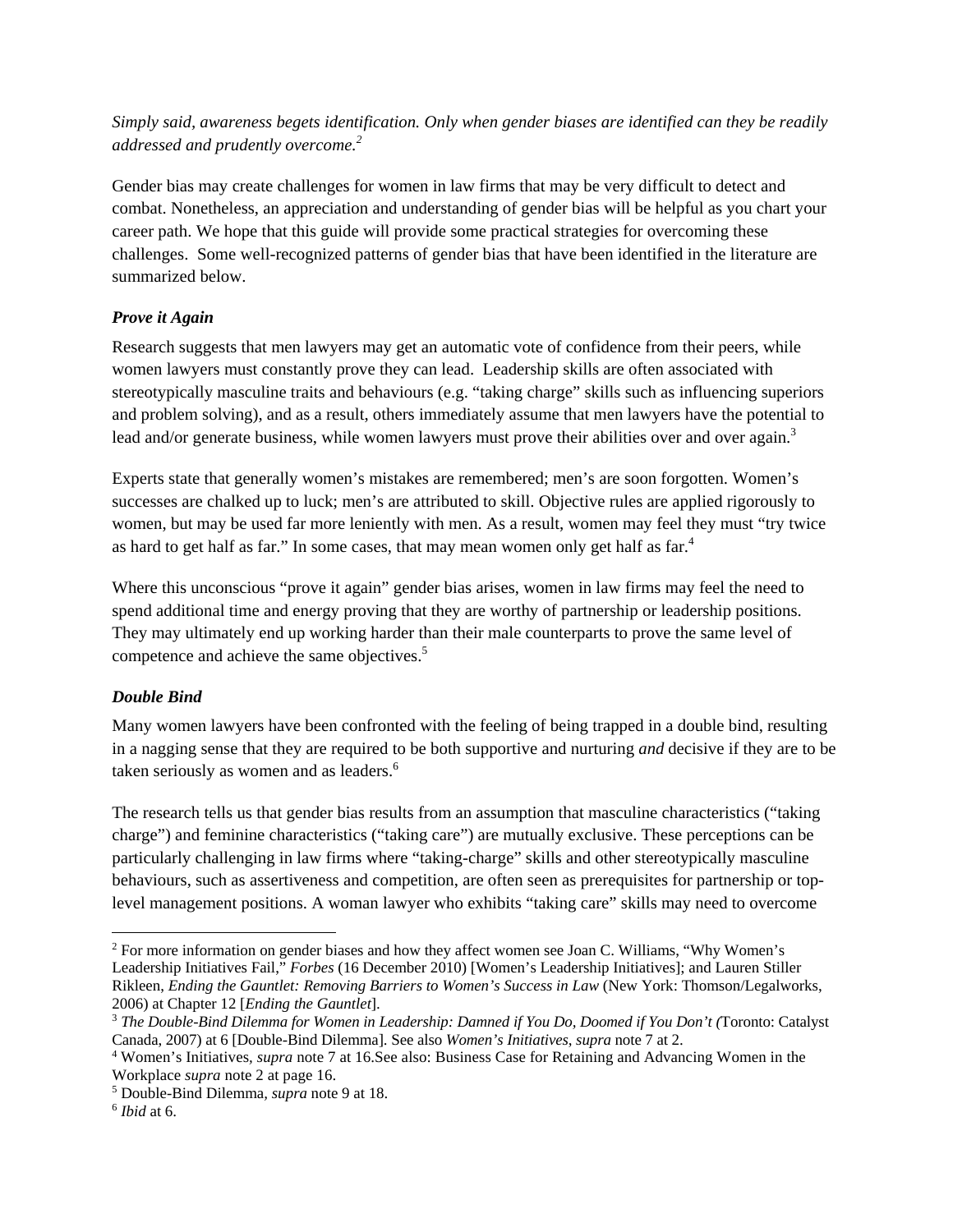gender assumptions to establish that she also has the "taking charge" skills necessary to move into the partnership. If she does not, she may be perceived as not ready for partnership. Yet a woman lawyer who openly exhibits taking charge traits may be seen as "overly aggressive," because of unconscious social expectations about women generally. Women lawyers sometimes consequently feel that they are "damned if they do and damned if they don't."

In a recent Harvard Business Review article, author Erin Reid notes that women and men tend to cope with competing demands in starkly different ways. While women tend to openly discuss their family responsibilities and seek formal accommodations to meet these commitments, men often found "unobtrusive, under-the-radar" ways to create more flexible and predicable work schedules. As a result, they were able to avoid having their dedication and work ethic questioned and did not suffer any associated marginalization or penalization.7

## *The Maternal Wall*

For some senior partners, a young associate's transition to motherhood can trigger powerful negative assumptions about her competency and commitment to her law firm. Indeed, the research shows that the "maternal wall" is the strongest form of gender bias in the workplace.<sup>8</sup> This bias can perpetuate and promote a variety of stereotypes:

- A lawyer who becomes a mother may be assumed to be less available to the firm.
- A lawyer who avails herself of the firm's flexible work arrangements may be assumed to be less dedicated to the firm, or to her own advancement.
- A lawyer who becomes a mother may be excluded by others from certain high-profile work (i.e. trials, corporate transactions), often in a well-meaning attempt to assist her by reducing travel or workloads, but typically without clarifying what the young lawyer actually wants or needs, and thereby blocking her from work she may have chosen to do.
- A mother who takes a parental leave from her firm may be seen to be taking a "paid vacation."

Studies generally show that mothers are less likely to be promoted, and are held to higher performance and punctuality standards than women with identical qualifications who have no children.<sup>9</sup>

## **Lack of Role Models and Champions**

Since there are fewer women at the partnership level than there are men, one of the biggest challenges for women working their way up is the lack of role models who look like them or who understand what they are experiencing or who can provide the necessary guidance on building their careers.<sup>10</sup> By aspiring to become a partner, you are serving as a role model for junior women associates at your firm. Also, it is important to remember that many men partners are eager to see women associates advance into partnership.

 7 Reid, E. (2015, April 28). Why Some Men Pretend to Work 80-Hour Weeks. Harvard Business Review. Retrieved from https://hbr.org/2015/04/why-some-men-pretend-to-work-80-hour-weeks.

See Gender Bias Learning Project, UC Hasting College of the Law online: http://www.gender biasbingo.com/stereotype\_maternalwall.html.

<sup>&</sup>lt;sup>9</sup> Women's Initiatives, *supra* note 7 at 2.

<sup>&</sup>lt;sup>10</sup> *Ending the Gauntlet, supra* note 2, at Chapter 12.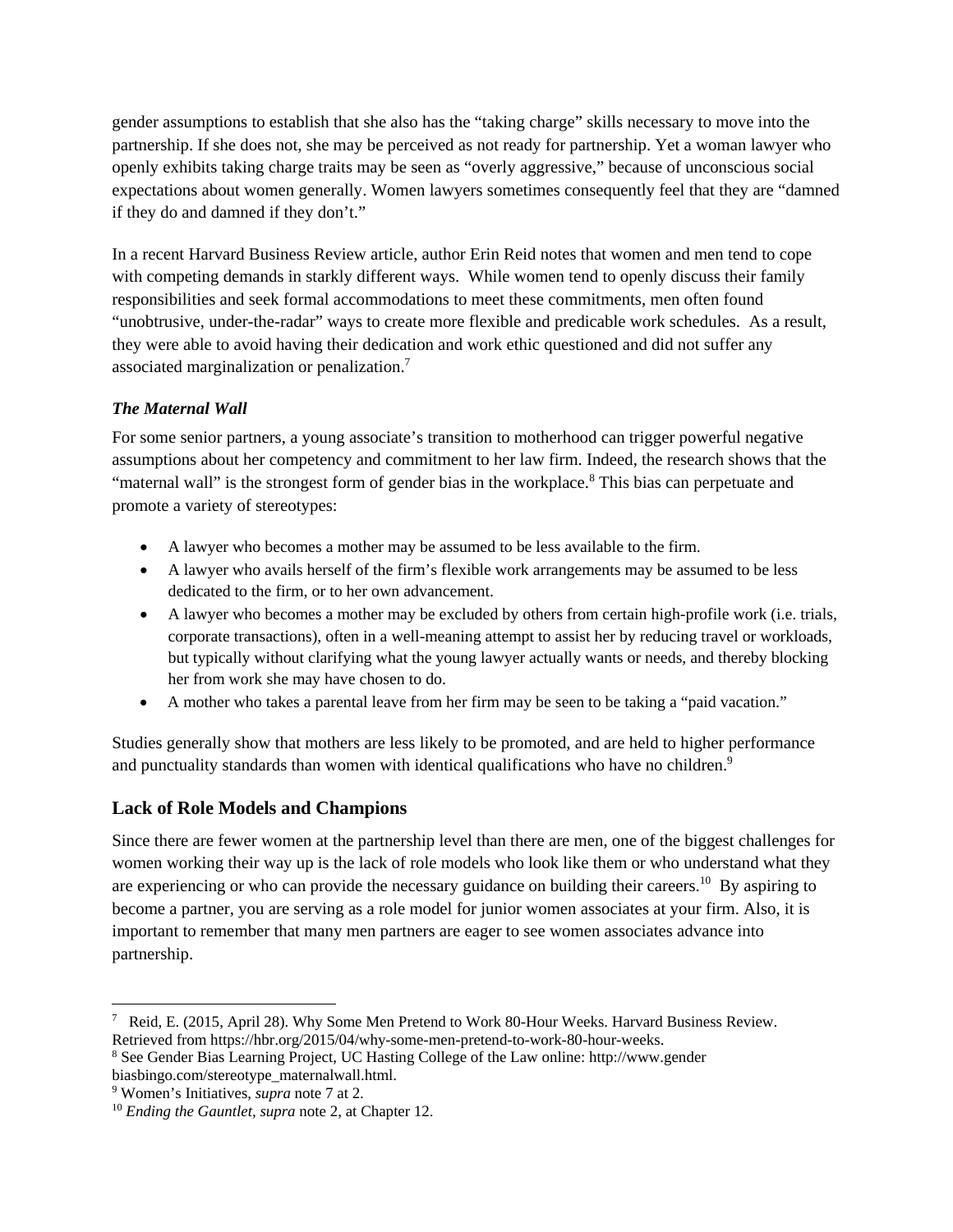Women need to learn marketing and networking skills early in their careers. Typically these skills are learned from more senior lawyers many of whom because of their gender tend to market and network with a classically masculine model. For them, mentoring less experienced men may come easily. They may not be as comfortable being role models and champions who actively support and take an interest in the broader professional and career development of less experienced women associates. As a result, women associates may not learn at all or as well to navigate the business world or understand law firm politics.

## **Lack of Opportunities**

In a law firm where success is dependent on the ability to inherit and generate both work and clients and on building relationships inside and outside the firm, women associates may find that they face some challenges not shared by their men colleagues. Women lawyers often bump up against the invisible wall between women and men lawyers within a law firm. In the early years of practice, men associates may have more opportunities for informal contact with senior male partners and clients at social events. The predominance of male partners who control the majority of clients/flow of work, shapes the ability of other lawyers, in particular women, to have meaningful assignments, to participate in client development and to create networks. The lack of exposure to clients, lawyer credit manipulation and lack of succession planning combine to make women lawyers "perpetual juniors" with a handicap to advancement within a firm.  $11$  Nevertheless, you have the power to create your own opportunities by establishing and nurturing your own relationships and networks. Again, we hope this guide will offer some practical advice on how to do this.

# **Preliminary steps – know your firm**

## **Introduction**

The first step to charting your road to partnership is to gather as much information as possible about your firm. The importance of gathering information on how to succeed and advance cannot be overstated. While firms may appear similar on their surfaces, each firm has its own unique idiosyncrasies and peculiarities. These can include anything from the criteria used to make assessments about potential partners, to features of the partnership policy that are unique to the firm and may have an impact on your progress toward partnership. Some of these practices or rules are written and transparent; others are unwritten. In some instances, these rules are disseminated to associates, but in other cases, they are learned through experience or through a mentor or more senior colleague. Try to identify both formal and informal sources of information. You will need trustworthy allies, preferably at varying levels, who can keep you plugged in on firm strategy, initiatives and goals before they become formalized and as well give you insights on how you are perceived to be doing in your advancement towards partnership. It is pivotal to amass as much information about the prerequisites to partnership in your firm as possible in order to assist you in developing a comprehensive strategy to achieve your goals to become a partner.

 <sup>11</sup> *Ending the Gauntlet, ibid*. at Chapters 3 and 5.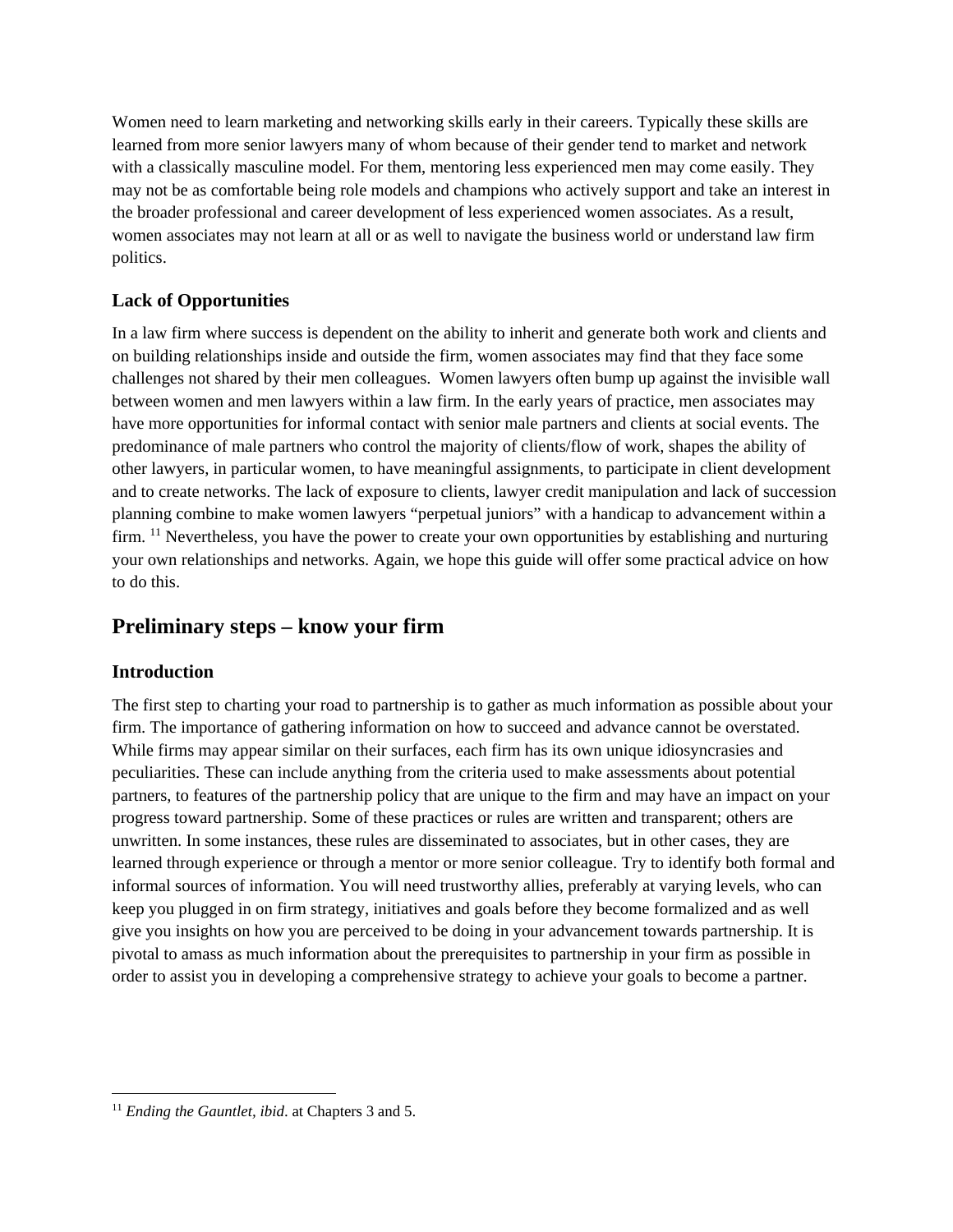## **Do You Know Your Firm's Written—and Unwritten—Partnership Criteria?**

*"Intense commitment and the delivery of exceptional work, — in short, technical performance — have become so routine that they no longer guarantee success."<sup>12</sup>*

You may think that if you develop your skills and reach your billable hours targets, the path to partnership is straight and clear. Many associates have learned this is not true. In reality, you will need to focus on other factors as well. Remember, ultimately partnership admission is a business decision and is focused on a candidate's profile in the firm and the marketplace and the extent to which the candidate has established and built internal and external relationships and a sustainable practice.

The following checklist will be helpful to you as you gather relevant information about your firm.

## **Checklist for Partnership Admission Policy and Practices**

- Identify and obtain copies of relevant policies (such as partnership admission policies) that outline criteria and process; billable hours targets policies and business origination credit policies.
- Identify unwritten policies and understand the core culture of your firm talk to your mentors, pay attention to what behaviors receive praise, and seek guidance from someone who has recently been admitted to the partnership.
- Evaluate the criteria for partnership against your own skills and abilities. Understand what each criterion means within your firm and how "success" is measured. Most firms consider some or all of the following as relevant criteria:
	- o a sustainable practice;
	- o financial management skills;
	- o commitment and dedication;
	- o client management;
	- o profile in the marketplace (via speaking, writing and committee work);
	- o business development;
	- o responsibility for or carriage of matters or clients;
	- o non-billable activities;
	- o leadership and delegation;
	- o volunteer activities;
	- o strong analytical skills, judgment and ethics; and
	- o legal expertise.
- There may be a weighting of the criteria for admission to partnership. Gather as much information as possible about the weighting of criteria so that you understand the expectations of the firm. Identify characteristics of successful associates/partners practices that you can emulate. Be aware of the demographics of your practice group and whether there is space for you in the partnership.
- Be aware of the needs of the firm's clients and how your expertise can contribute.

 12 Jennifer Overhaus, *Juggling the Big 3 for Lawyers* (London: ProvechZiel, 2009) at 6 [Juggling].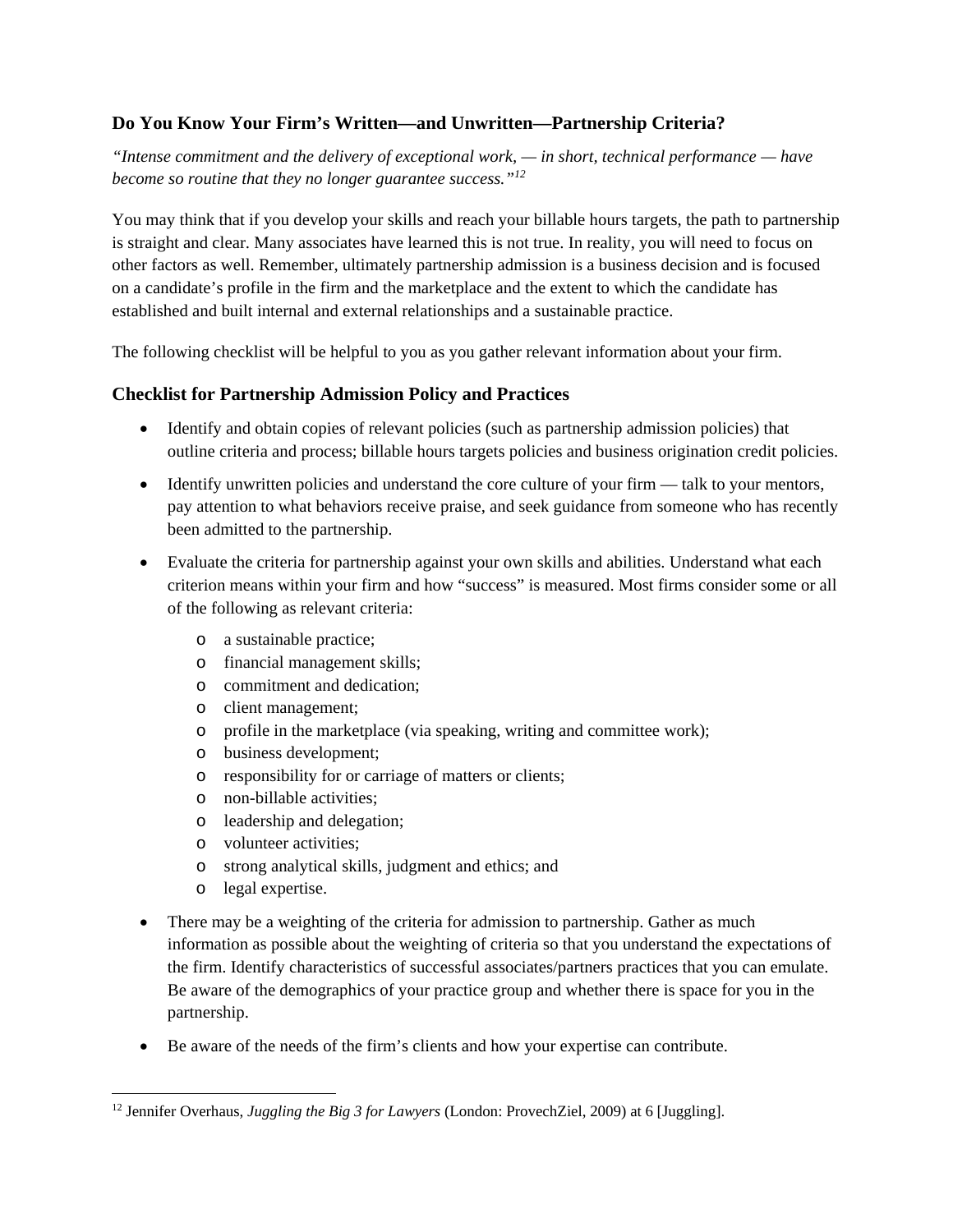- If relevant, determine how maternity and parental leaves and flexible work arrangements may impact on your advancement toward partnership. The firm may have a strong commitment to work/life balance, but taking a maternity or parental leave may still impact your path to partnership. This is largely due to the fact that lawyers on extended leaves, men or women, are not actively developing their skills as lawyers, or their client contacts, and as a result may require a longer period of time to gain the appropriate competencies to be considered for partnership.
- Understand whether your firm has income partners and/or part-time partners and how those options are relevant to your progress. Identify the critical differences between equity, income and part-time partners in order to make informed choices about your options in your progress to partnership.
- Identify what kind of non-billable work is most valued in your firm.
- Understand the business development expectations for partnership candidates (e.g., When are you expected to begin bringing in some business and how much business are you expected to bring in? Does maintaining important existing client relationships count? If so, how?)
- Understand how performance evaluations are taken into account in the partnership admission process.
- Identify coaching, training and mentoring opportunities offered by the firm and the role that these may have on your progress to partnership.

The following two sections focus on how to conduct a Personal Audit and a Practice Audit. We recommend completion of both these audits as they are relevant to understanding your development toward partnership and will assist you in developing a career plan.

# **Personal Audit**

## **What is a Personal Audit?**

*Do I have passion for what I am doing? Do I want to continue to do this work as a partner? How can I ensure that my personal goals can coexist with my career goals? Do I need to work on acquiring the skills to be a partner at my firm?* 

It is important to be introspective. If you really want to be a partner, determine how your personal and professional goals can coexist. Moreover, you should personally assess your strengths and weaknesses. Carrying out such an assessment, or personal audit, can help you identify areas to focus on as you advance to partner.

*There are challenges that come with being a lawyer and a parent. Both men and women struggle with trying to manage a successful career and 'be there' for their children. I believe there has already been a significant shift in mentality in this regard and we are likely to see the results impact the workplace over the next decade. Ultimately work-life balance must be defined flexibly – and that is okay. Find what you love to do and do it. The rewards are immense. But there will always be sacrifices, and things will always be*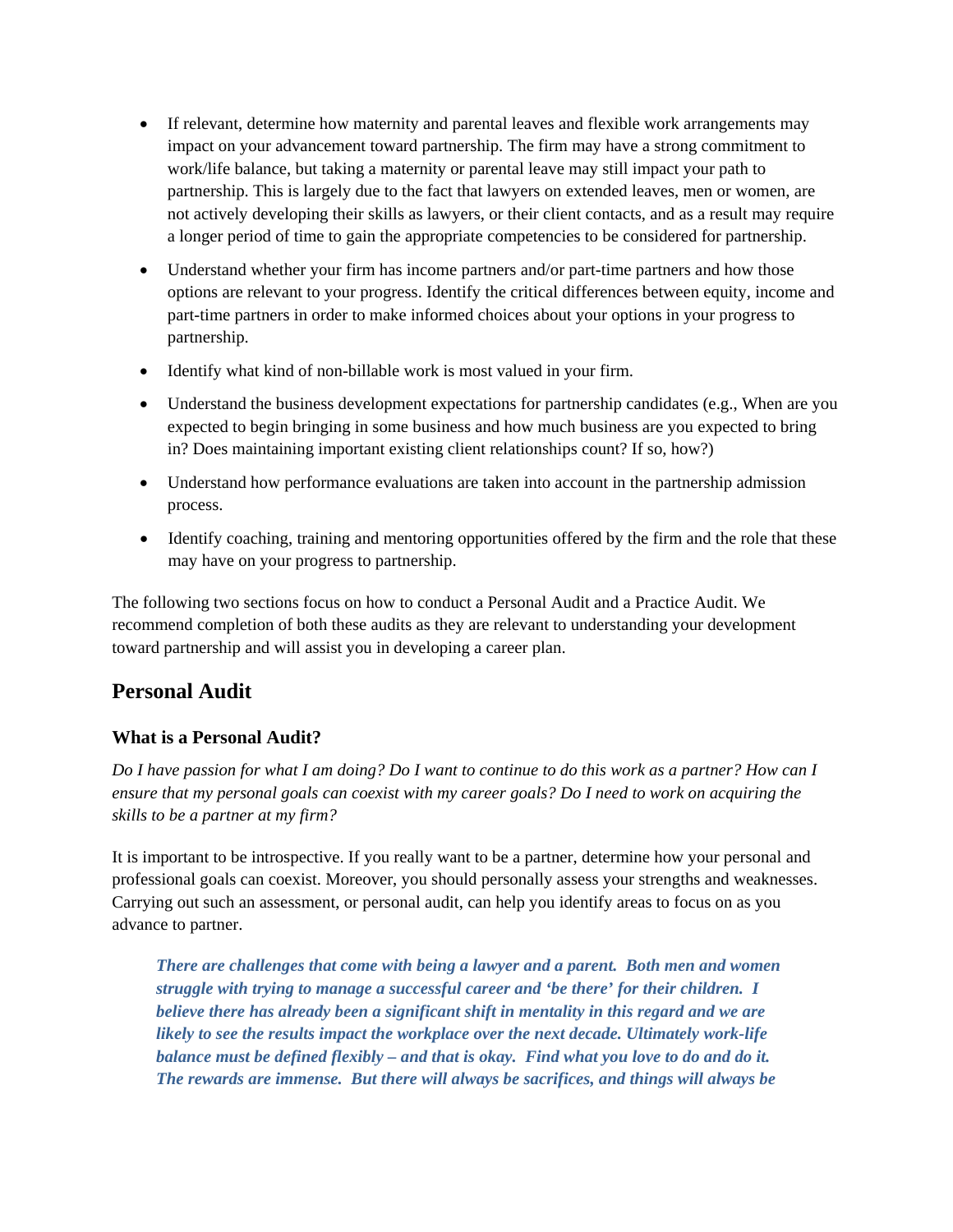## *crazy. At the end of the day, if you enjoy what you do, you simply become an excellent multitasker. And you will find that you love all of it.*

#### *-Trisha Robertson, Partner, Blakes*

The Personal Audit is divided into the following sections:

- Satisfaction with Work
- Work/Life Effectiveness
- Mentors, Sponsors and Champions

## **Checklist for Personal Audit**

#### *Satisfaction with Work*

When tracking your personal development towards partnership, you may wish to consider the following:

- Are you enjoying your practice area?
- Do you enjoy working with clients, taking responsibility for their legal problems and providing top-notch service to them?
- Do you enjoy business development and the process of finding new clients and generating new work?
- Do you like the firm where you are practising and the people you are practising with?
- What are your strengths? For example:
	- o I am a strong team player.
	- o I am ambitious.
	- o I can build rapport with clients.
	- o I am effective at providing client services.
	- o I can lead a project.
	- o I am a good team player.
	- o I am detail oriented.
	- o I like to market myself.
	- o I am a good communicator.
	- o I am a good writer.
	- o I have strong time management skills.
	- o I can multitask and work well under pressure.
	- o I have a good sense of humour.
	- o I work well to deadlines.
	- o I am good at networking.
	- o I am good at nurturing relationships.
	- o I am good at problem-solving.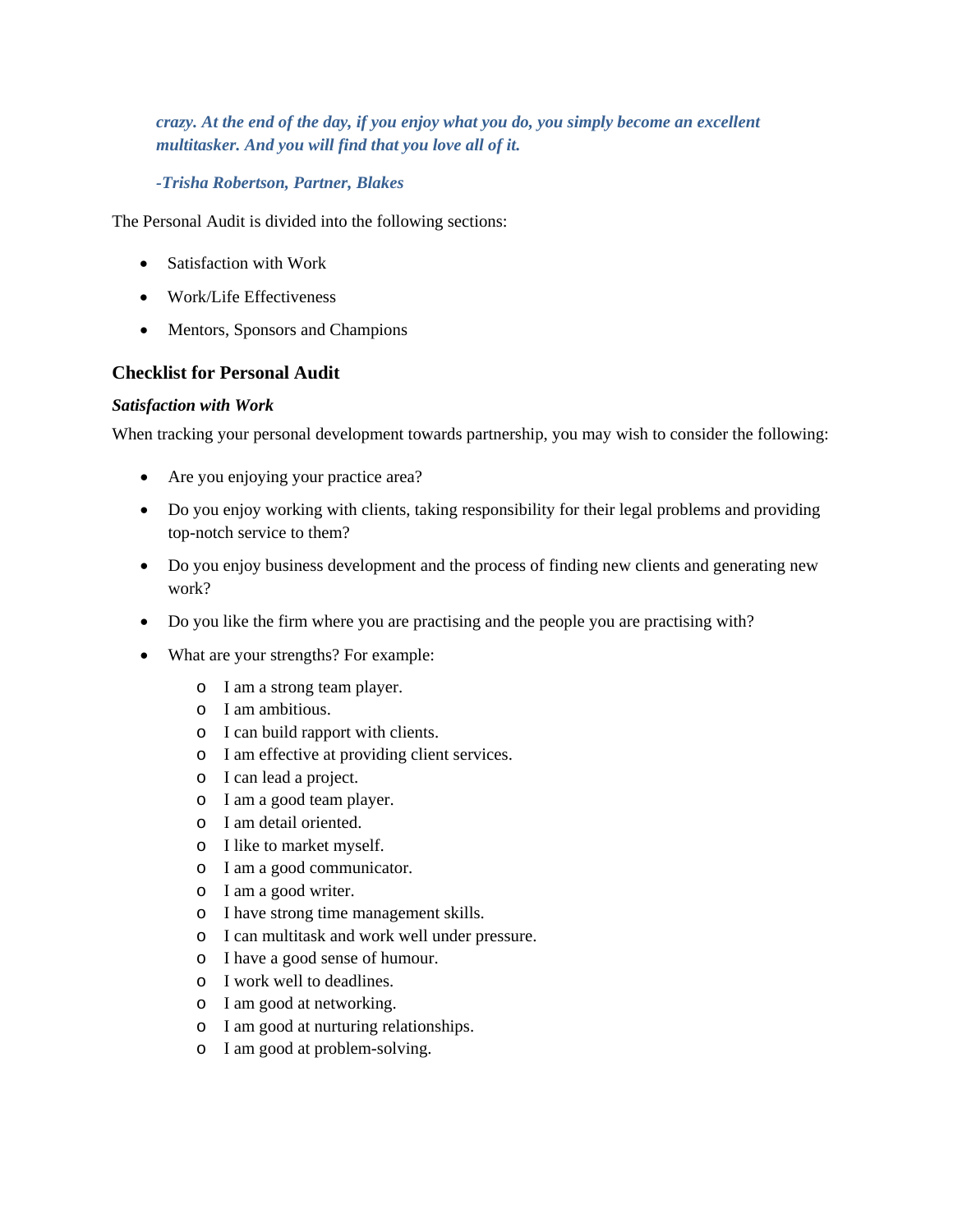In addition to reviewing your own Personal Audit, you may wish to have an objective person (such as your mentor or practice group leader) review it as well to ensure that it also reflects how others perceive you.

If you rate yourself poorly on a number of these qualities, you may not be on track to meet the partnership criteria, written or unwritten, set out by your firm. What can you do? We have set out a number of suggestions to help you in the following pages.

Do not be discouraged if your personal audit shows some areas where your personal goals and career goals don't quite fit. This is normal. Only if there is a major disconnect between your personal goals and your existing career path is it time to redirect your career path. If that is the case, consider exploring internal ways to seek out a better fit or consider moving to a firm that will be a better fit.

## *Work/Life Effectiveness*

- What are the billable and non-billable hour expectations of an associate and a partner in your firm?
- Are you able to meet these billable and non-billable hours expectations?
- If you find the hours challenging because of family obligations, do you have:
	- o sufficient child care?
	- o resources to assist in emergency situations, such as emergency child care?
	- o resources to deal with contingencies, such as parents or children who are ill?
	- o resources to assist you in household management and childcare tasks?
- If applicable to you, does your partner, spouse or significant other support your goal of being a partner?

*To become a partner I had, and used, the entire village and even the neighbouring village! At critical times, my spouse stepped back to let me step forward, and that made all the difference.* 

## *- Rita Andreone, Q.C., Partner, Lawson Lundell*

If you are unable to meet the firm's hours expectations at this time because of family responsibilities, be proactive, take charge of your career path and consider asking for an alternate path to partnership. This could include a flexible work arrangement or an extended track to partnership. Don't wait to see what the firm does when your hours are low. Demonstrating a "take charge" attitude toward your own career path may be one way to show the firm you have what it takes to manage a practice and make it as a partner.

At the same time, appreciate the immense flexibility that technology provides. The ability to work remotely allows you to be fully responsive and still spend time with your kids and interact with your family in a meaningful way.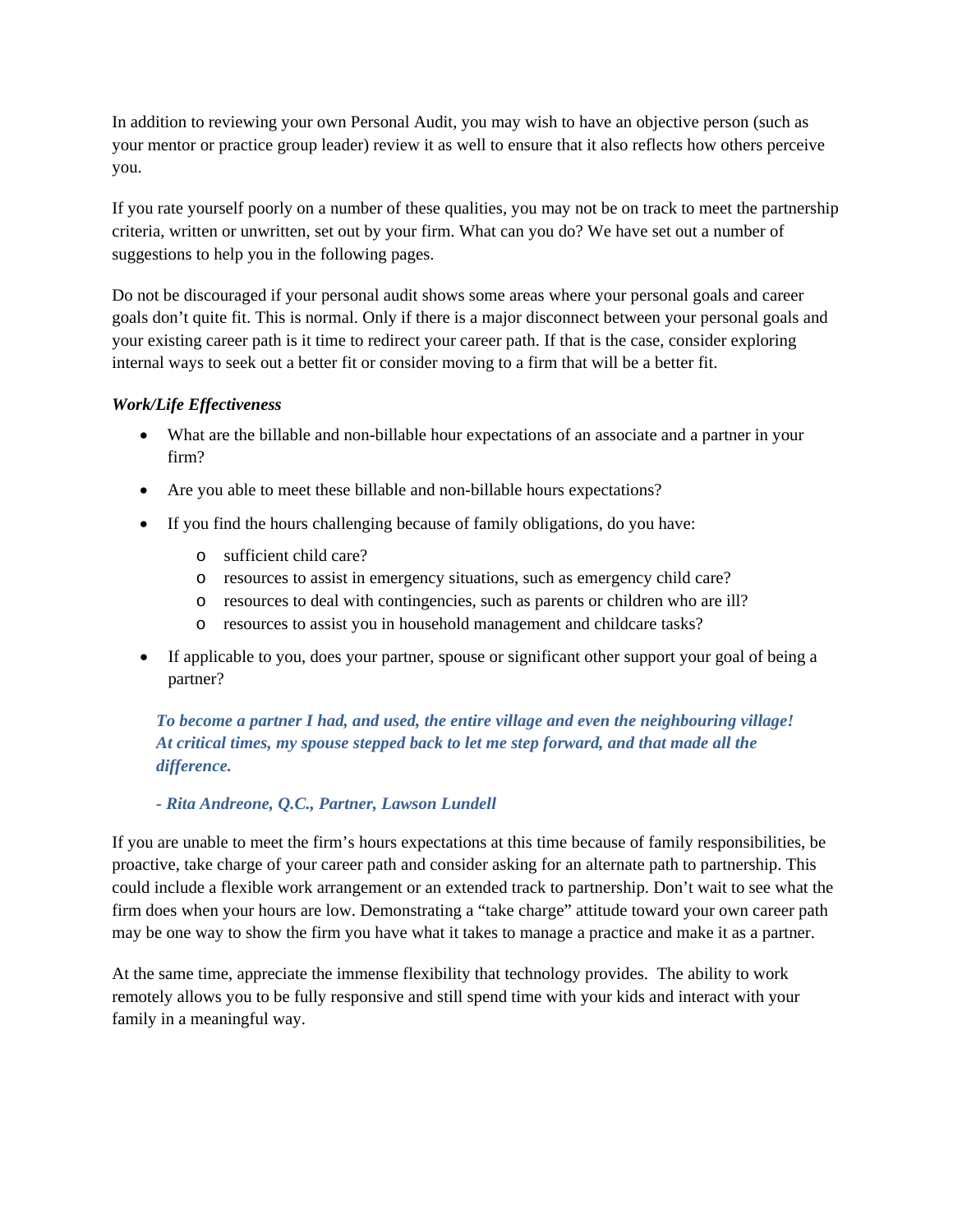*Technology has had a huge impact on the practice of law. It is certainly a double edged sword, but for me, I find that the benefits far outweigh increased client demands and expectations regarding availability and turn-around time. As a partner, I spend far less time drafting or turning documents. Most of my billable time is spent considering issues regarding transactions, discussing the same with clients, and overseeing the work done by associates. These are all things that (for the most part) do not require that I be tied to a desk. With today's technology, I have more freedom to enjoy time with my family while still feeling connected to my clients and being responsive to their needs. It may mean that you are reviewing documents on your iPhone while watching swimming lessons, or talking your client off a ledge while you watch your kids build sandcastles on the beach, but the point is you are there, with them, and when the crisis is over, you sit back down and dig a moat.* 

#### *- Trisha Robertson, Partner, Blakes*

## *Mentors, Sponsors and Champions (Also see Section "Using Your Mentor or Sponsor Relationship Effectively")*

- Are you satisfied with your "mentorship" relationships at the firm? Have you tried to seek out a mentor in a powerful position who will champion you?
- If you do not have an internal mentor or if that mentoring relationship is not successful, have you sought a mentor in the broader legal community through an external program?
- Do you have key work providers with whom you have a good relationship and who are providing you with appropriate work opportunities? Do you understand the work allocation process at your firm? Do you have a strategy to obtain the work opportunities that will assist in your advancement? If not, have you considered seeking assistance with this from your practice group leader or mentor?

## **Practice Audit**

## **What is a Practice Audit?**

In order to make smart and strategic decisions as you progress towards partnership, you need to understand your current practice and the type of practice that will help you advance. A practice audit will help you assess the practice you have against the practice you need.

This checklist is divided into the following sections:

- Hours and Clients
- Time and Financial Management of your Practice
- Internal Networking
- Branding
- Business Development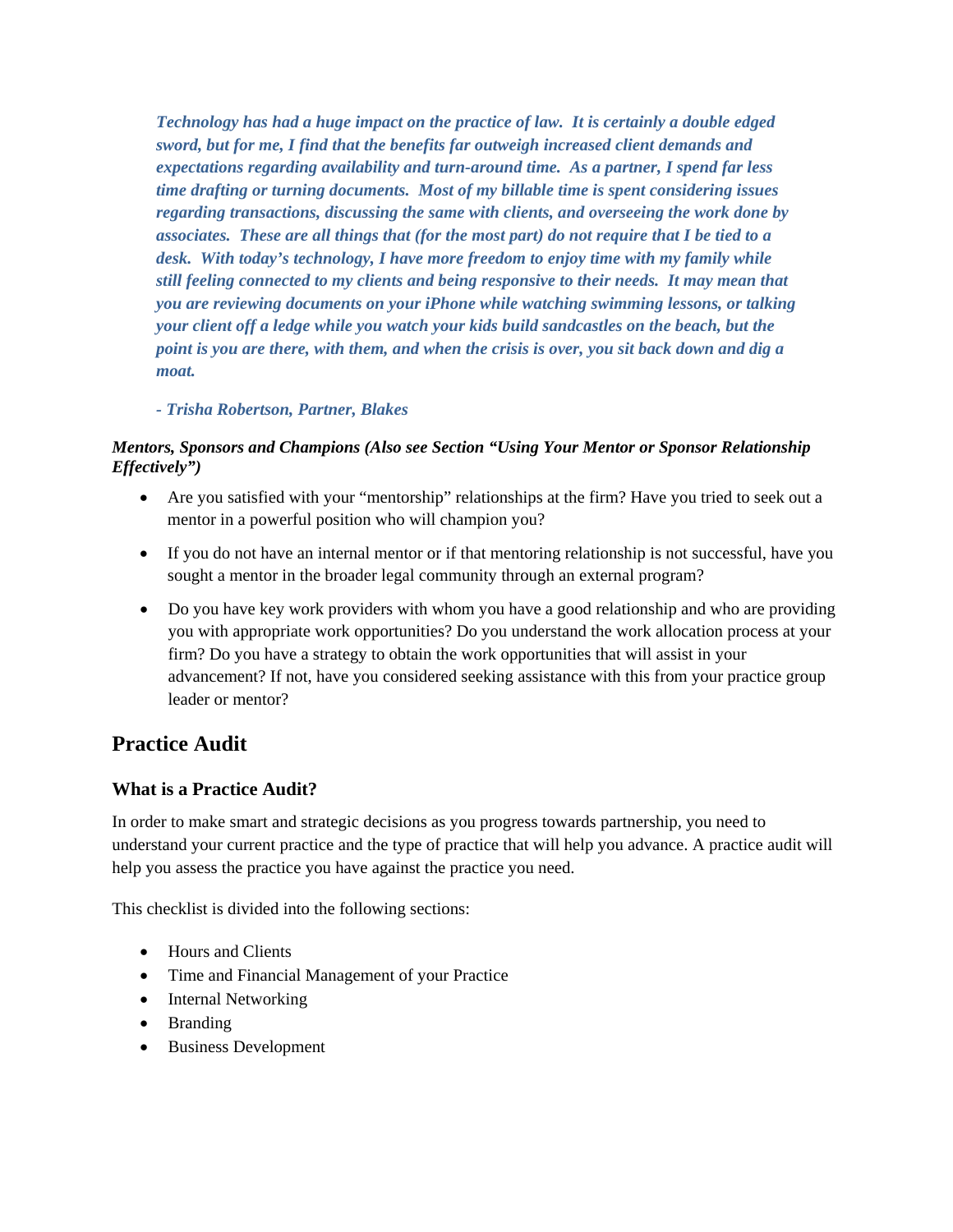## **Checklist for Practice Audit**

## *Hours and Clients*

Annually, review your practice over the last year as follows:

- How many hours have you billed?
- How do your hours relate to firm billable hour targets?
- Which clients have you worked for and how many hours for each?
- Are your clients on the firm's list of major clients? If not, will this be a problem?
- Is your practice appropriately diversified or specialized for your year of call and in light of your overall career plan and future goals?
- How many hours of work do you get from more senior partners at the firm? Are they significant partners?
- How many hours do you generate yourself?
- How many files are you the billing lawyer on?
- How many hours of work did you delegate to more junior lawyers?
- How many significant matters were you the lead on?
- Are you the relationship lawyer for any clients? Have you attracted new matters or new clients yourself?
- Are you a member of any significant client teams?
- Are you a leader of any significant client teams?
- Are there matters that were generated as a direct result of your efforts with an existing client or clients that you brought to the firm? If so, how many hours did these matters account for?
- If you are moving towards specialization, will this specialization be sustainable and feasible as a partner? Will you be able to generate enough business in that area to keep yourself and others busy over the long-term?

## *Time and Financial Management of your Practice*

- Do you capture your hours on a daily or weekly basis?
- If applicable, do you submit your hours on a timely basis?
- Do you bill promptly for files on which you are the billing lawyer?
- How much of your time was written off in the last year?
- How much of your time was premium billed? How long are your receivables outstanding?

If you don't know, how can you find out?

If you are struggling with time management, are you being efficient with the way you spend your time at work? If not, have you explored ways to increase your productivity? Have you asked for coaching in this area or arranged it on your own at your own expense?

As well, if applicable, have you discussed with your spouse, partner or significant other how you might more equitably share household and childcare responsibilities? Have you explored hiring resources that may help you at home?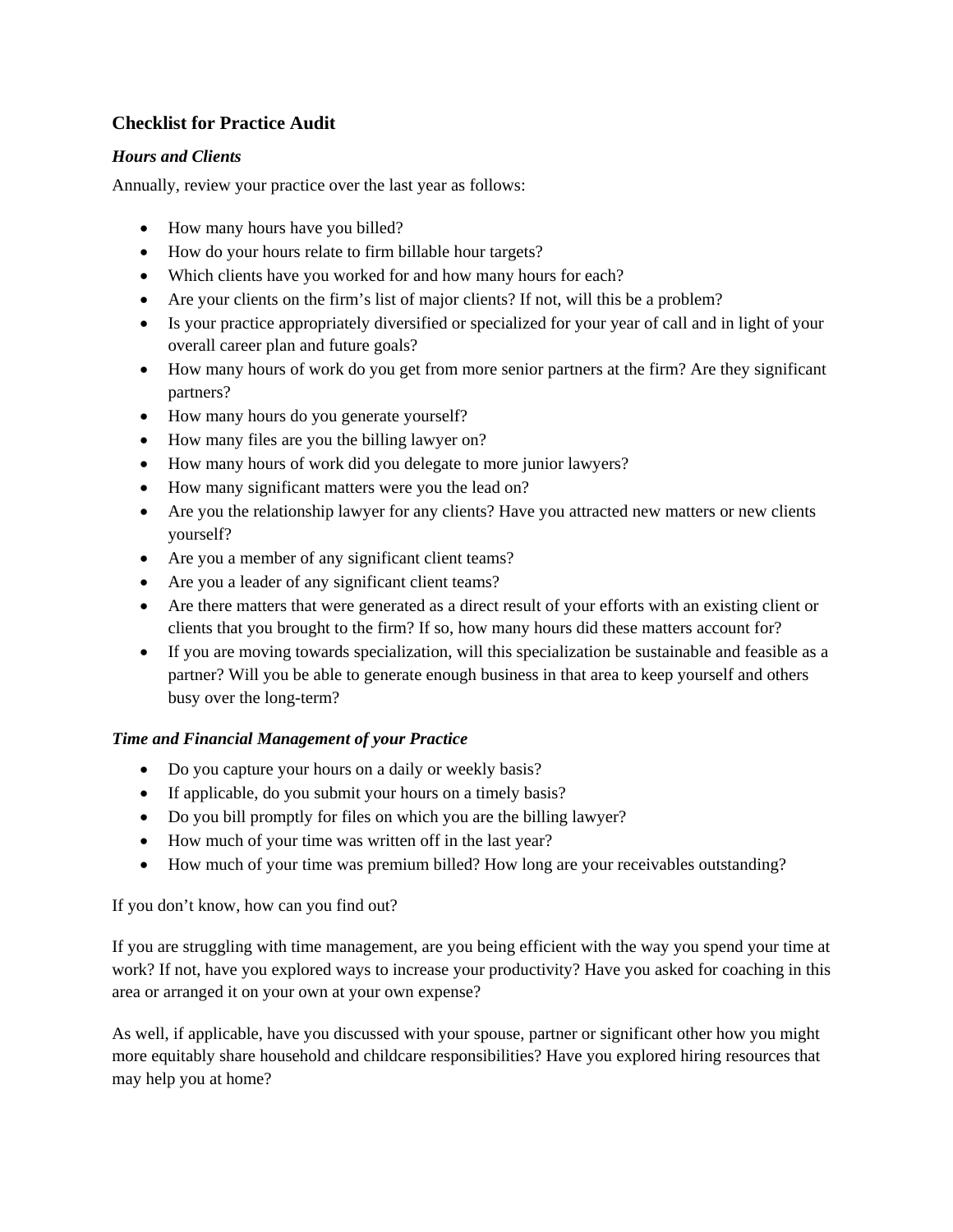#### *Internal Networking*

- List senior, influential work providers who have referred you work this past year.
- List how you have marketed yourself internally during the past year.
- List your sponsor or sponsors at the firm who can be an advocate for you and help you build your profile internally. If you do not have a sponsor, identify someone who you will ask to fulfil this role.
- List the role you play on any key firm committees.

## *Branding*

List how you have increased your external reputation and profile in the past year by:

- writing and/or speaking on your areas of expertise;
- sitting on any corporate or not-for-profit boards;
- participating in any industry groups related to your practice; and
- participating in volunteer or social activities related to your practice or to potential client contacts.

#### *Business Development*

- Did you make a business development plan? Did you follow it?
- What are the expectations at your firm for associates and partners regarding business development? List the business development activities with clients that you carried out in the past year and rate their results, if any.
- List the external networking activities you engaged in over the past year with potential clients or contacts. Which were the most effective?
- List internal and external resources you have used to help you develop business.
- If your firm has business development resources that are specific to women, list those you have utilized.
- If your firm does not have business development resources that are specific to women, list any you initiated.
- Have you asked for coaching in the area of business development or have you arranged it on your own at your own expense?

## **Performance Reviews**

## **Introduction**

You should take advantage of performance reviews to identify areas of improvement that will assist your progress to partnership and to understand where you stand with respect to advancement to partnership.

## **What is a Performance Review?**

A performance review in a law firm is a method by which the performance and career development of an associate is evaluated. Performance reviews can be written or verbal. Ideally, following an oral review, you should receive a written summary of the review as well as have a follow up discussion with a mentor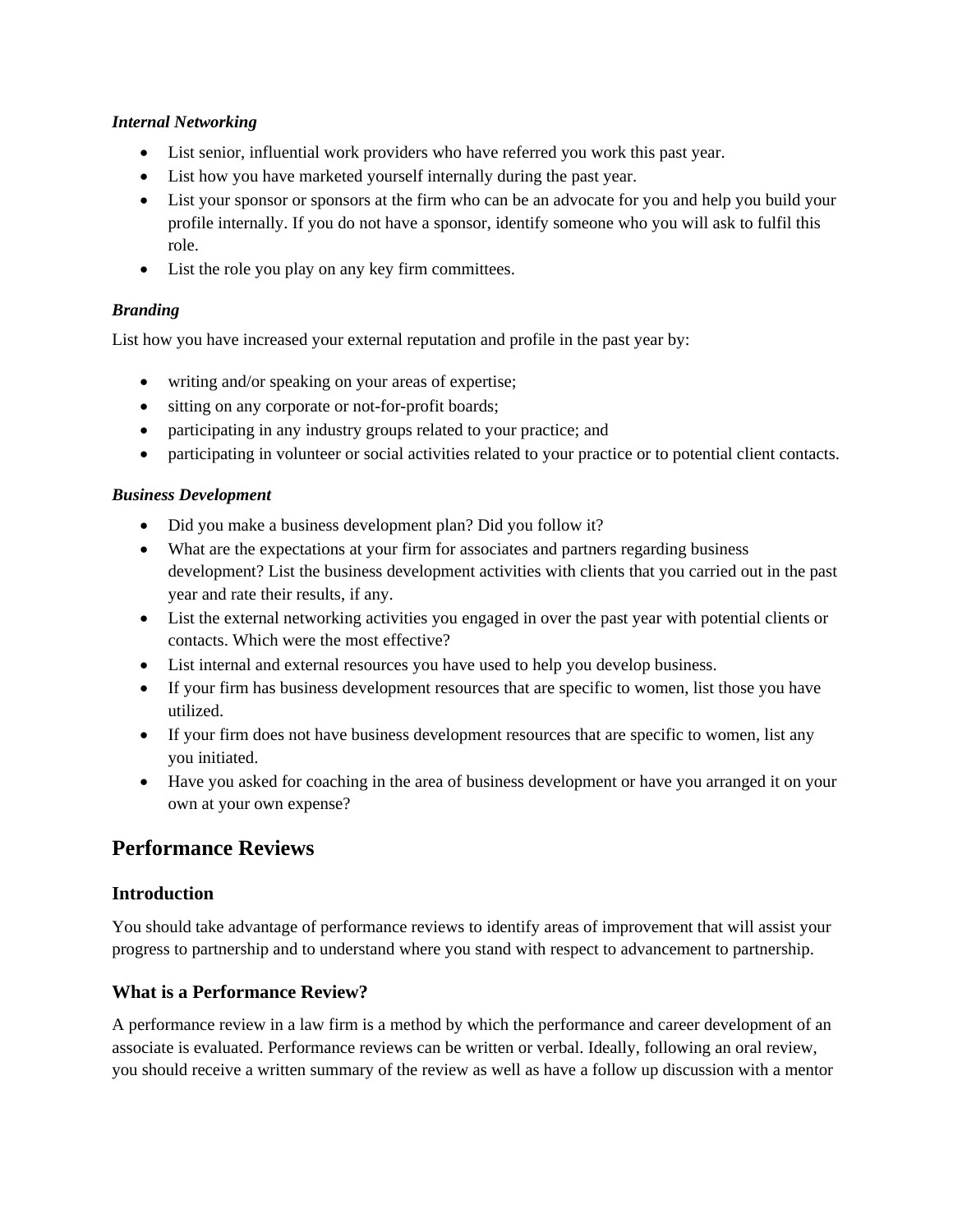or person with whom you work. A performance review is a part of guiding and managing career development.

Generally, the aims of a performance review are to:

- provide feedback on performance (both positive and constructive);
- identify development needs;
- form a basis for decisions such as advancement, salary increases and performance bonuses;
- facilitate communication between the associate and firm management;
- assess career development/progress within the firm; and
- develop a plan or strategy as to how to progress towards your goals.

Thinking about performance reviews causes most associates some degree of anxiety. Apart from the fact that receiving constructive feedback is daunting to almost everyone, many associates do not know what to expect from their performance review because they have not received ongoing feedback on their work throughout the year. This may occur because supervising lawyers have failed to give it or because the associate has not asked for it at the conclusion of projects.

If you find yourself in this position—do not despair. There are steps you can take to become a more active participant in your performance review or to seek out a review if your firm does not schedule them.

## **How to Benefit from Performance Reviews**

Performance reviews are an opportunity to have a two-way, thoughtful discussion about your development and progress towards partnership. Approach the feedback with an open mind and try to be as objective as possible. A good performance review will indicate areas in which you excel as well as those that need improvement. Do not underestimate the importance of seeking regular feedback from those you work with. A formal performance review usually comes only once a year but you can seek informal feedback after every assignment. The information you receive in this fashion will be current and timely and will allow you to make changes as you go and will avoid surprises at your formal review.

Remember that the way you respond to a performance review can influence how you are viewed. The following are some tips to maximize the benefits of performance reviews:

*Get into the right mindset.* Treat the review as an opportunity to learn. Your performance review is an opportunity to ensure that you fully understand your firm's view of your development and your development objectives.

*Prepare.* Regard a forthcoming review as an opportunity to step back and think about how you are developing as a lawyer. Ask yourself the following questions: Are you still enjoying your work? If not, why not? What work would you like more/less of? Are there partners you would like to work with? What accomplishments are you most proud of? Do you need any training? What work do you need to assist you in advancing into the partnership? If you enter your review meeting with an idea of what is going well and some suggestions for improvements, you and your firm will benefit. Also think about non-billable opportunities. Are there business development projects that you would like to pursue, committees you would like to join or continuing professional development (CPD) events or conferences you would like to attend? The review is an opportunity to raise all these issues with your reviewer.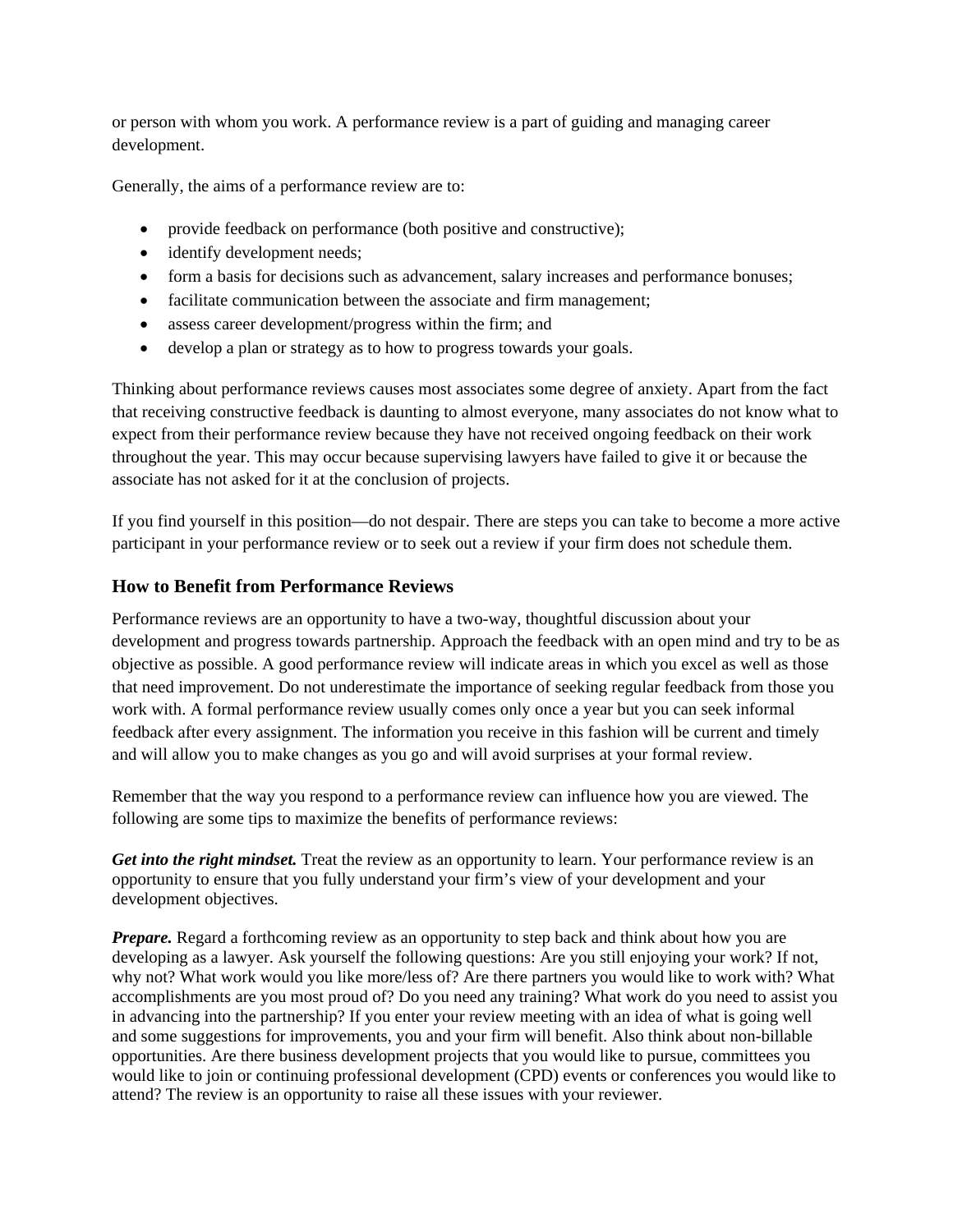*If provided, read your review summary carefully.* If you are given a written summary of your review, read it carefully after your review to ensure that all points (both positive and negative) have been included in the written summary. Ask for corrections if needed.

*Focus on the big picture.* Ask "What is the main message I should take from this review?" Ask questions about your progress toward partnership. Ask about your strengths as well as areas for development. During your review, try to establish specific short- and long-term goals to assist you in progressing to partnership. Also establish a plan for monitoring these so that you have a better opportunity for achieving them over the next review period.

**Remember that everyone can improve.** Try to accept constructive feedback that is offered. Being defensive may be judged poorly. Remember that you see things from a totally different point of view. If you are honest with yourself about the feedback, you may even accept that it is justified. Instead of demonstrating upset or anger, which is a natural human reaction, say that you will think about what has been said. We all make mistakes; the trick is to learn from them, and not make them again. If you really believe the feedback is unfair, do raise it, in a balanced fashion after you have had some time to reflect.

Ask for help. If there are areas where additional training or mentoring would assist you.

*Make sure you understand, from your review, exactly where you stand with respect to partnership* and what the firm can do to help you perform better, or more efficiently, or with greater consistency. You should both be working towards agreed, achievable goals that lead to partnership. If you are not satisfied that these things have been achieved, you should request a further discussion.

## **Specific Questions to Ask in a Performance Review**

The following are examples of questions that you may wish to ask during your review:

- Am I on partnership track?
- How am I doing in relation to the firm's partnership criteria? Which areas are viewed as my strengths? Which areas do I need to further develop?
- If the decision on partnership admission was being made today, would I make it? What criteria would I be perceived as missing?
- Am I making the progress toward partnership that is expected at this stage of my career and that is required?
- What are the one or two most important things I need to do to improve my chances of becoming a partner?
- Are there resources the firm would make available to assist me in meeting my goals that you as the reviewer would recommend?
- Who gave the feedback about me for this review? If partners with whom you did a great deal of work did not provide feedback for your review, you may wish to follow up with them.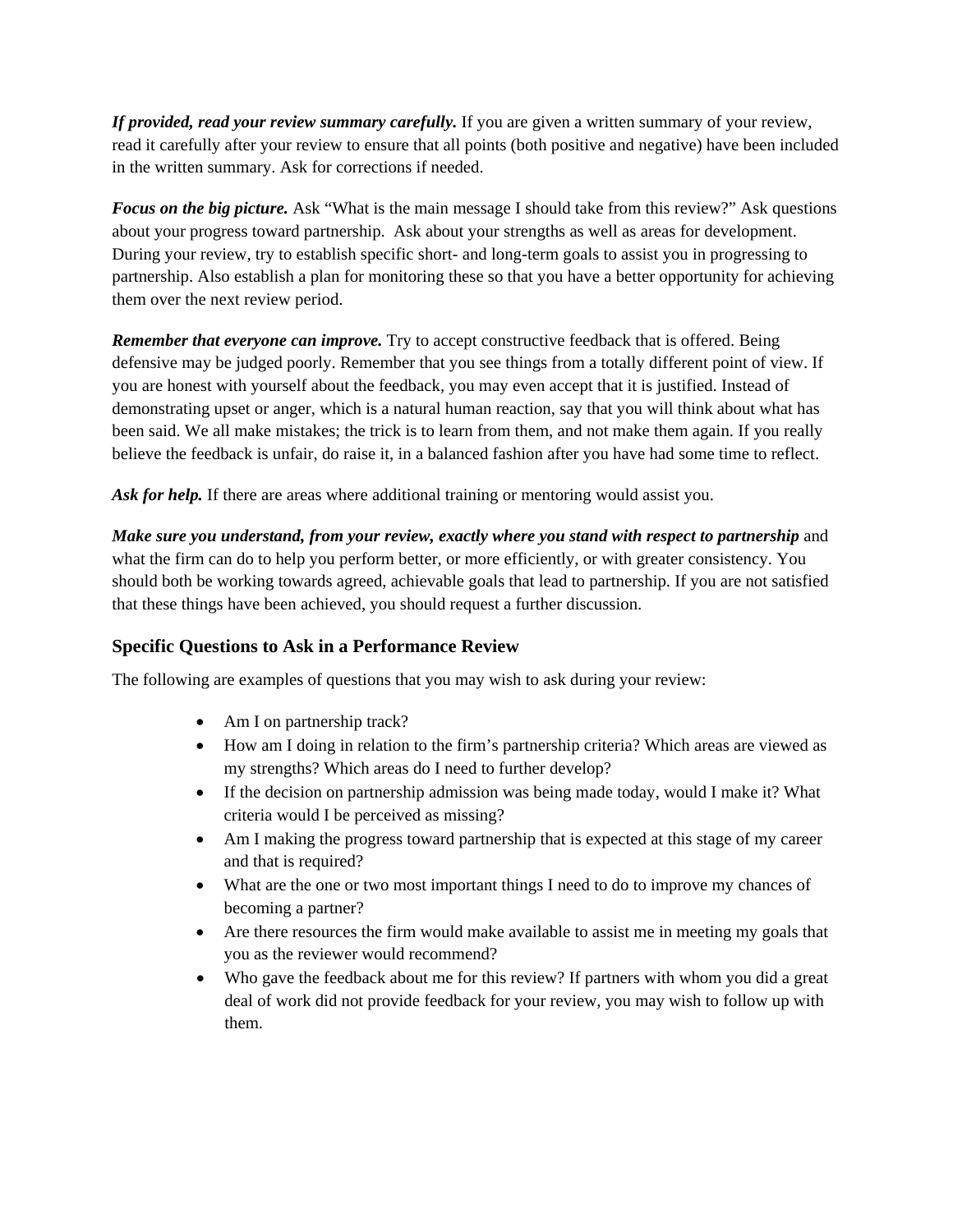## **What do you do if Your Firm Does Not Hold Formal Performance Reviews?**

Performance reviews provide an opportunity for feedback that is integral to helping you develop as a lawyer and progress towards partnership. If your firm does not conduct formal reviews, take the initiative and ask the lawyers with whom you work for feedback on a regular basis. You could also ask to meet with a partner or mentor to discuss your progress. You do not need to call it a performance review. At the end of such a meeting you should try to summarize in writing what you were told so that you can keep a record of your informal review. You might then wish to sit down with your managing partner or practice group leader to review what you have been told so that you can ensure that it lines up with how the rest of the firm sees you.

## **Negative Performance Reviews**

What can you do in the case of a negative assessment or performance review? It can and has happened to even the most hard-working and diligent lawyer. You need to calibrate what the overall "message" of the review is (purely developmental or "negative"). Criticism and critiques can be hard for anyone to take, especially in your job where you are constantly striving to do your best. Remember the following:

- If you are faced with criticism, do not be afraid to ask for examples and clarification if you are unclear on the critique or what the problem is. It is important to always remain calm and not become argumentative in this situation. If you feel the observations being shared are incorrect, use specific examples to state otherwise.
- Look at the review as a way to learn what specific aspects of development you have to work on to get to partnership. Assume there will be some negatives, but take this as constructive criticism that will help you take the next step in the job and reach your future goals. In most cases, your firm is only trying to help you achieve those goals and help you improve on the areas where you are weak.
- Ask for the input of the feedback provider and get advice on how to resolve any negatives discussed in your review. It might be beneficial to have a follow-up discussion after an agreed upon period to check in on the progress you are making.
- Clarify the message regarding partnership. If you have received a negative review, make sure you understand how this impacts on your progress to partnership. If there are things to work on, clarify how long the firm expects this to take and what help they will give you. If you are being advised that a form of income partnership is what is likely ahead for you, probe to find out what it would take to change this view of the firm so that you may still strive for equity partnership.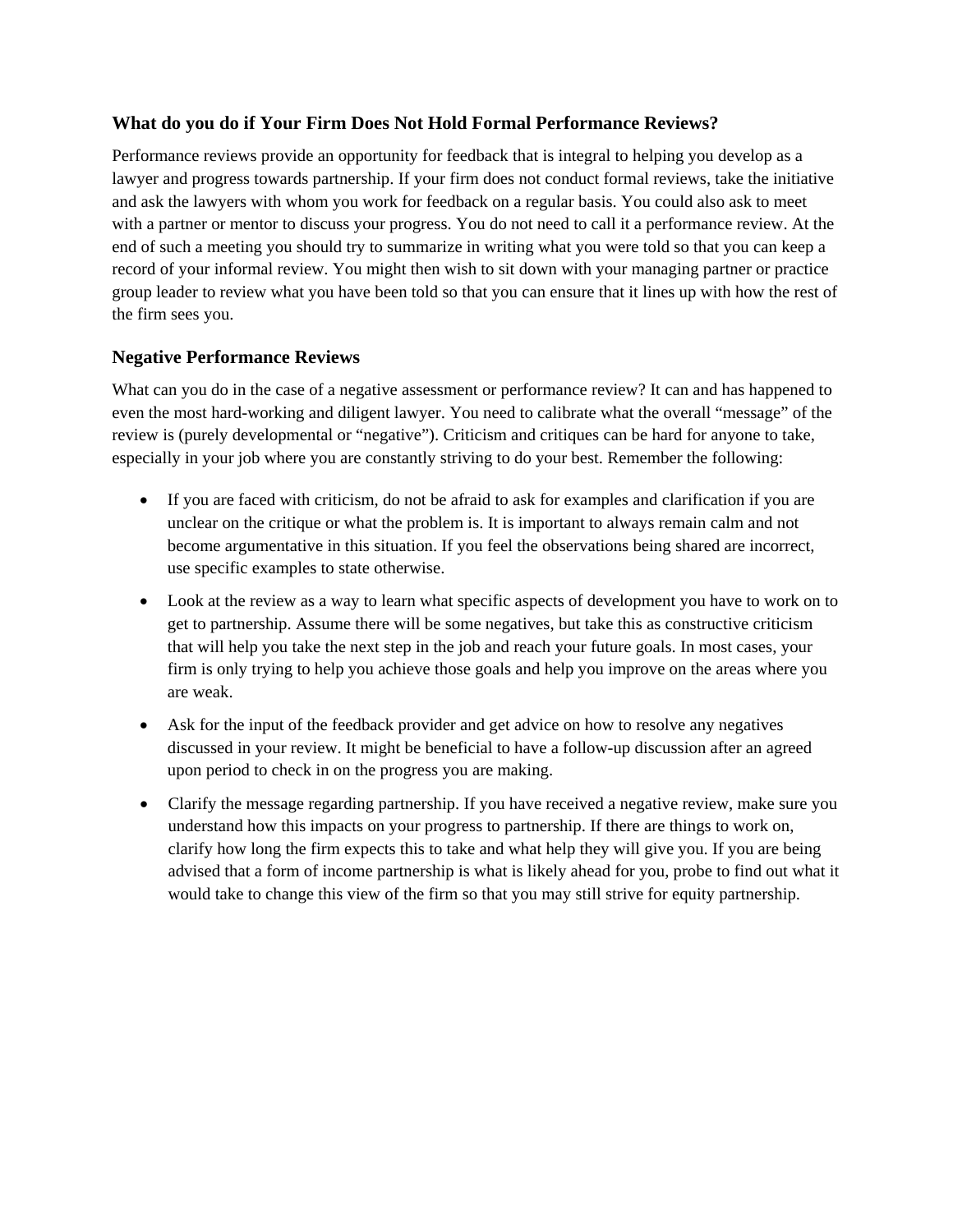## **Women's Perspective: What are the Challenges and Opportunities in Performance Reviews?**

Research has suggested that because of unconscious gender biases, women may need to work harder than men to demonstrate their skills and competencies and to ensure their potential is recognized.<sup>13</sup> Here are some strategies to help you use the performance review process as an opportunity to do this:

- Ask those with whom you have worked to provide feedback not only on your level of performance but also on your ability and readiness to assume more responsibility and to move onto more complex tasks.
- Ask explicitly about the firm's partnership criteria and how your current skills and achievements measure up against the criteria. Use the performance review meeting as an opportunity to explore these issues in depth (see section entitled "Specific Questions to Ask in a Performance Review").
- Ask explicitly about the criteria where you still need to develop and discuss specific strategies for developing and improving with your mentor. You may wish to brainstorm as well with your practice group leader and other successful partners in your firm to further refine your development strategies.
- If you believe that you have been judged as lacking in certain stereotypical male attributes of leadership such as assertiveness, aggressiveness, being action-oriented, results focused and a good problem solver, speak to your mentors and others about how to clarify and demonstrate that you have indeed exhibited these qualities in your work to date and ask for their advice as to other things you could do to develop or further demonstrate these types of leadership qualities.
- If you perceive that men associates are being offered greater opportunities to advance more quickly than their women colleagues, speak to your mentor or supervising lawyer about whether there are reasons related to your performance that are preventing you from getting such opportunities. If not, look for "stretch" opportunities throughout the next year to increase your skills and experience. Do not hesitate to ask for such opportunities directly. Track your requests if you are not successful and raise the issue at your next review.
- Create a written Career Plan, whether or not your firm has a formal process for this, based on your performance review meeting and any follow up meetings you've had with your mentor, practice group leader and other partners. The Career Plan should reflect the skills and competencies you've attained based on your performance review, as well as your specific plans to develop or demonstrate the criteria that are currently viewed as missing. (For help on developing such a plan, see the next section of this Guide "Becoming an Active Manager of your Career.)"

 <sup>13</sup> A study by Monica Biernat, M.J. Tocci and Joan C. Wiliams analyzes performance evaluations of male and female junior attorneys in a Wall Street law firm. The study found that the narrative comments in performance evaluations either favoured the women being rated, or treated them no less favourably than men. However, in the numerical ratings that mattered for promotions, men did better. See *The Language of Performance Evaluations: Gender-Based Shifts in Content and Consistency of Judgment*, Social Psychological and Personality Science, published online on July 18, 2011 at

http://spp.sagepub.com/content/early/2011/07/15/1948550611415693.full.pdf+html.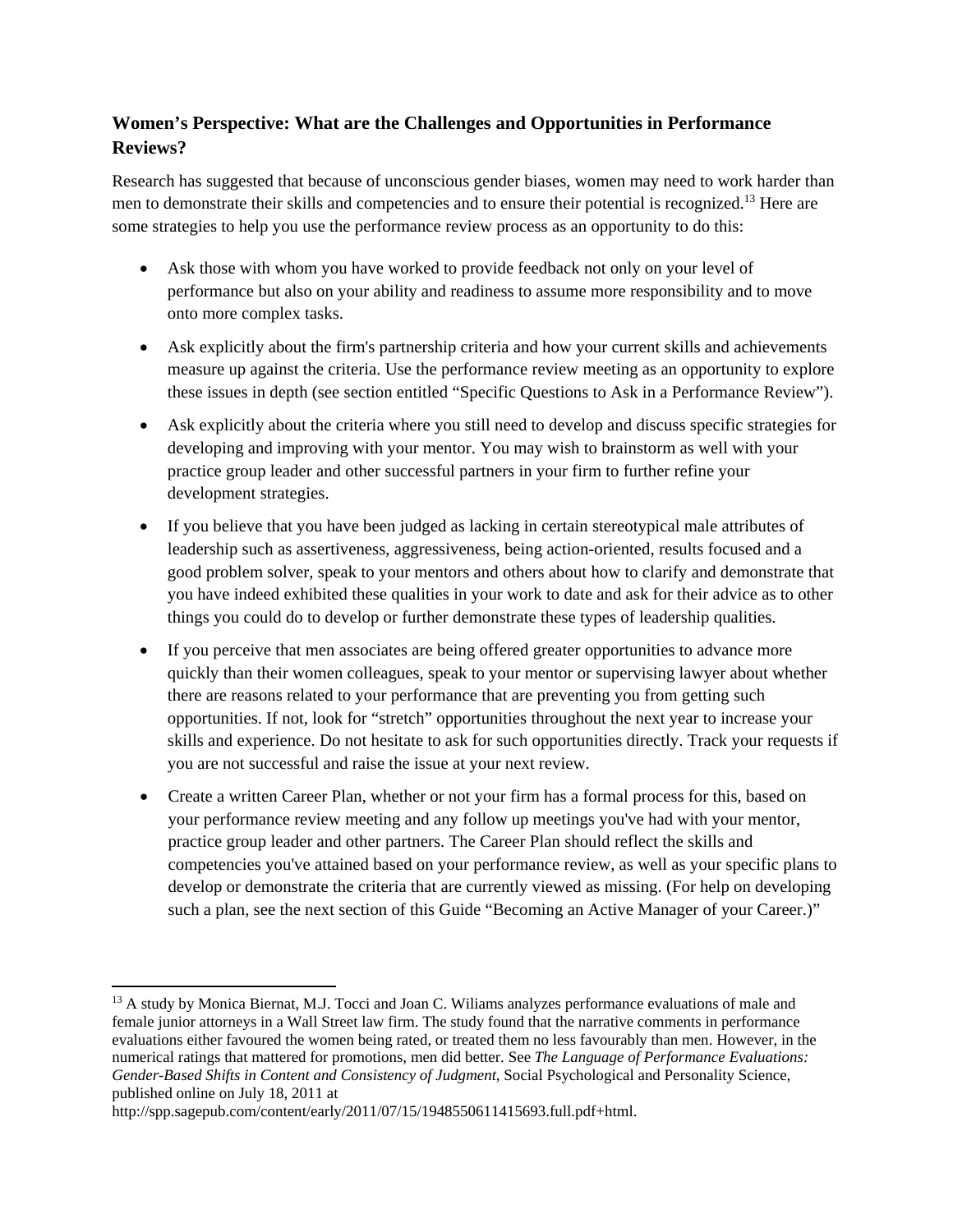## **Conclusion**

Once you have identified the culture, rules and policies and expectations of the firm, conducted your personal and practice audits, and received a few performance reviews, you are ready to start planning how you will effectively manage your practice to get to the partnership level. The next section will assist you in planning your progress.

# **Becoming an active manager of your career**

## **Introduction**

Now that we have discussed various building blocks to help you understand the path to partnership and where your personal goals and practice profile fit, now is the time to put these elements together in a plan that will help you move forward.

This section of the guide discusses the following:

- The Need for a Career Plan
- Using your Personal and Practice Audits
- Developing and Setting Goals
- Building a Sustainable Practice
- Delegation
- Understanding the Importance of Clients
- Building your Client Base
- Building your Brand
- Selling your Services
- Checklist for Building a Career Plan

## **The Need for a Career Plan**

Being effective at actively managing your career requires understanding and engaging in all the components that are necessary to advance to partnership. It means creating a plan or roadmap to chart a career trajectory, understanding what is required to build a sustainable practice, determining the best ways to build your brand as a future partner and knowing how to develop your practice through business development and networking. In short, being effective at actively managing your career requires a proactive and multi-faceted approach.

In the busy practice of law, it is very difficult to find the time to develop a career plan and even more difficult to implement the plan. But the rewards are significant. A lawyer without specific and identifiable goals may find that she lacks direction or focus in her practice. But a person who identifies and writes down goals is more likely to achieve them.<sup>14</sup> A career plan will enable you to take charge of your career,

<sup>&</sup>lt;sup>14</sup> Sharon Meit Abraham, "Personal Strategic Planning: Gaining a Competitive Advantage Edge" (2007) 8 (1) Practice Innovations: Managing in a Changing Legal Environment 6 [Personal Planning].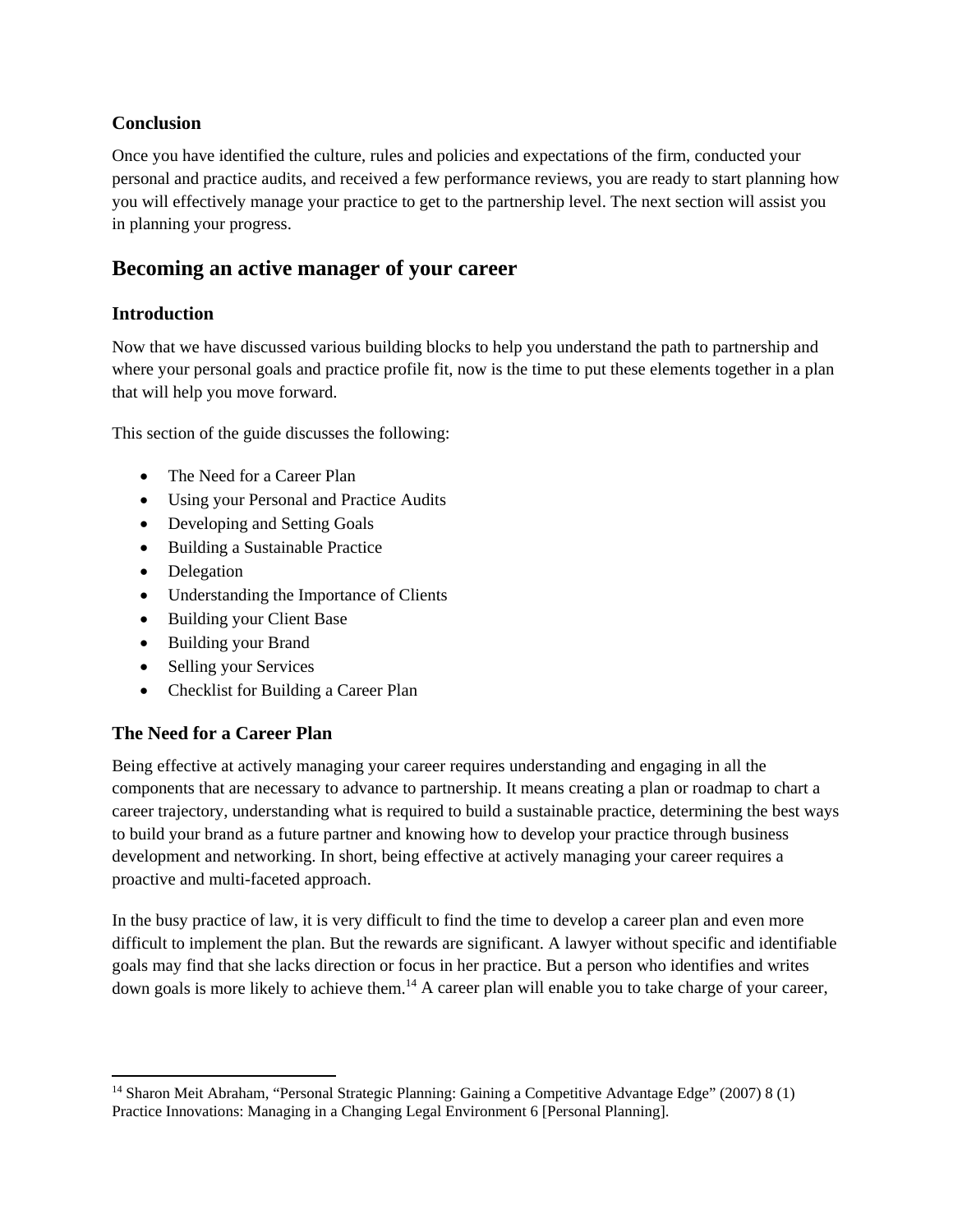become your own advocate and locate and access scarce personal and firm resources.15 It will assist you in focusing on achieving your goal of becoming a partner.

Your efforts to actively manage your career will have the best chance of success if you carry out personal and practice audits, set specific goals for the year, build specific actions into your regular "to do" list, and track your progress throughout the year. All of this should be incorporated in a Career Plan. Developing a Career Plan each year starting at an early stage in your career and consistently working towards your goals will make reaching the milestones necessary for partnership consideration less daunting.

We will be highlighting how to develop a Career Plan below.

## **Using Your Personal and Practice Audits**

Developing a career plan first entails a self-assessment and an inventory of your strengths and weaknesses specifically in the context of the firm's partnership criteria.<sup>16</sup> As well, it entails making an analysis of your practice so that you can identify what changes if any you need to make in the coming year. You should refer to the personal and practice audits set out in this Guide - they are great tools to complete your career plan.

Be realistic and self-critical in your assessment of your strengths and weaknesses. Don't ignore the partnership criteria that you are missing, thinking that these criteria must not be important if you are currently busy and getting good feedback on your work. Many associates, men and women, find that their supervising lawyers emphasize the positives in their performance, measuring them favourably against the "associate performance yardstick". These well-intentioned supervising lawyers may not have focused on the associate's gaps, as measured against the "partnership admission yardstick", which may be some years away. However, it is important for you to uncover any gaps early so that you can proactively plan to address them effectively.

## **Developing and Setting Goals**

One important component of the career plan is to develop goals.<sup>17</sup> Your primary goal is to progress into partnership. You will also need to set secondary goals to help you achieve your primary goal. Engage in a brainstorming session and identify and write down all potential goals. Employ mentors to help you plan. Get thoughts and advice from others on what you are doing and what works and does not work for them. It is very important that the goals and your career plan be committed to writing.

Next, weigh your goals against your strengths, weaknesses and personal motivation (identified in the personal and practice audits) and the goals of your firm (identified in the firm's partnership criteria). Goals that are not consistent with personal motivation may not be achievable. A career plan that requires

<sup>15</sup> Marcia Pennington Shannon, "Managing: Helping Employees Create Career Development Plans" *Law Practice*  (April 2004) [Managing]; Personal Planning, *ibid.* 16 Kathleen Bradley Chouai, "Career Planning for Lawyers - Why It Is Important What It Looks Like and Why Law

Firms Should Invest In It" (2005) 90 (4) Women Lawyers Journal 18 [Career Planning];

<sup>17</sup> Personal Planning, *supra* note 8.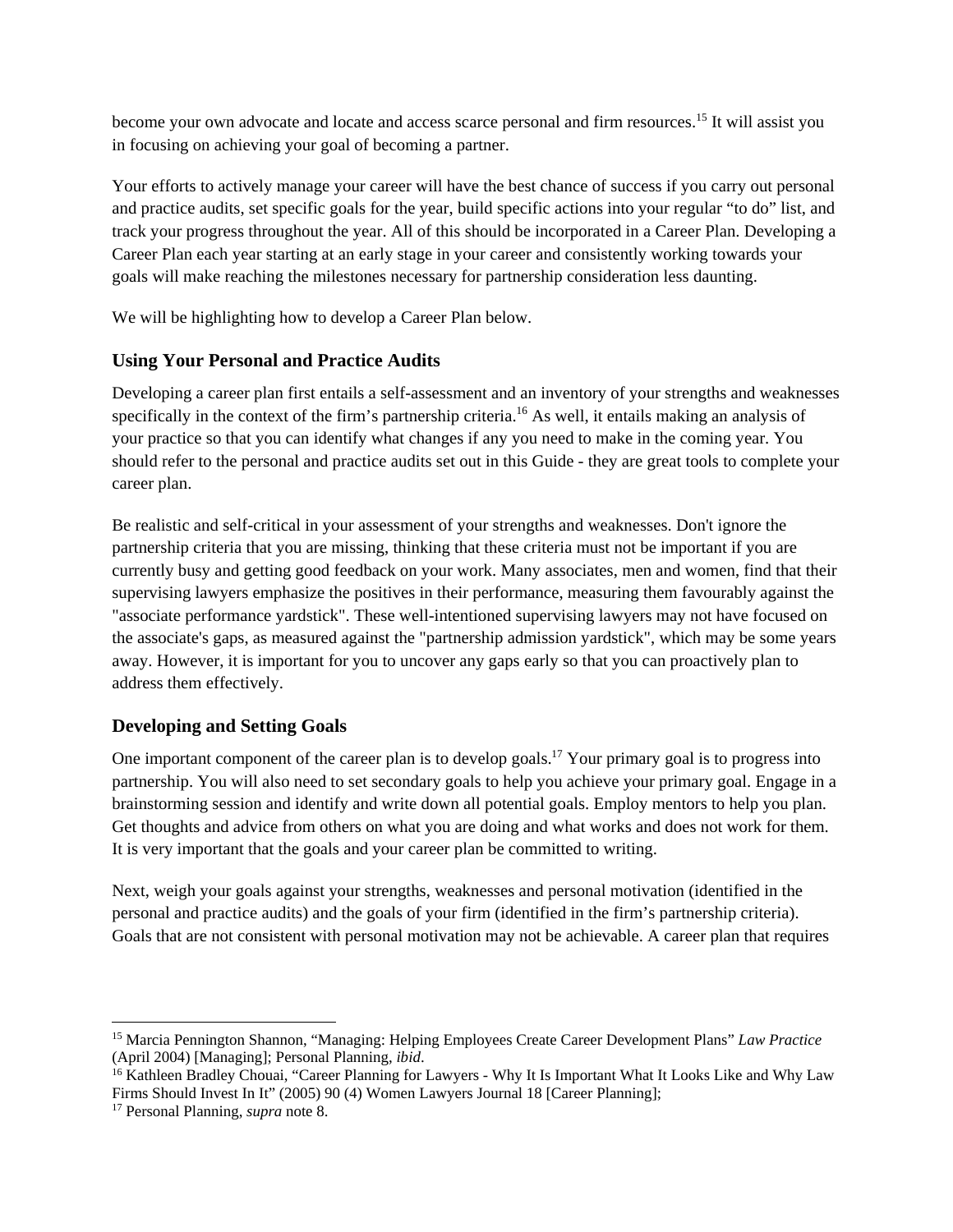you to engage in activities that are unfamiliar or uncomfortable will not be successful.18 Moreover, negative perception or performance results may result from goals that are not consistent with firm goals.<sup>19</sup>

*Goals must be realistic and achievable:* Effective goals are SMART: specific, measurable, attainable, realistic, and timely.<sup>20</sup>

*Identify short and long term goals:* You may have multiple secondary goals, which should be identified as short term (0-1 years) and long term (2-5 years) and prioritized.<sup>21</sup> Each goal should be further broken down to shorter time lines such as annual, 90, 60, 30 day or even weekly achievable targets.<sup>22</sup>

Each goal should include the statement of the goal, the strategy and timing to achieve the goal and the benefit of achieving the goal.  $^{23}$ 

*Establish measurable goals:* A measurable goal will require monitoring and evaluation of progress in comparison to the career plan. A goal must be sufficiently specific to be measurable. For example, a goal of increasing your billable hours is not specific and impossible to measure. A goal to increase your billable hours by a specific number is measurable. A goal of increasing your industry presence is not specific or measurable. A goal of a taking on a specific number of speaking engagements or writing published articles in the particular industry is measurable.

*Identify action steps:* A strategy to achieving the goal includes developing a course of action and identifying obstacles. Once again, engage in a brainstorming session to identify all possible actions to achieve the goal.<sup>24</sup> Action steps should include answering the questions of who, what, where, when, why and how. The actions shall be specific and include targets, milestones and time lines. Specific due dates and milestones will increase the likelihood of achieving the goal. $^{25}$ 

*Goals evolve and change:* Be patient, stay with it, and keep revisiting your plan and what is working and what is not working. Goals will evolve and change as priorities change. Personal circumstances may change, such as health, family or a change in status from associate to partner. Firm priorities may change as practice areas expand or contract. A lawyer with a clear sense of self, strengths, weaknesses, values and interests are more adaptable to these changes.<sup>26</sup>

 18 Jan Norman, *What No One Ever Tells You About Marketing Your Own Business: Real-Life Marketing Advice from 101 Successful Entrepreneurs* (Warriewood: Dearborn Trade Publishing, 2005).

<sup>19</sup> Talula Cartwright, *Setting Priorities - Personal Values Organizational Results* (Greensboro: Centre for Creative Leadership, 2007) [Setting Priorities].<br><sup>20</sup> Personal Planning, *supra* note 8.

<sup>&</sup>lt;sup>21</sup> Managing, *supra* note 9.<br><sup>22</sup> Cordell M. Parvin, "How to Prepare a Business Plan That Will Make you More Successful" online: Cordell Parvin < http://www.cordellparvin.com/index.html>.

<sup>&</sup>lt;sup>23</sup> Personal Planning, *supra* note 8.<br><sup>24</sup> Cordell M. Parvin, "Planning for Success in 2010" online: Cordell Parvin <http://www.cordellparvin .com/index.html>.<br><sup>25</sup> Managing, *supra* note 9.

<sup>&</sup>lt;sup>26</sup> Career Planning, *supra* note 10.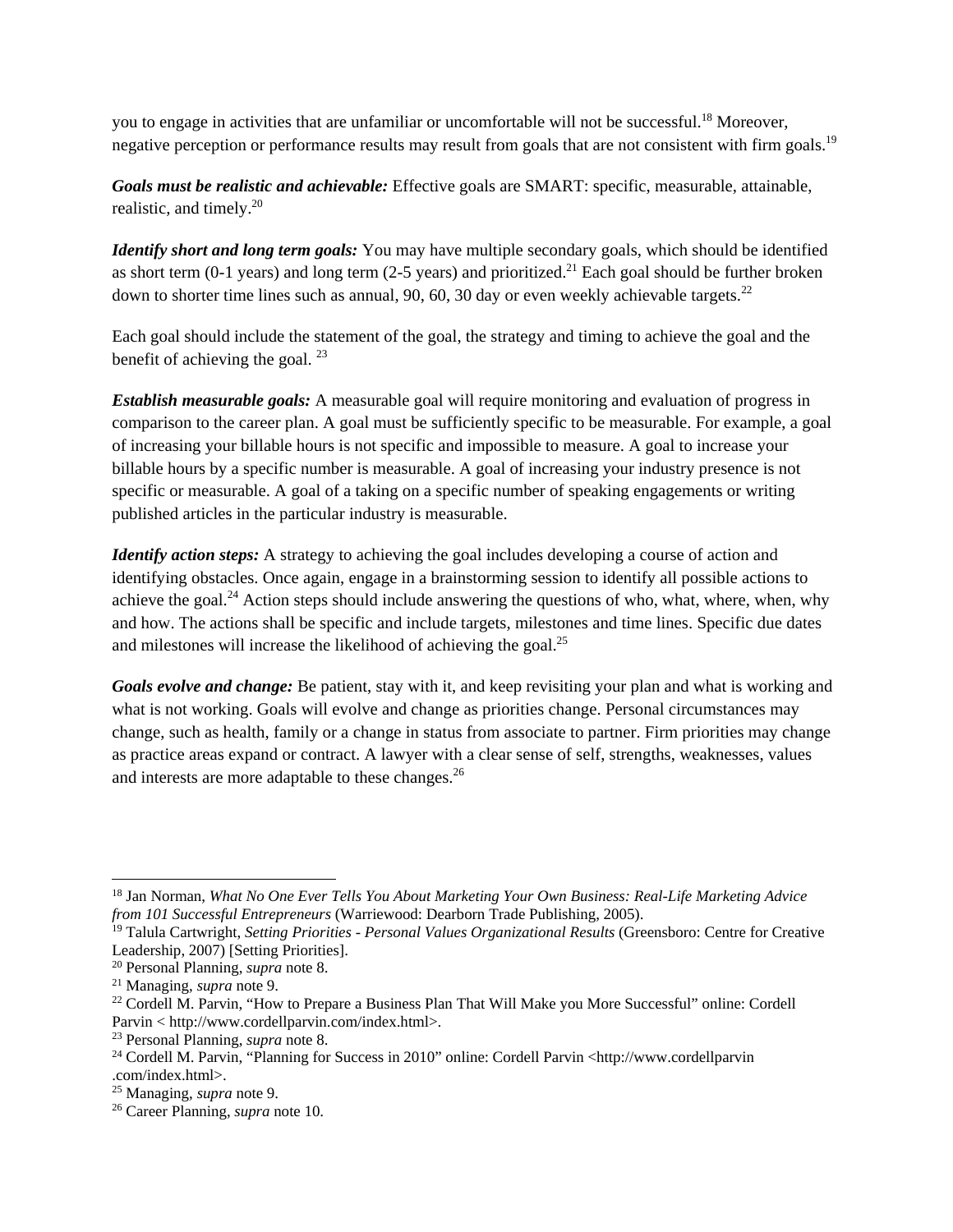*Monitor and measure performance against the goals:* Monitoring and measuring your performance against your goals will determine if and why goals are being met. A difference in the stated goals and those achieved through action may signal that your personal commitment and values differ from stated goals and values and necessitate re-evaluating the stated goals and plan of action.<sup>27</sup>

## **Building a Sustainable Practice**

The sooner an associate realizes it, the better: law is a business. When developing a career plan, focus on building a sustainable practice, which will include not only doing your work but also focusing on the business aspect of developing clients and bringing in work. The business component of a career plan helps to ensure that work will flow, not only now, but years from now. It is that flow of work that places you on the path to partnership.

If you focus only on doing your own billable work and neglect to build your business, you will not achieve your goal of becoming a partner. A practice that focuses on not only doing the work but bringing in more work and delegating some or all of it to others is a sustainable practice. It is important to remember that "doing your work" will include not only billable work but also making a level of contribution to the firm through non-billable work (such as mentoring, student recruitment, client development) that is consistent with the firm's partnership track expectations.

## **Delegation and Leadership**

As noted above, as a partnership candidate, you must ensure that you are meeting your firm's billable and non-billable hour targets as well as delegating work to more junior colleagues. If you are not delegating at all or only delegating in a minor way, you will not be establishing a partner level practice. Being a smart, dedicated and hard-working associate who bills 2,000 hours a year can only guarantee personal success as an associate.<sup>28</sup>

In your Practice Audit, you were asked to track how much work you had delegated to others in the past year. One of your secondary goals in your Career Plan should be to increase the amount of delegation you do over the current year and the next few years. Ensure that you are not holding onto work that is now too junior for you. Look for ways to include a more junior associate in each of your files. Track the kind of work you are delegating and the hours you have given to others. Assume leadership and strategic roles on files and with clients as you progress and don't get lost in volume, detailed work. Use some of the time you have freed up for yourself to work on business development and developing your reputation as an expert.

*I have observed that many women (lawyers and clients alike) assume a perennial 'junior' or 'second in command' role in the belief that it will be less stressful and more flexible then the 'lead' role. What often happens is that all the technical work, many of the toughest decisions and the responsibility for 'making it happen' fall to this role and there is little control over schedule or priorities. Moreover, full access to client relationships, strategic* 

<sup>&</sup>lt;sup>27</sup> Setting Priorities, *supra* note 13.<br><sup>28</sup> Susan Smith Blakely, *Best Friends at the Bar: What Women Need to Know about a Career in the Law* (New York: Aspen Publishers, 2009) at 145 [Best Friends].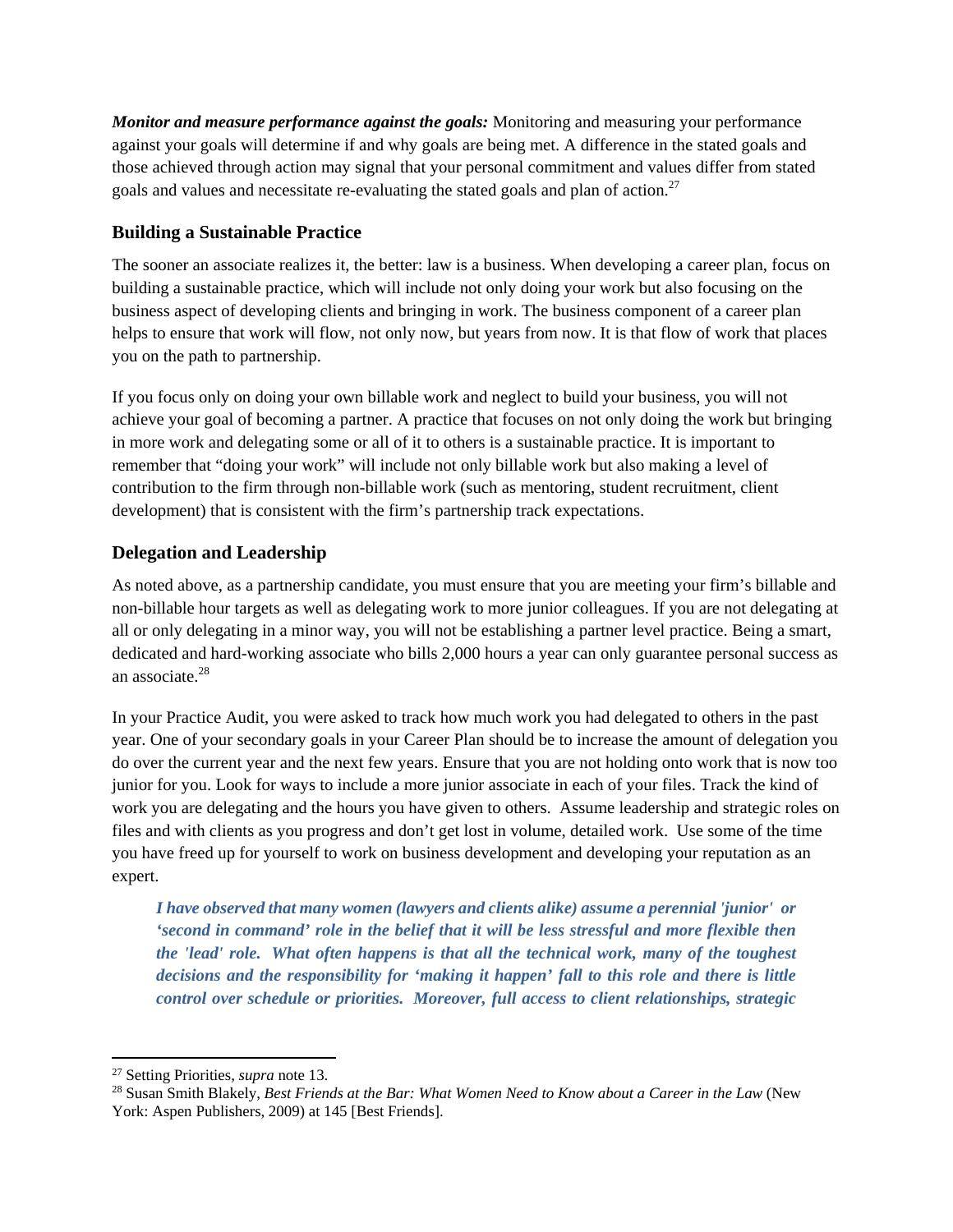*board connections and high revenue (equity) positions are sacrificed. So, if you are already doing the heavy lifting, why not risk taking the lead role?* 

*- Linda Parsons, Q.C., Executive Coach*

#### **Understanding the Importance of Clients**

In order to succeed as a partner in a law firm, whether large or small, you must have clients provide you with a constant stream of work. When you first start out as a student or junior associate, your work may consist of helping partners or other lawyers in your firm with their client matters. Your colleagues are your "clients". However, if over time you are to become a partner, you will need to go beyond the existing pool of client work in your firm, and grow your firm's business by attracting new client work yourself or by maintaining existing clients.

Opportunity and career advancement are tied to the 'value' the lawyer brings to the firm and value to a law firm is all about 'rainmaking'—developing new clients, driving business within existing clients, and becoming known in the business community.

#### **Building Your Client Base**

You need to concentrate on maintaining and expanding your client base. To do this you need to market yourself and your services to clients and prospects. To do this most effectively, you need to figure out who your ideal target market is, build your relationships and network with that market in an effort to expand the pool of clients and potential clients who will be sources of work for you as a partner.

*This may be less of an issue today than previously, but take control over your own career advancement and don't expect to inherit practices or clients in the same way some men might. That way, if you do, its gravy. Some people earn these benefits. Some, not so much. The world has changed and clients are less loyal themselves. It's very competitive. Be an advocate for yourself and demand to be noticed and taken seriously. The wallflower never gets asked to dance. Sandberg's advice isn't new – she just branded it as "leaning in."* 

*- Rita Andreone, Q.C., '89, Partner, Lawson Lundell* 

Here are some steps to consider:

- Develop a contact list of current and potential clients.
- Review and update your contact list on an annual basis.
- Identify the priority contacts that are most likely to be sources of work for you or your firm.
- Build relationships with your current and potential clients. Plan regular relationship-building activities, keeping in mind that simple activities, like sending holiday cards or newsletters, may be feasible for all clients, while more regular, time-intensive activities like lunches and dinners are most useful with your priority contacts. Keep your network vibrant and growing just by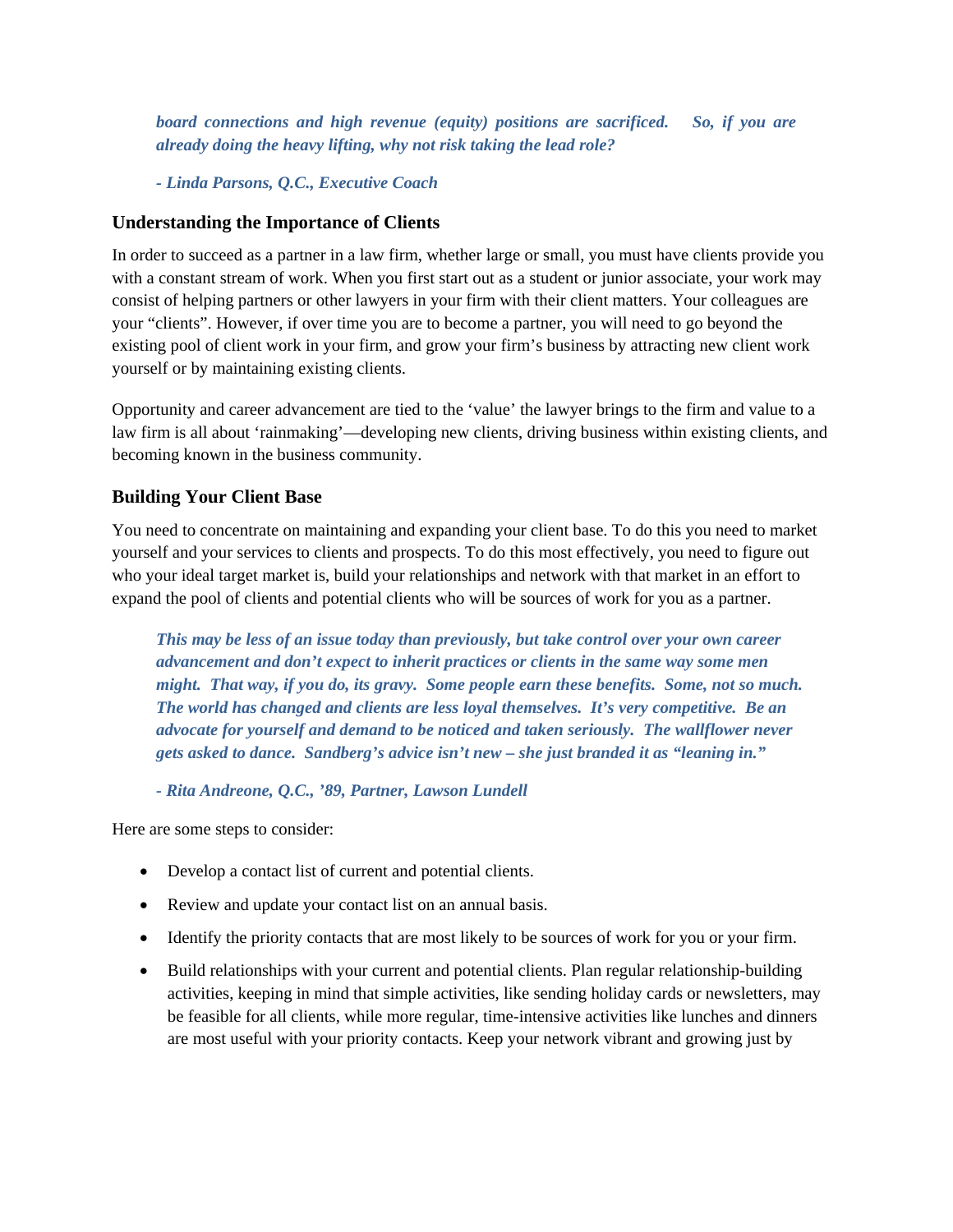staying in regular touch. Focus on activities that both you and your contacts will enjoy. Invest considerably more time on relationships that are most likely to matter.<sup>29</sup>

- Expand your network and your contact list with the target audience most likely to buy your services, by participating in industry associations or networking events.
- Consider whether to pitch a client directly.
- Seek to get involved in your firm's responses to Requests for Proposals (RFPs).
- Consider how to differentiate yourself so that clients will select you.
- Look for client opportunities in different situations. Do not ignore the following situations as sources of potential clients—charity volunteerism, not for profit board positions, networking groups, religious organizations, art appreciation groups, book clubs, festival organizations, community groups, and your friends and family.
- Set aside time for business development activities. Plan time daily and weekly to work on business development activities. Successful partners say they devote three to 10 hours a week to business development – whether on lunches, making calls, preparing for presentations or pitches, attending networking events, or a myriad of other activities. Many say they do something every day, even if just to make a call to say "let's plan lunch". Others choose a particular day each week to spend time on business development activities.
- Don't always ask for work. Ask your clients how you and your firm could be more helpful to them. Providing a seminar to your client's employees at no charge or inviting clients to continuing professional development events at your firm will build loyalty and may result in future work. Giving (for free) ideas, opportunities, connections, products and timely warnings to clients will always build business and loyalty.
- When you do ask for work, don't take a "no" to mean "never" but instead to mean "not now".
- Plan what you will do and when: Set goals for business development. Set aside time for business development by blocking off time in your calendar. Stand by your commitments.
- Make your business development efforts known.
- Invite others to join you in business development activities when appropriate, showing you are a "team player", thinking of the firm as a whole.
- List your board activities. Include updates in your annual review.
- Docket your time if your firm tracks non-billable hours.
- Keep a record of your efforts and their successes.
- Track what is working and what is not and adjust your plan accordingly.

 <sup>29</sup> *Ibid*.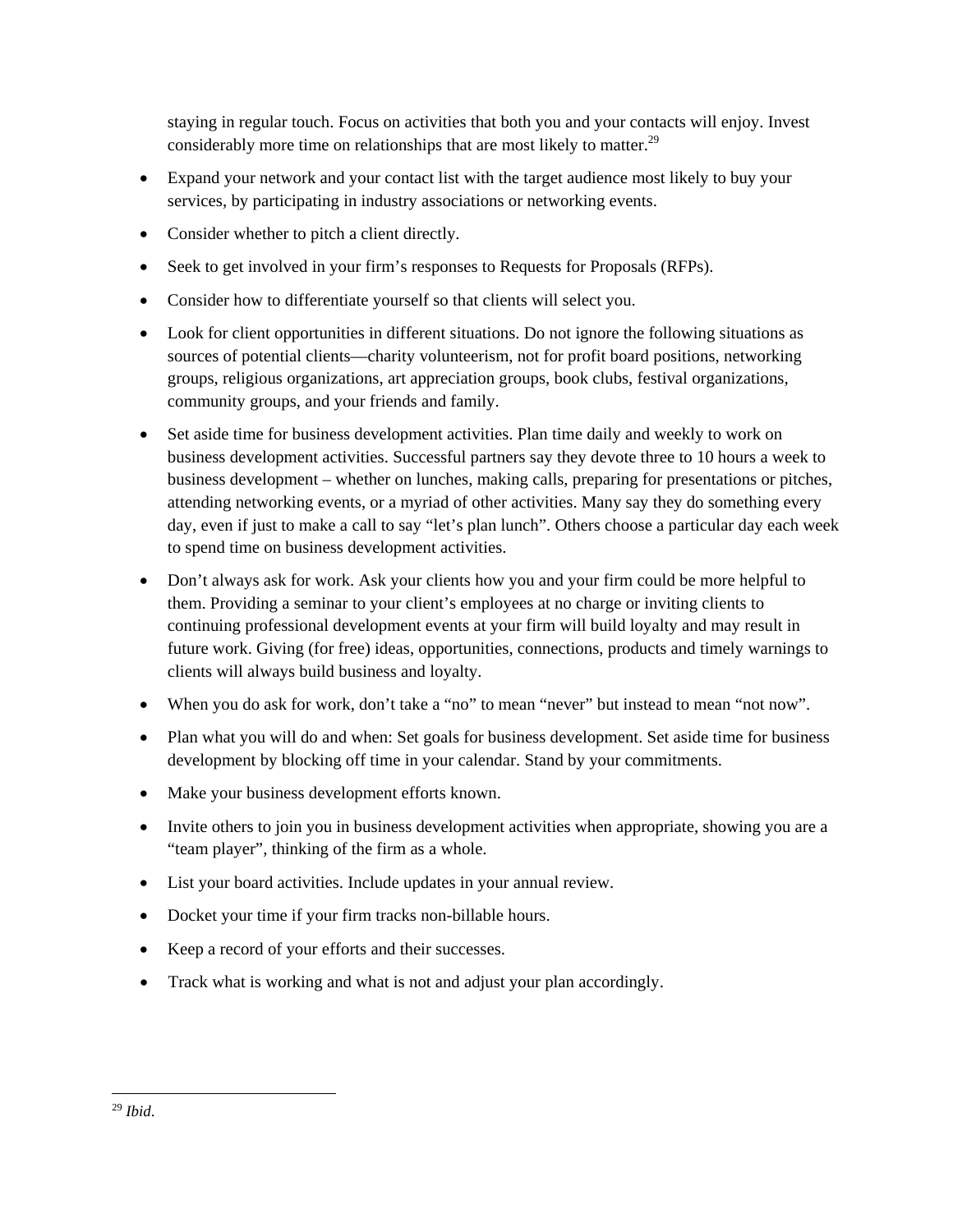#### *Check out your proposed activities with your Firm*

Make sure that your proposed business development activities are in line with firm policies and goals for client activities. Let your managing partner or practice group leader know what you are planning to do and get their approval before you start.

Do not hesitate to use firm resources such as sports tickets or tickets to other cultural events for your own business development activities. Ask for other resources or financial support when needed.

## *Women's Perspective: What are the Challenges and Opportunities in Building a Client Base?*

*More clients are men.* The majority of purchasers of legal services are men. This can be challenging for women, who may not come to the legal profession with the same "ready-made" networks as some of their male colleagues, and may find it harder to build relationships with the men in their networks. Here are some strategies to consider:

- You have more of a network of potential clients than you think. At the very least, you have law school and university colleagues who are now working in business or other law firms. Make sure to include relationship building with these contacts who are at your level of seniority. While they may not be currently in a position to provide you work, they certainly may become a future resource. As well, you have been exposed every day to clients, parties on the other side, and third parties like accountants and other experts since the day you started practising. Do not dismiss these contacts because you did not play hockey with them in grade school - concentrate on building a relationship with them now and staying in touch.
- Piggy back on the networks of the men in your network to reach out to potential clients. You have lots of men in your network, including mentors, peers and clients. Some of them will be happy to introduce you and help you build your contacts from among their contacts. A referral from an existing contact or client (a "champion") is a very effective marketing tool. Figure out who these allies are and be proactive about asking them to help you. Be specific about what you need.
- Work hard at finding commonalities and areas of rapport with clients and contacts who are not the same gender or age as you. Everyone has to do this (even men). Learn about their business and read what they read and share insights about challenges your business is facing or that you have heard from other clients. Look for commonalities outside the business context. There are lots of topics like children, parents, hometowns, vacation destinations and news items that lead to conversations that can uncover commonalities. Be interested in your contacts, listen to them and you will discover things in common.
- Do not think that you have to do traditional business development activities such as playing golf or going to hockey games. Many clients, both men and women, enjoy events such as the theatre, concerts, the symphony, films, cooking, the spa, biking, running and other activities which may be more appealing to you and your clients. For women clients, you may want to create special event that appeal to women such as hosting a spa afternoon or a cooking class.
- Design business development activities and events so that there is no confusion as to intent. For example, 'lunch' sends a good message if you are in a situation where clarity is required.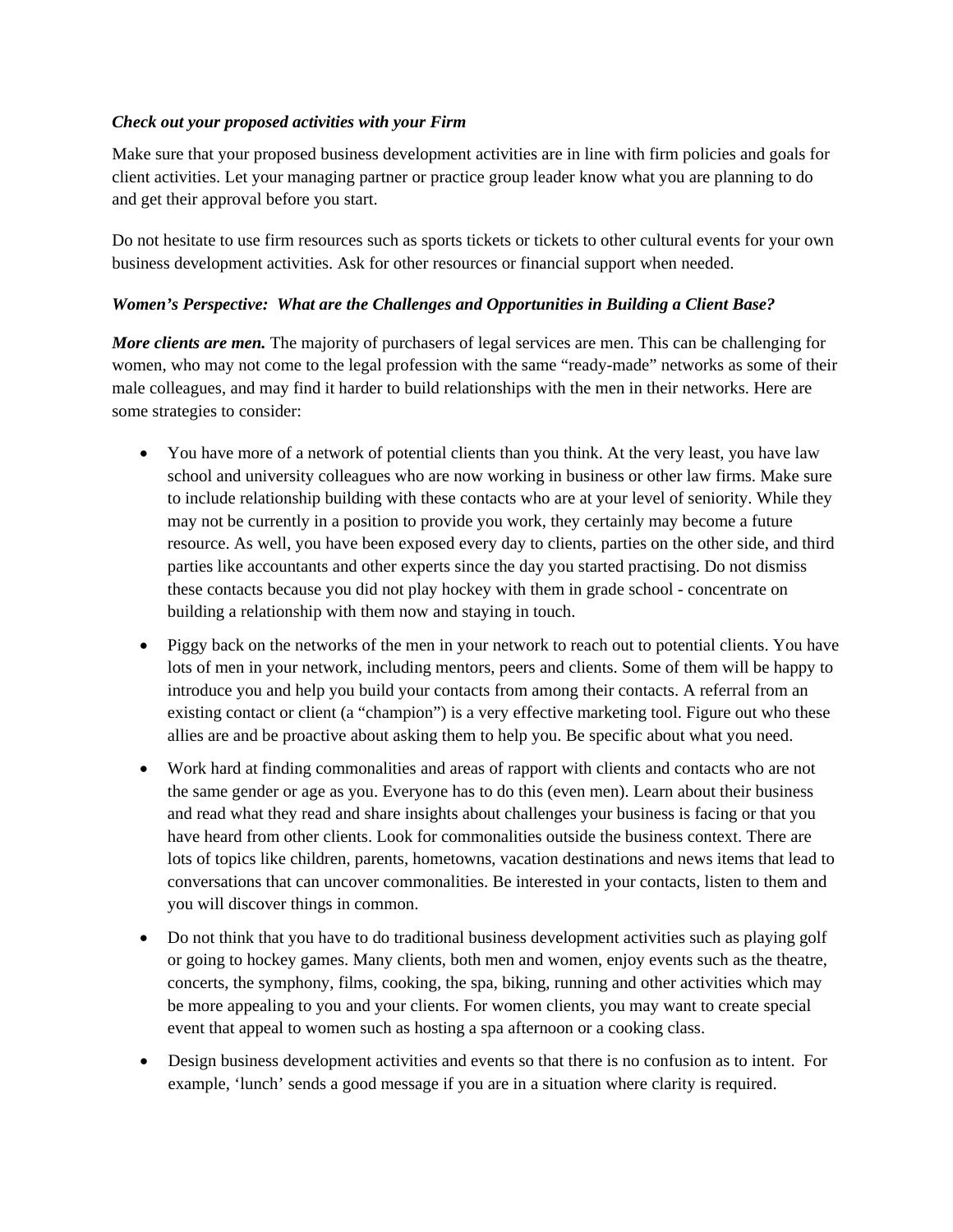*Increasing numbers of clients, especially in-house counsel, are women.* This is a huge opportunity for women. Tap into networks of women in-house counsel, and women's industry groups. Offer to work with your women clients jointly on women's initiatives. Invite your women clients into the firm to talk about what they are doing for women in their industry.

 *Relationship Building:* Building a client base depends on the ability to build relationships meeting by meeting, case by case and year by year. Women have a demonstrated strength in building and nurturing relationships in their personal lives and can use this strength to their advantage in developing and nourishing client relationships.

## **Building Your Brand**

## *Introduction*

*What is a brand?* Lawyers with a strong "brand" are most effective in attracting work from clients. Your brand is what you are known for. If you are known for doing excellent legal work, being a consummate team player, and delivering excellent client service, you have covered the basics. However, there are many lawyers in every field and every firm who are known for these qualities. If clients are to choose you from amongst many competitors you need to have a more distinctive brand.

*Building a distinctive brand:* In order to build a distinctive brand, many lawyers work hard to develop a reputation for special expertise in a range of areas. In other words, you need to declare your major. Clients want experienced lawyers who have logged time in one area of law. Be the go-to associate for partners who are involved in your area of interest.

*Questions to ask yourself.* As you develop your own plan to build your brand, here are some questions to ask yourself:

- What special knowledge, expertise or skills do I have that I could market on a broader scale to clients? Consider specialized legal knowledge and experience, business and industry expertise, language skills, and other expertise that set you apart from competitors. "Clients like generalists but pay for specialists," so try to have both facets covered in your brand.
- What expertise or skills do I need to further develop to have a stronger brand? These might include substantive knowledge and expertise in a supplementary area that is in high demand by your target client base, or softer skills such as communication or presentation skills that would allow you to convey your expertise with more authority.
- What can I do to enhance my reputation in these areas?
	- o *Website*: Make sure your website profile clearly articulates your special expertise and experience.
	- o *Writing*: Consider writing a column in your area of expertise in a legal or trade publication; consider starting or contributing to a law related blog; establish newspaper and media contacts and indicate you will make yourself available for background off the record briefings as well as a contact for news; and finally don't ignore social media—use social media to your advantage (Twitter, LinkedIn, Facebook, etc.).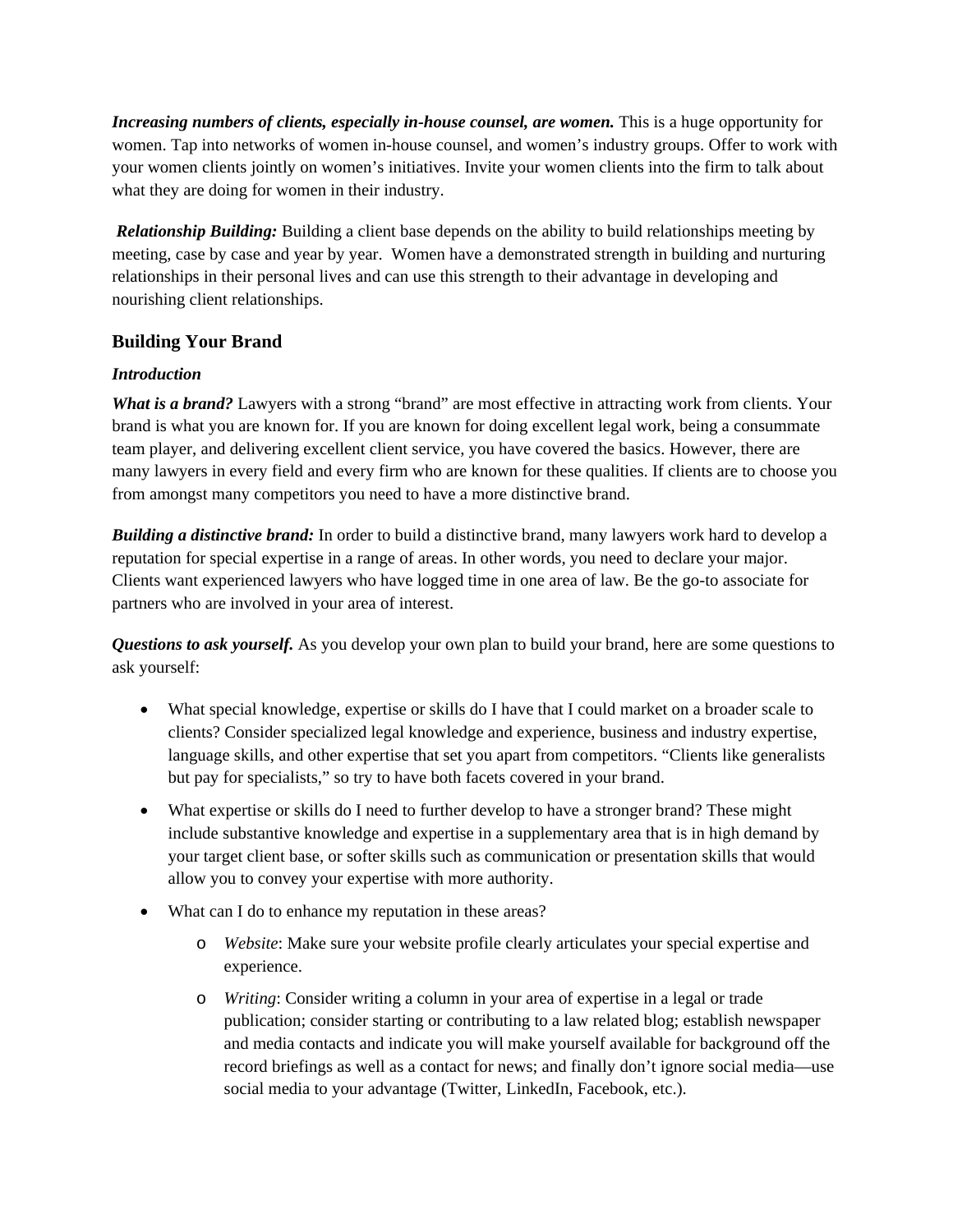- o *Speaking*: Consider where you wish to speak—research what opportunities are available. Speak in front of your colleagues at internal firm seminar as to increase your credibility. Consider professional development conferences and seminars and seek opportunities to speak on a panel. Offer to speak at one of your client's internal seminars. Get yourself in front of large groups of clients or potential clients by pitching to speak at trade associations, legal seminar providers and other organizations.
- o *Join professional groups and trade associations*: Joining organizations in your field of specialization will help you get in front of clients and potential clients as well as demonstrate your expertise.

#### *Establish the Necessary Resources to Ensure Success*

*Get help if needed.* Perhaps you need tips on speaking or presentation skills. You can also attend programs that address these issues. Ask if you need communications, presentations, image consulting (attire, body language, deportment) or an etiquette coach.

#### *Women's Perspective: What are the Challenges and Opportunities in Building a Brand?*

*Time.* Time is a challenge for all lawyers, especially parents. One challenge frequently identified for women is that they spend more time on child care and household management per week than their men colleagues.30 This translates into having less time to spend on marketing activities. Each family has to make decisions about the best way to share income-earning and child-care responsibilities in their own circumstances. If you want to become a partner, you will obviously have to devote the necessary time and effort to build your brand in order to succeed. Make thoughtful choices with your spouse about how you share family obligations, having regard to the time investment required for you (and your partner, spouse or significant other) to meet your career goals, and become a time management expert so that you can meet the family, client and career expectations you have set for yourself. Explore what resources are available to you to take household management tasks off your plate (e.g., cleaning services). Ensure you have enough resources to assist you. In addition, ask yourself what you are spending your time on at the office. Is it the highest and best use of your time? Could you delegate more effectively?

*Credibility and Confidence.* Research tells us that most people, men and women, make implicit assumptions that men associates have expertise, credibility and the trust of others. This is a form of gender bias. Women who are faced with these attitudes from others in the firm, need to focus on their own strengths in the areas of networking and relationship building. Women need to be especially attuned to substantive brand-building strategies that emphasize their credentials and lend weight to their expertise, such as speaking engagements and writing for publications. Women may also need to invest time in building their communication styles and presentation skills so as to demonstrate their confidence and their ability to convey authority and expertise.

<sup>30</sup> F. M. Kay, C. Masuch & P. Curry, *Turning Points and Transition: Women's Careers in the Legal Profession. A Longitudinal Survey of Ontario Lawyers*, 1990 – 2002 (Toronto: The Law Society of Upper Canada, 2004) at 56.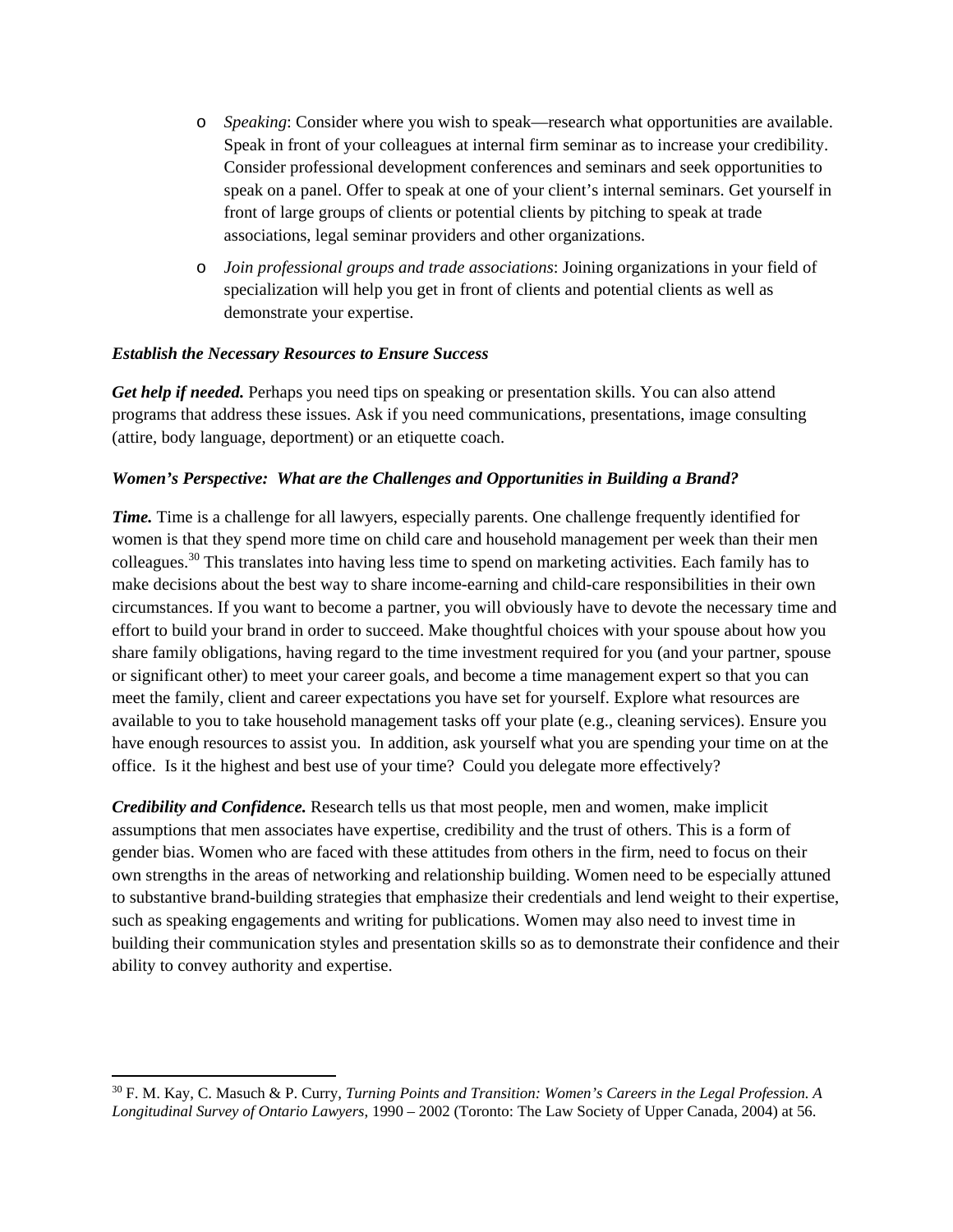*With respect to self-confidence – fake it till you make it. Everyone else is just as scared. When you make a mistake (and you will) own it, learn from it and move on. Do not operate as if perfection is the only option.* 

*- Linda Parsons, Q.C., '80 Executive Coach*

#### **Selling your Services**

#### *Introduction*

There are lots of good resources for lawyers on how to move new opportunities to new matters by mastering how to sell their services effectively. To succeed as a partner, you need to be able to sell your services and your firm's services to expand your firm's business. Selling may not come naturally to you, but it is a process that you can learn to do well, the same way you learned how to close a transaction or bring an action to trial.

Here are some things to keep in mind:

Listen. You won't learn what your clients really need unless you listen to them. Ask them open-ended questions– What are you working on now? What's keeping you up at night? How is x news event affecting your team? Be interested in them and let them do most of the talking. Listening fosters trust. If you are able to demonstrate that you are interested in understanding what the client really needs, they are more likely to believe that you will be able to provide it.<sup>31</sup>

*Uncover Client Needs.* As you listen, try to identify your client's needs for legal services that you or your firm could offer. The ability to analyze a client to achieve a precise understanding of their needs is of significant importance.<sup>32</sup> Listen to what they explicitly say about their substantive legal needs, but also try to uncover the subtext – Do they need it done really quickly because they sat on it for too long? Are they inexperienced in the area and so need a 'name brand' to give them credibility? If you can identify their unspoken needs, you can tailor your own or your firm's pitch much more effectively.

*Articulate How You Can Help.* Spend thought and effort on articulating a persuasive statement or pitch as to how you can help. You are not selling soap; you are selling a complex blend of expertise and experience to someone who has a significant problem or project, so you need to be thoughtful, nuanced and articulate.

*Advance the Process Step by Step.* Learn the step-by-step process that takes you from your first contact to actually opening a new file with a client. We do not start on page one with an initial contact and then immediately skip to the end and get a referral for the legal work. Successful rainmakers know it is a longer process, where you plan the next step on the ladder and measure success in increments.

<sup>&</sup>lt;sup>31</sup> Jim Hasset, *Legal Business Development: A Step by Step Guide* (Boston: The Advertraining Group, 2006) at 52.<br><sup>32</sup> John Gelagin, "Good News, Lawyers Don't Need to Sell Used Cars to be Effective at Business Development

online: <http://www.findlaw.com.au/articles/706/good-news-150-lawyers-don146t-need¬to-sell-used-ca.aspx>.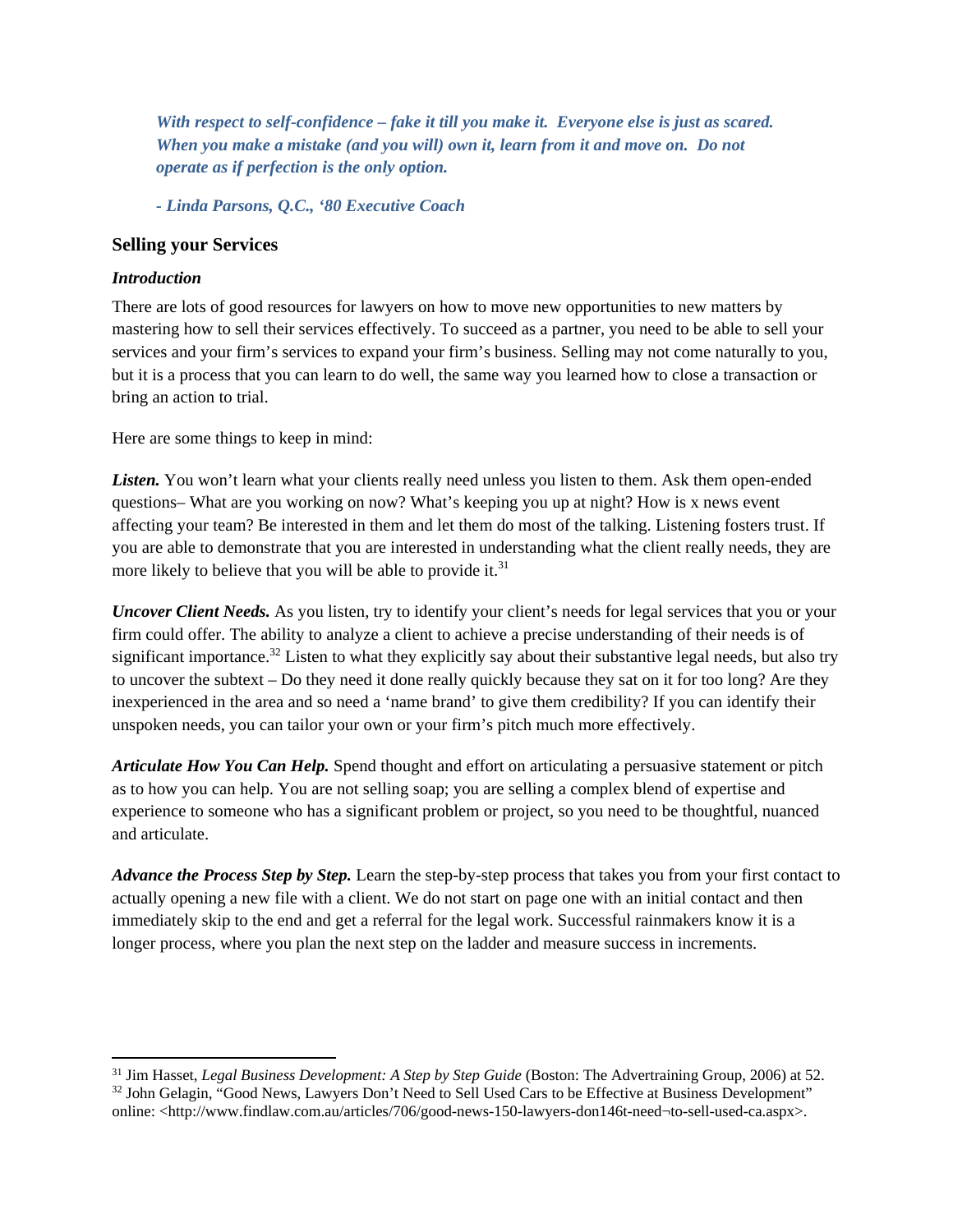*Invest Time and Don't be Discouraged by Failures.* Understand that most approaches do not end in a referral of work. This is true even for the best rainmakers. Do not get discouraged. You need to make many unsuccessful approaches in order to have a successful one. Think of these unsuccessful attempts as part of the learning process. Each time you make a pitch, that experience makes the next pitch that much easier.

## *Women's Perspective: What are the Challenges and Opportunities in Selling Services?*

*Listening and meeting the needs of clients.* Many women excel at listening, discerning and meeting the needs of others. You can use this to your great advantage in the business development area to uncover spoken and unspoken needs of your clients that others may miss, so that you can craft your message correspondingly better.

*Communication Skills:* Many women have superior communication skills in relationships. This will assist them in articulating how they can meet their client's needs in an effective way.

*Bridging the credibility gap.* Many women feel that they do well building relationships and uncovering needs in the sales process, but when it comes to actually 'closing the sale' they may suffer from the implicit assumptions discussed above; that is, that men have more credibility and authority. If you think this applies to you, plan for it. Think about what you need to do to give yourself the credibility boost that might not otherwise exist. Finding ways to emphasize your experience and recognized reputation or credentials, finding a mentor with the requisite authority to advocate for you, and upgrading your communication or presentation style to enhance your authority and credibility are just a few strategies to consider.

## **Checklist for Building a Career Plan**

## *Introduction*

It is now time to begin to draft your Career Plan for the next few years of your practice. Your goal is to become a partner and you have been introduced in this Guide to some of the many things you need to understand and to do so that you and your practice are ready for partnership consideration.

As noted above, setting measurable goals to help you move towards partnership will give you the best chance of success. A Career Plan helps you map out your own path to success. Every firm is different so in the checklist below, we have set out some suggested topics for you to cover in your Career Plan. You may wish to consult the sample career plan at Appendix 1 to assist you in putting your career plan on paper.

## *Checklist for Career Plan*

The following is a checklist to assist you in developing your own Career Plan:

#### *Consider your personal audit*

- What personal characteristics do I have that need improvement to move towards partnership?
- Do I need additional resources at home to free up time for my practice?
- Should I consider a flexible work arrangement or extended track?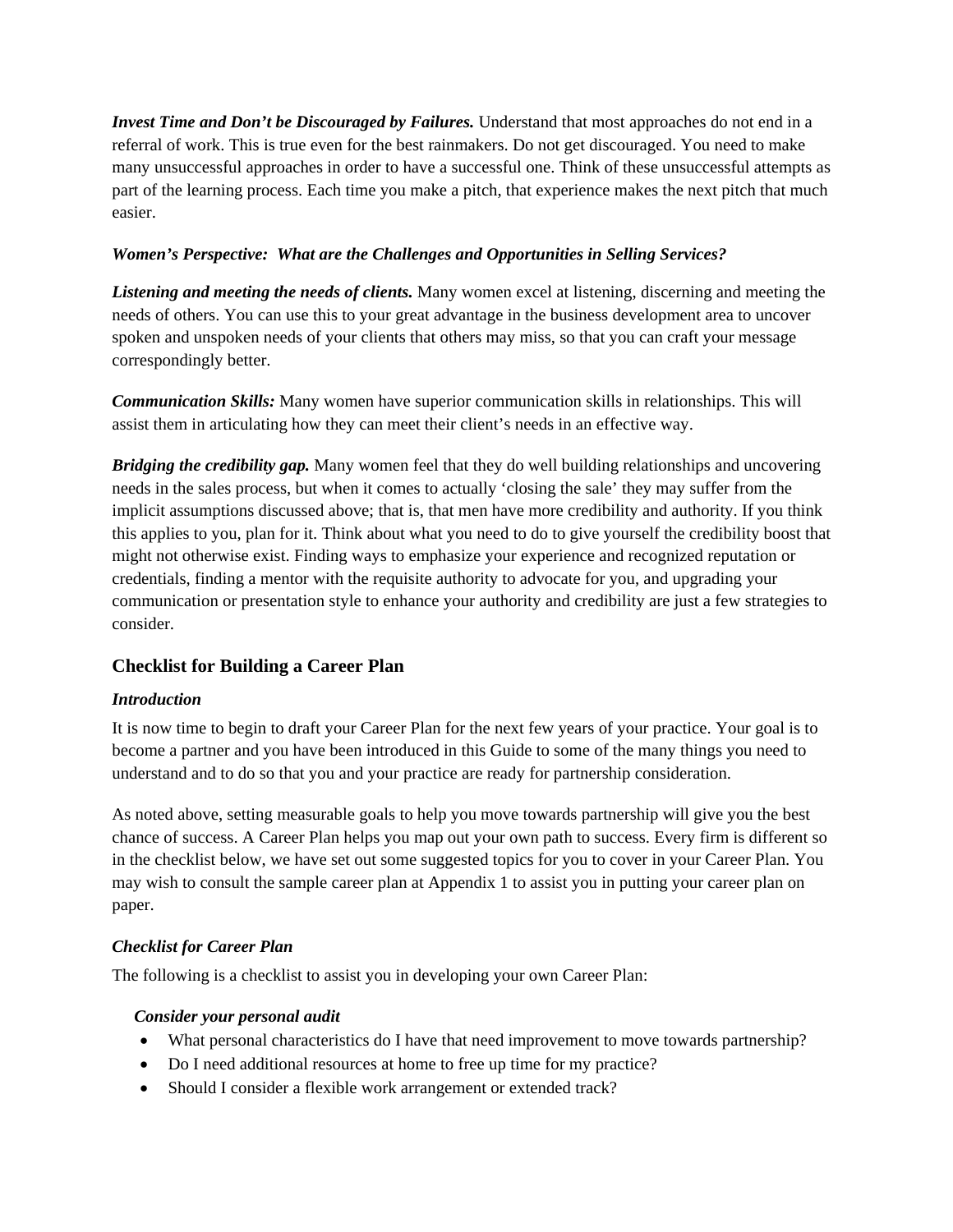- Do I need to seek out a mentor or sponsor?
- What requests should I make of my mentor in the coming year?

#### *Consider your practice audit*

- Do I have enough billable hours? If not, what does my target need to be?
- Do I perform non-billable hours that are valued by the firm?
- Am I delegating enough hours?
- Do I need to improve the financial management of my practice?
- Is my practice focused in an area that will be sustainable for me and the firm in the coming years?

#### *Consider client opportunities*

- What existing clients can I work with to secure business for the future?
- What existing referral sources should I continue to nurture?
- What contacts do I have that are potential future referral sources and how can I grow those connections?
- Who are the peers, co-workers and those I know from my personal life that could provide some business for me?

## *Marketing yourself*

This year I will do the following to market myself:

- writing and speaking
- specialist training
- joining organizations in my field of specialization.

# **Using Your Mentor or Sponsor Relationship Effectively**

## **Introduction**

Having a mentor to provide advice and coaching and a sponsor to champion you is very important in your progress to partnership. These important individuals can not only assist you in understanding the firm and in preparing your personal and practice audits but also provide support during and after your performance review and while you develop and manage your client base. This section talks about mentoring and sponsoring and what you can get out of such a relationship.

## **What is a Mentor?**

A mentor is a trusted, experienced professional who provides advice, encouragement and coaching to a more junior colleague (the "mentee"). A mentor can be a source of valuable information and advice concerning the demands of the profession generally, and the particular expectations of the firm where the mentee works. A mentor will lead by example, demonstrating to the mentee what she should strive to achieve in order to attain success within the firm. A mentor will support and counsel the mentee to help to overcome potential roadblocks to success. A mentor will sometimes champion the mentee with clients and other partners in the firm, assist in opening doors to rewarding work assignments, and exercise organizational leverage to help the mentee advance professionally, ideally including entry to partnership.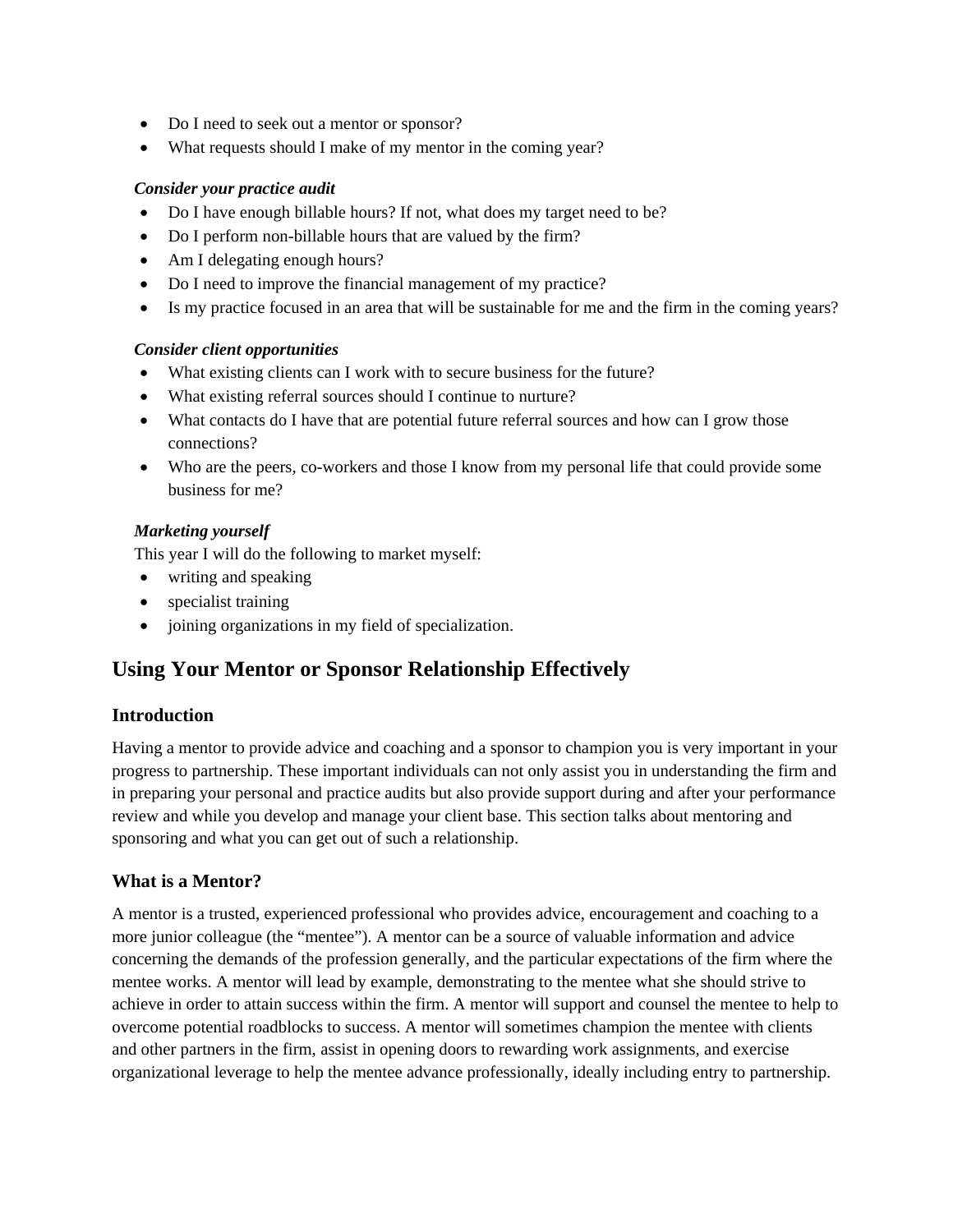Other times, a mentor will be an essential source of wisdom, guidance and support who can help get you through some of the more difficult and challenging periods.

## **What is a Sponsor?**

While some mentors may also be sponsors, not all sponsors are mentors. While mentors provide support for you, a sponsor becomes your champion and helps you advance.

A sponsor is someone who is influential in your law firm or in business. Ideally, a sponsor has significant influence over the decisions made in your law firm, including decisions around admission to partnership. A sponsor opens doors, advocates, protects and promotes an individual in his/her career path. In doing so, a sponsor puts his or her prestige and power on the line to champion another.

## **Why Should I Have a Mentor and a Sponsor?**

There is a strong and well established link between mentoring and sponsoring relationships and career success. Lawyers consistently identify strong mentoring and sponsoring relationships as extremely advantageous, if not key, to developing a successful practice and achieving partnership.

Among other advantages, mentors play a key role in helping less experienced lawyers to gain selfconfidence, to develop a profile both within the firm and the profession generally, to understand and adapt to firm culture, and to develop valuable social and professional networking relationships. Sponsors are key to helping junior lawyers build their client base and raise their profile both within the firm and with current and potential clients.

A mentoring and sponsoring relationship can accelerate a junior lawyer's trajectory on the partnership curve and help to develop the skills needed to develop a satisfying and successful legal career.

In many law firms, there is a direct link between a good sponsoring relationship and the referral of challenging work from important clients. A good sponsor will provide opportunities to showcase the mentee's talent and ultimately open the door to key client contacts. It can be particularly helpful to have several mentors and sponsors at different stages of their careers and with different skills to provide you with the most help on the path to partnership.

Sponsorship is particularly key for women lawyers who wish to advance into partnership. As research from Catalyst indicates,<sup>33</sup> even though women start out behind and often remain behind men, even with mentoring, a sponsor can propel a protégé to the top of the list: "Done well, sponsorship can serve as a highly effective intervention to accelerate women's career velocity. Lack of sponsorship is one indicator of what's really been holding many women back—exclusion from organizations' most influential networks. Sponsorship can finesse access to these powerful networks, providing impressive benefits to leaders, high-performing employees and organizations themselves".

<sup>33</sup> Heather Foust-Cummings, Sarah Dinolfo, Jennifer Kohler, *Sponsoring Women to Success* (New York: Catalyst, 2011) at 2 [Sponsoring].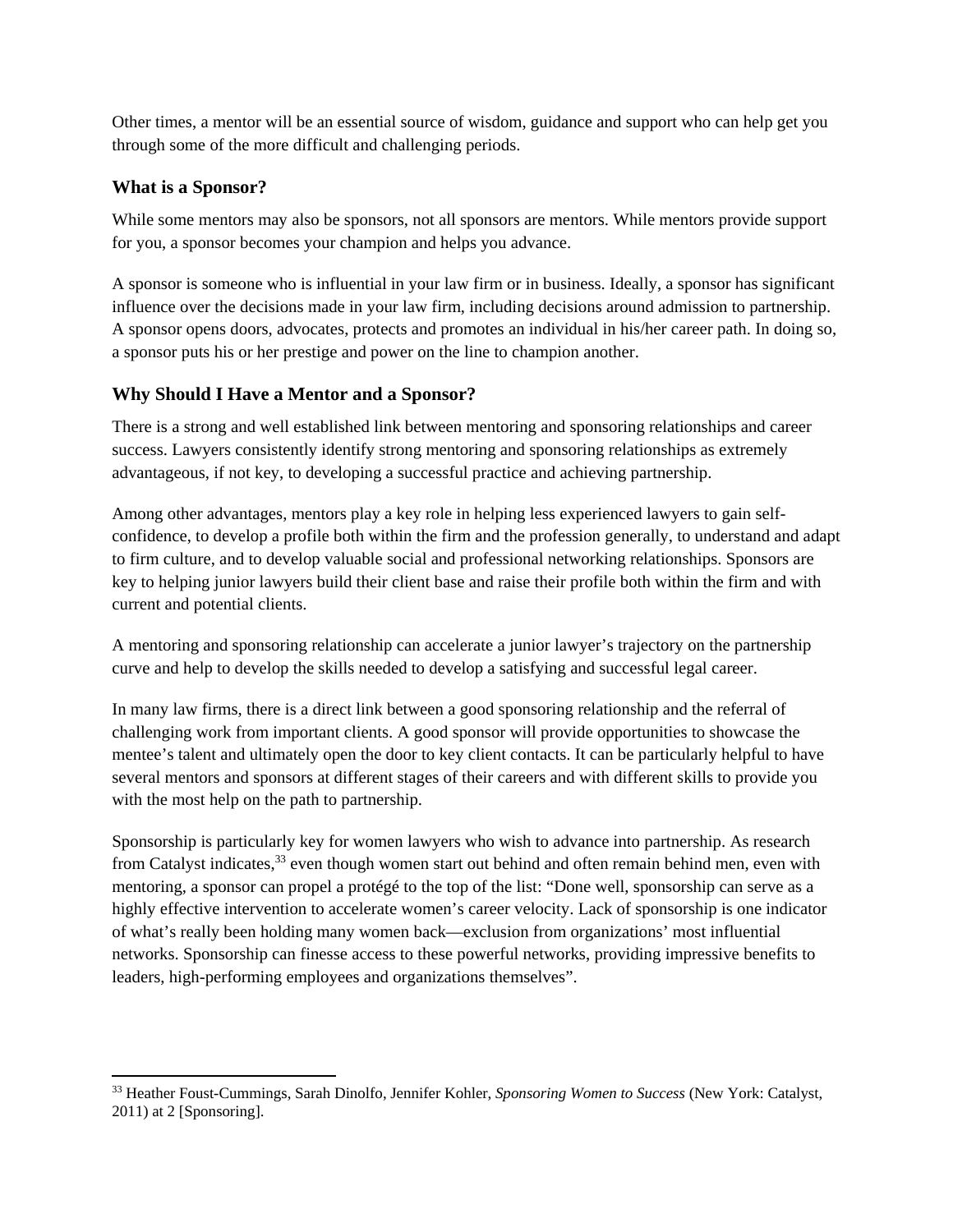## **Finding a Mentor**

Many firms have a formal new associate mentoring program in place with written guidelines, a program coordinator and procedures for matching mentors with first year associates. In other firms, partners have designated juniors who work exclusively for that partner, who then fulfils the role of a mentor and sometimes as sponsor. In some firm environments, mentoring is more informal. The designated mentor may be a senior associate who is more of a "buddy" or "pal", responsible for checking in occasionally to see how the mentee is getting along. In some firms and for sole practitioners, a formal or informal mentoring program may be entirely absent.

At the outset, it is important to understand and educate yourself about the particular mentoring program that your firm offers. If there is a written policy or program, review it to ensure that you understand how the program operates, your obligations and those of your mentor or sponsor, and the role of the program coordinator. Consider asking some of the other associates about their experiences, their perceptions of its effectiveness, and for their insights about how to ensure that you get the maximum benefit from it.

Determine whether there is a procedure for dealing with mentoring relationships that do not work. Simply because a lawyer has been assigned by the firm as a mentor, this does not guarantee that the relationship will succeed. If the mentoring relationship is not a success, do not hesitate to ask for a different mentor.

Even where the firm has a formal mentoring program that matches associates with mentors, that does not exclude the possibility of developing other mentoring relationships. Indeed, it can be very advantageous to have the benefit of a number of different mentors from within the same firm. Sponsoring relationships in particular tend to arise informally, as a result of a more junior lawyer earning the respect of a more senior lawyer through impressive work. Most successful lawyers typically had the benefit of several different mentoring and sponsoring relationships, both formal and informal.

## **Finding a Sponsor**

Given the nature of the sponsor/protégé relationship, finding a sponsor is not always an easy task. Generally, sponsors and protégés find each other through working together and developing a working relationship based on honesty, confidence, trust, communication and commitment.

In seeking a sponsor, look closely at those partners with whom you are working. See if any have the status and influence within the firm that will make them an effective sponsor for your advancement into partnership. Analyze what kind of working relationship you have with each and whether the relationship is marked by the qualities listed above. Tell him or her that you want to become a partner and ask for their help. Be willing to listen to advice that you are given and to seek out and act on opportunities provided. Ensure that when you do take up an opportunity, that your work is stellar. Above all remember, "While sponsorship can open doors for high performing individuals, simply providing someone with an opportunity does not guarantee success. It's up to the person being sponsored to deliver, once given the opportunity."34

 34 Sponsoring, *ibid*. at 5.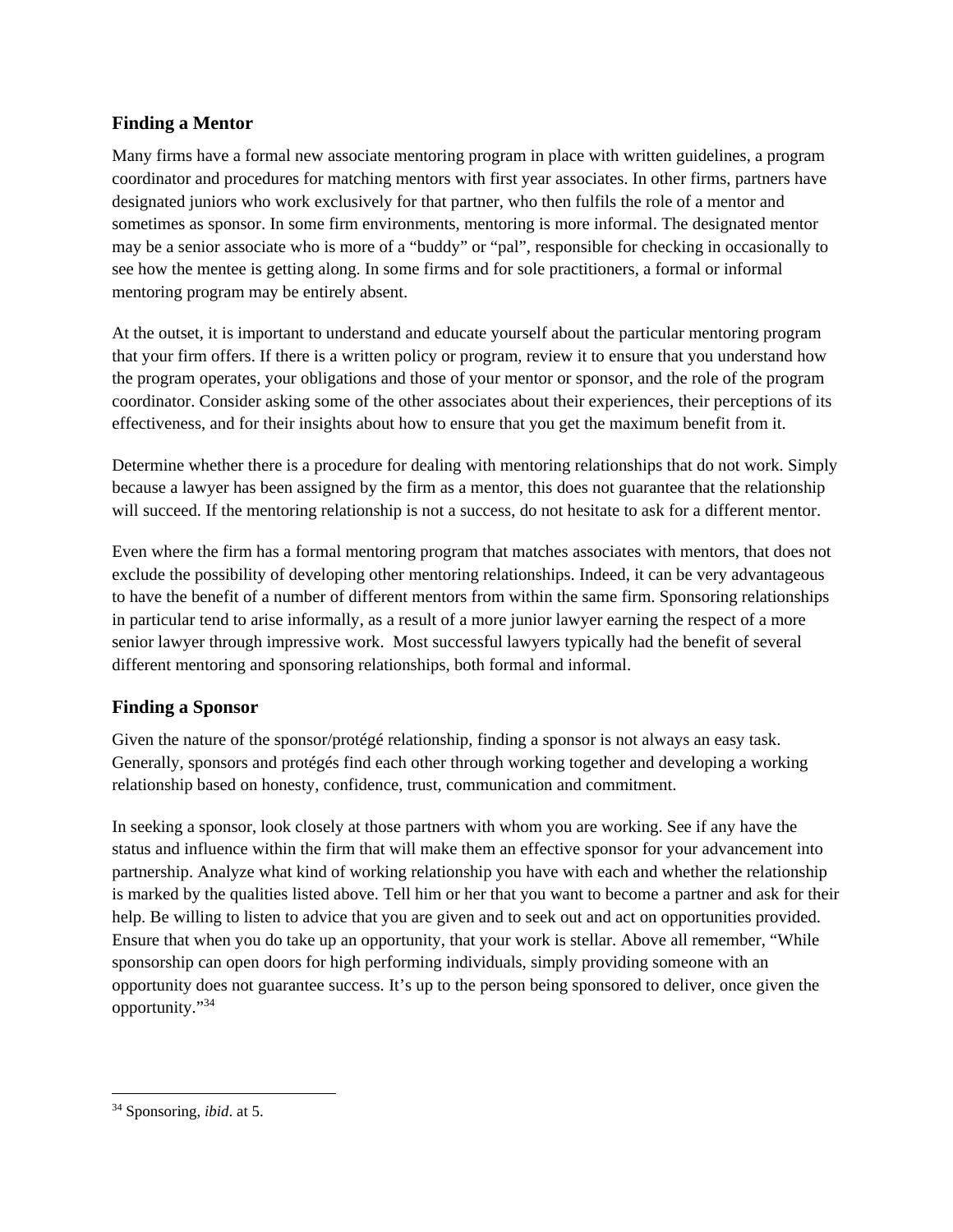## **Your Role as Mentee/Protégé**

Once you have established a relationship with a mentor or sponsor, it is important to fulfil your end of the bargain. Try to follow the advice that you receive. Make the most of whatever opportunities are offered to you as a result of the relationship. For example, if your mentor or sponsor provides an opportunity to develop your skills and to meet individuals who would be helpful to your career development, such as meeting an important client, take the opportunity.

Observe how your mentor or sponsor deals with clients, colleagues at the firm and other counsel. Try to learn from their example.

Ask for regular feedback from your mentor or sponsor. Seek frank and constructive criticism.

Continue to assess your career plan to ensure that you are filling in the gaps in your experience that are necessary in order to succeed at the firm. If you are not making progress, consider whether you need to find an additional mentor with particular expertise in other areas to address those specific deficiencies. Also, do not be afraid to seek out opportunities for yourself.

It is also important to be forthcoming about your career plans. Tell your mentor or sponsor that you want to become a partner.

#### **Women's Perspective: Challenges and opportunities in finding mentors and sponsors**

*Predominance of Men Partners:* As we are all aware, it is still the case that most managing partners of law firms are men; most of the most senior partners are men; and most of the power figures in the partnership are men. The percentage of women partners in Canada and the US ranges from less than 16% to approximately 20% in large and medium size firms. Thus, it will be necessary for most women to have a man as a sponsor if they want to advance into partnership. Such a partner will have access to the opportunities and clients that matter most and also will have a voice when it comes to partnership admission. It may be more difficult for women associates to access such sponsors or to develop strong sponsor/protégé relationships with male sponsors. If you are lacking a strong male mentor or sponsor at your firm and if there is no formal mentoring program for senior women associates, speak up about it at your performance review, talk to your practice group head or your managing partner about whom you wish to be mentored by. Do not hesitate to approach a prospective mentor or sponsor directly – enlist help from more senior lawyers if necessary.

Seek out male mentors for whom you have done excellent work and work hard to build rapport and find commonalities outside the work context, as you would with clients Ask for advice and be specific about your needs for help and support.

*Male Partners have a different experience in law firms:* While a senior male partner may make an excellent sponsor, he may not understand some of the issues you face as a woman in the firm as he has not experienced such things as gender bias, exclusion from informal networks, lack of role models, lack of leadership opportunities etc. For these issues, you should seek out a senior woman either at your firm or elsewhere to help you.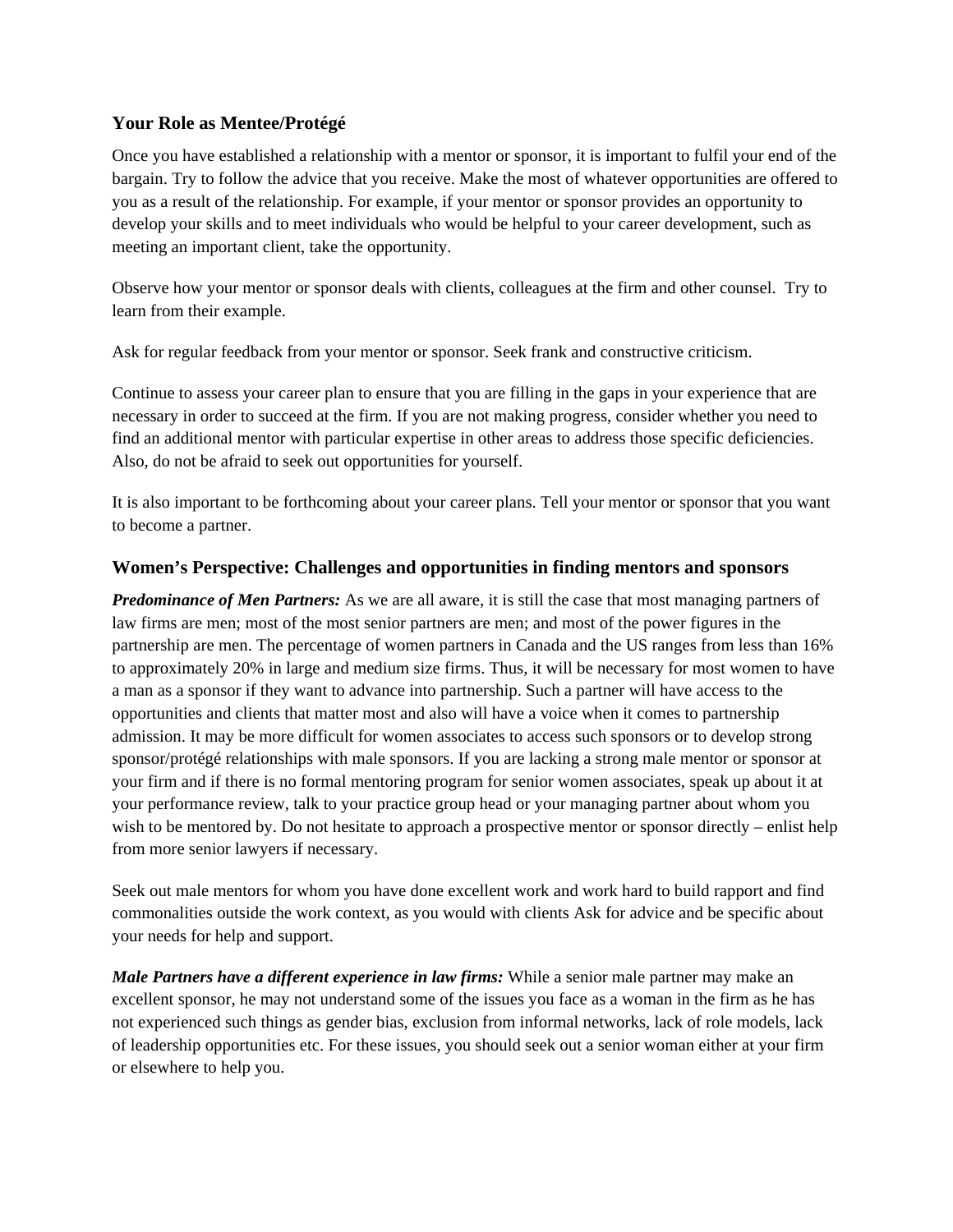*Women Partner Mentors can get overwhelmed with many mentees:* You may be fortunate enough to have senior women partners in your firm who can act as sponsors or mentors to you. However, since many women associates prefer women mentors, such women often get overwhelmed at being asked to mentor numerous younger women and may not be able to deliver the time and attention needed. If this is the case at your firm, there are a few alternatives to consider. Some of these would include proposing the establishment of "mentoring circles" made up of groups of women who participate in group mentoring; approach lawyers in your firm closer to your year of call as "peer mentors" or consider seeking a woman outside the firm to assist you while asking for a male mentor at the firm.

If your firm does not have sufficient mentors or sponsors, consider utilizing outside consultants and coaches.

# **Conclusion**

The path to partnership is complex and requires knowledge of your firm and yourself, planning, the support from members of the firm, and hard work and dedication. However, for those who wish to become partners, the work that is required to get there is worthwhile.

Women often comment about the challenges of progressing in their firms. Common challenges raised include the lack of transparency about processes and criteria used by the firm to assess an associate's performance, not knowing what is expected of an associate and not having the business skills to build a sustainable practice. We hope that this Guide will provide a roadmap to assist you in navigating your firm's expectations, assessing your personal and practice contributions to the firm, planning your path and ensuring that you have the resources to attain your goals. Always remember that the decision to become a partner is not only the firm's decision. It is also your decision, and it should be informed.

*In hindsight, I wouldn't have worried as much (so much!) and I wouldn't have been in such a hurry. I would have enjoyed life more, worked less. Partnership would still have come, in time.* 

*- Rita Andreone, Q.C., Partner, Lawson Lundell*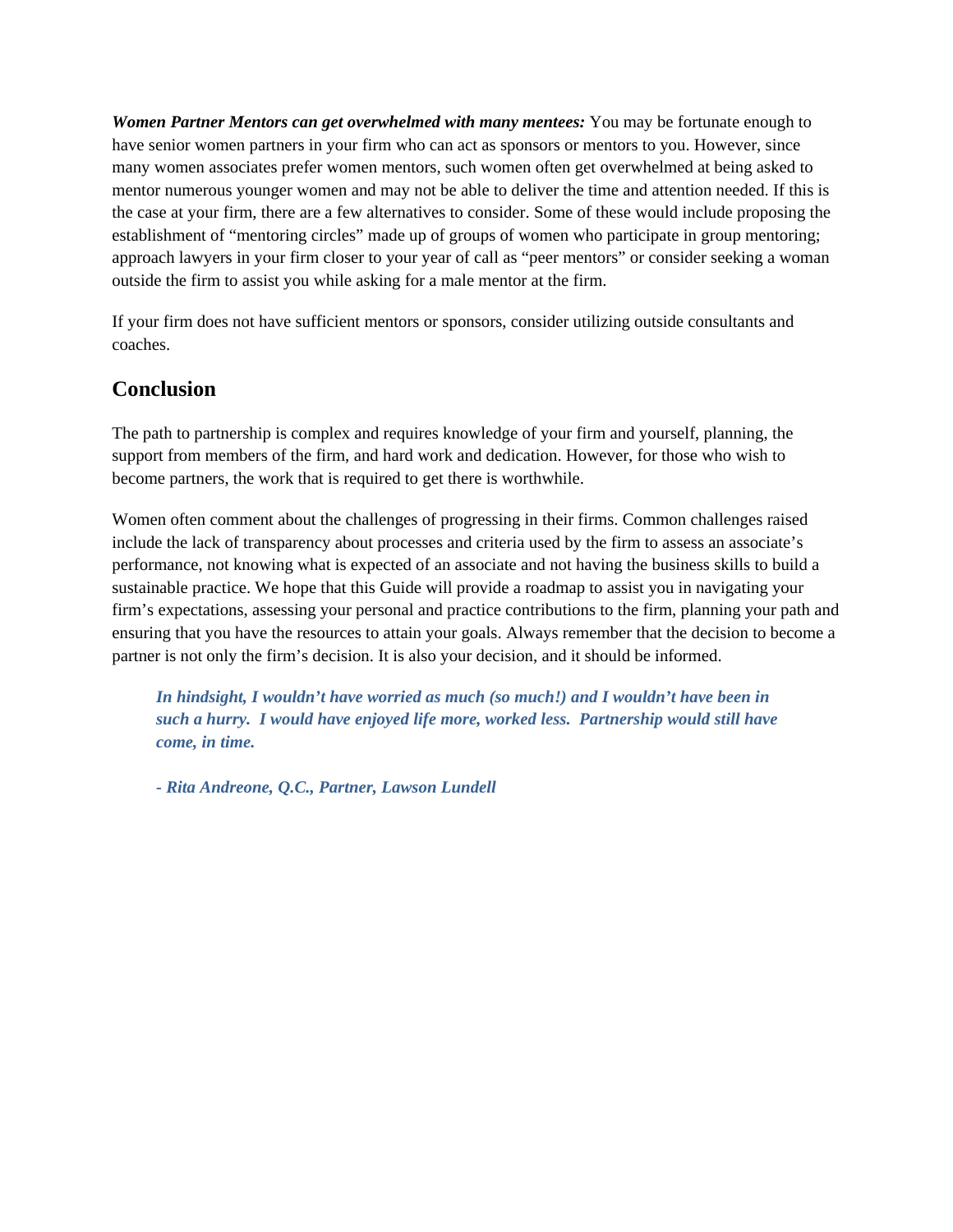# **Appendix 1 - Individual lawyer career plan**

Date:

#### Expertise

What are your areas of expertise?

Sources of work - Describe

Internal (e.g., lawyers, practice groups, cross-selling)

External (e.g., industry association, referral network, social network, volunteer activities)

Business Development Goals: Describe briefly three or four goals and objectives.

Analysis of goals (SMART: Specific, Measurable, Attainable, Realistic, Timely) What are the most important goals (i.e., prioritize and identify as long- and short-term goals)?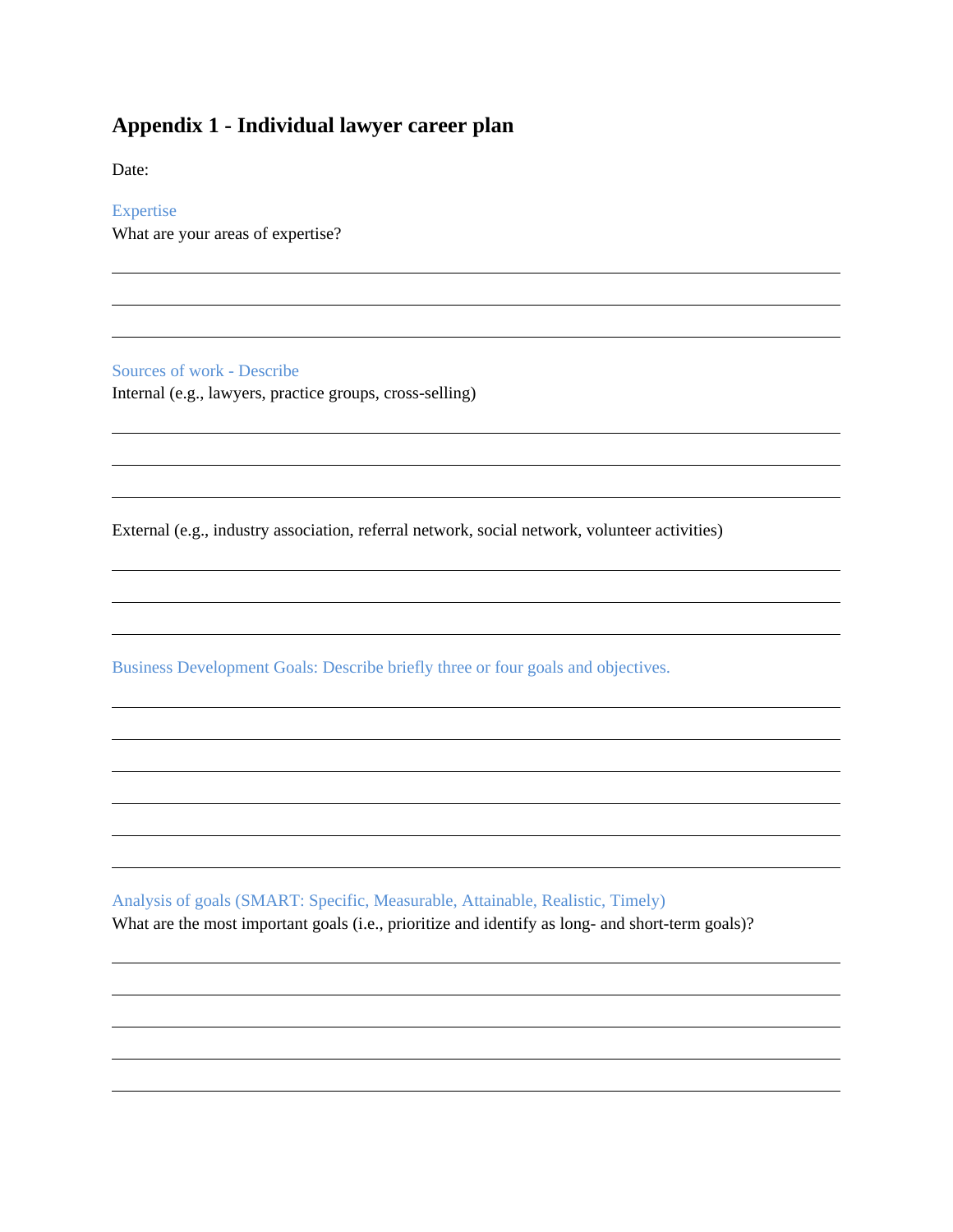What are the resources needed to achieve the goals (e.g., skills, technology, staff, CPD, financial, mentoring)?

| How will the goals be achieved (e.g., CPD, speeches/presentations, conferences, articles/publishing,<br>networking, firm committees)? |                                                                        |           |  |  |
|---------------------------------------------------------------------------------------------------------------------------------------|------------------------------------------------------------------------|-----------|--|--|
|                                                                                                                                       |                                                                        |           |  |  |
| Docketing, Billings and Revenue<br><b>Total Hours</b>                                                                                 |                                                                        |           |  |  |
|                                                                                                                                       |                                                                        | Daily:    |  |  |
|                                                                                                                                       | Non-chargeable: Annual _______                                         | Daily:___ |  |  |
| Projected Revenues: Annual                                                                                                            |                                                                        |           |  |  |
| <b>Business Development – Profile Building</b>                                                                                        | Membership in professional/bar organizations (shall join or maintain). |           |  |  |

Community, civic, political or charitable organizations (shall join or maintain), which have the potential of generating business or enhancing the firm's image.

Social or recreational organization(s) (shall join or maintain) that have the potential of generating business or enhancing the firm's image.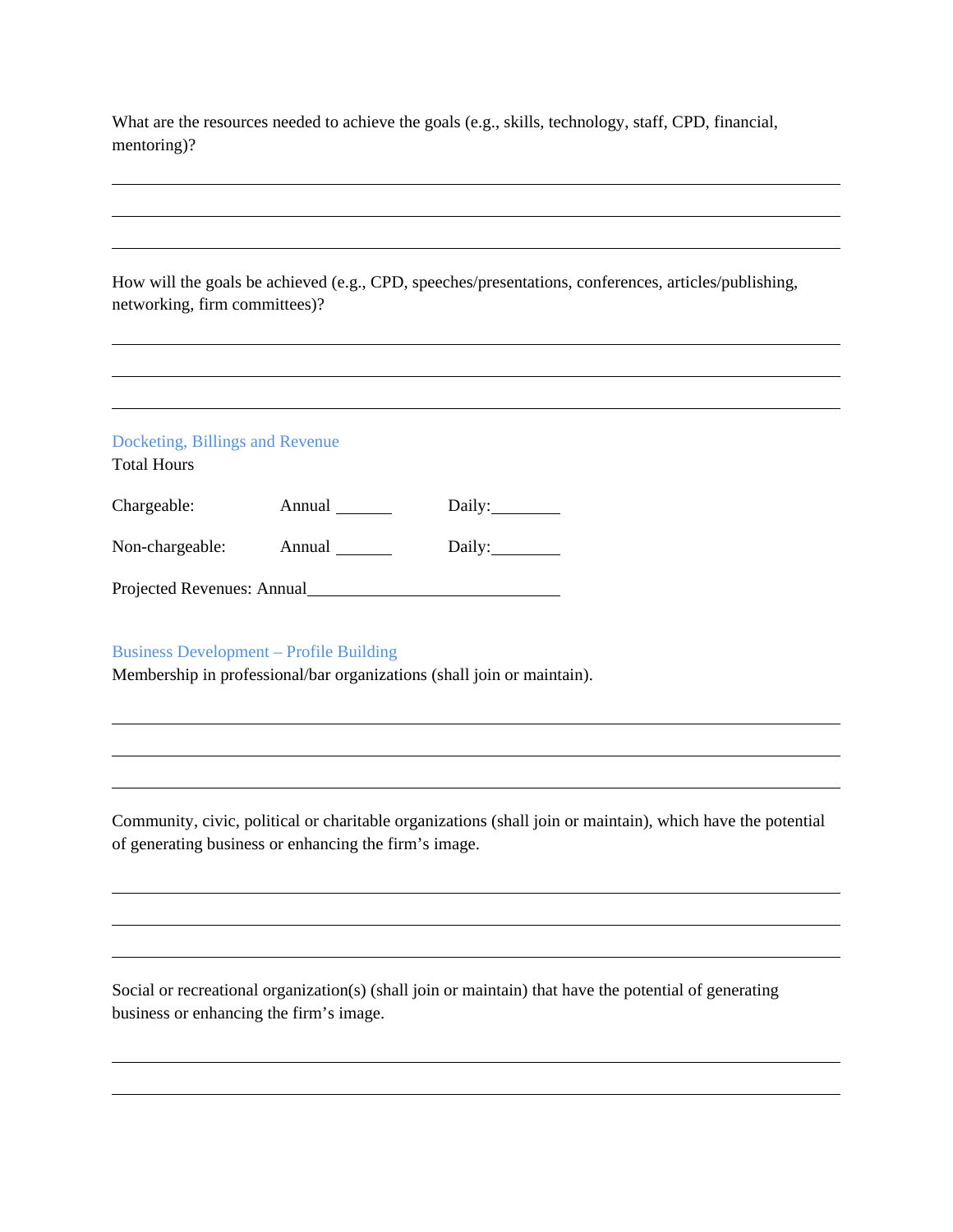Trade and industry associations (shall join or maintain).

Speech or presentation to the following group(s) or teach a class in the following subject(s):

Write books or article(s) for publication.

Business Development – Relationship Building

Initiate social or business contact with existing or potential client(s) with whom I have not done so in the past three months

Existing or potential referral source(s) with whom I have not done so in the past three months.

During the next year, engage in existing client development activities:

Practice specific cross-selling, client roundtables, newsletter, legal cost analysis, managing client relationships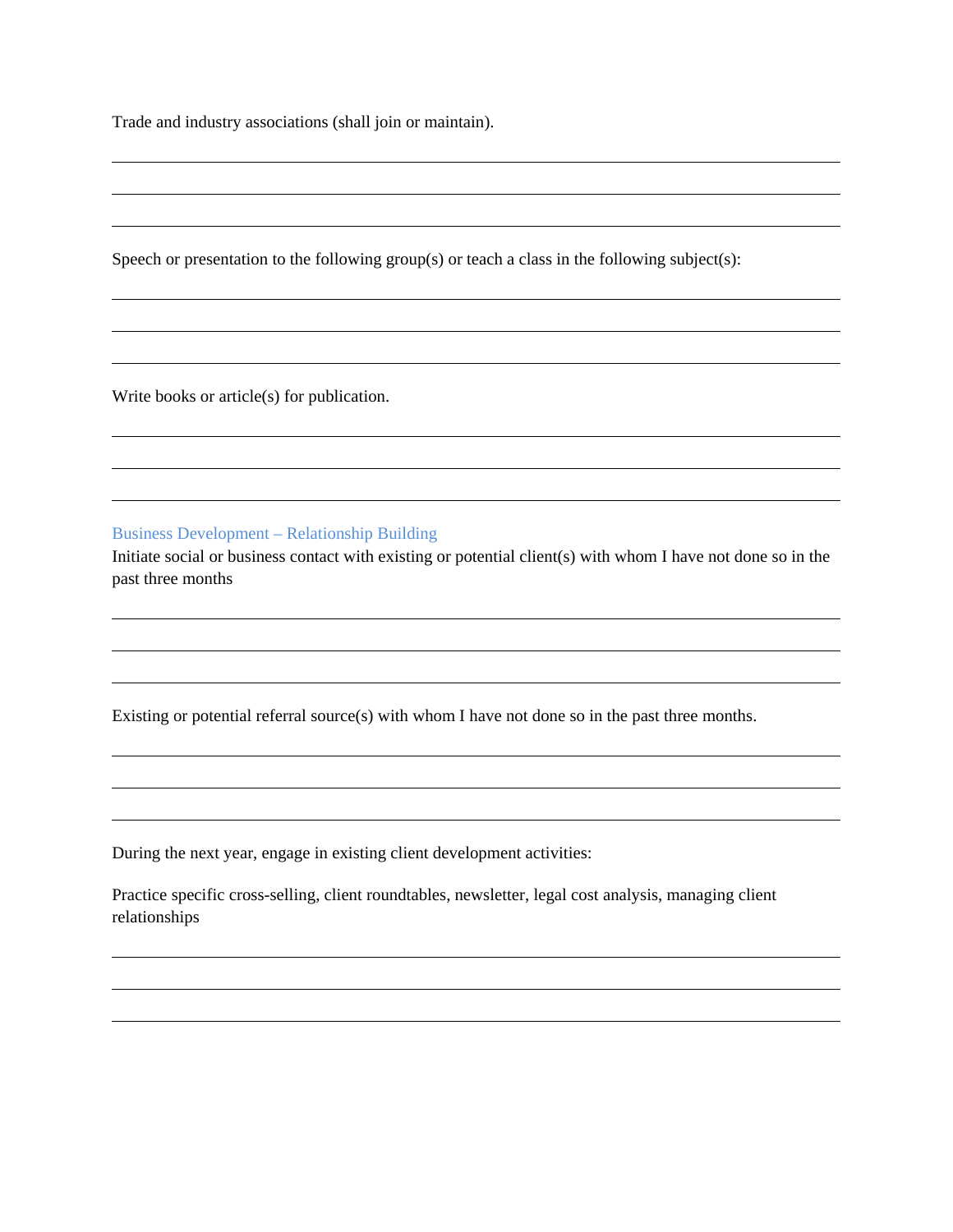Prospect targeting, research and follow-up, legal audits, presentation teams

New client development, RFP's, presentations, etc.

Internal marketing activities (marketing training/mentoring, firm database, marketing committee, internal newsletter, etc.) during the next year.

Continuing Professional Development/Skill Improvement

#### *Legal Education*

Education required to increase expertise in current practice area(s), how it will benefit the firm, where the education is available and approximate cost.

Education required to increase expertise in practice area(s) where you wish to practice, how it will benefit the firm, where the education is available and approximate cost.

How can you assist in the education of others by in-house seminars or by a formal mentoring program to train other lawyers and paralegals, outline your proposal and how it would benefit the firm?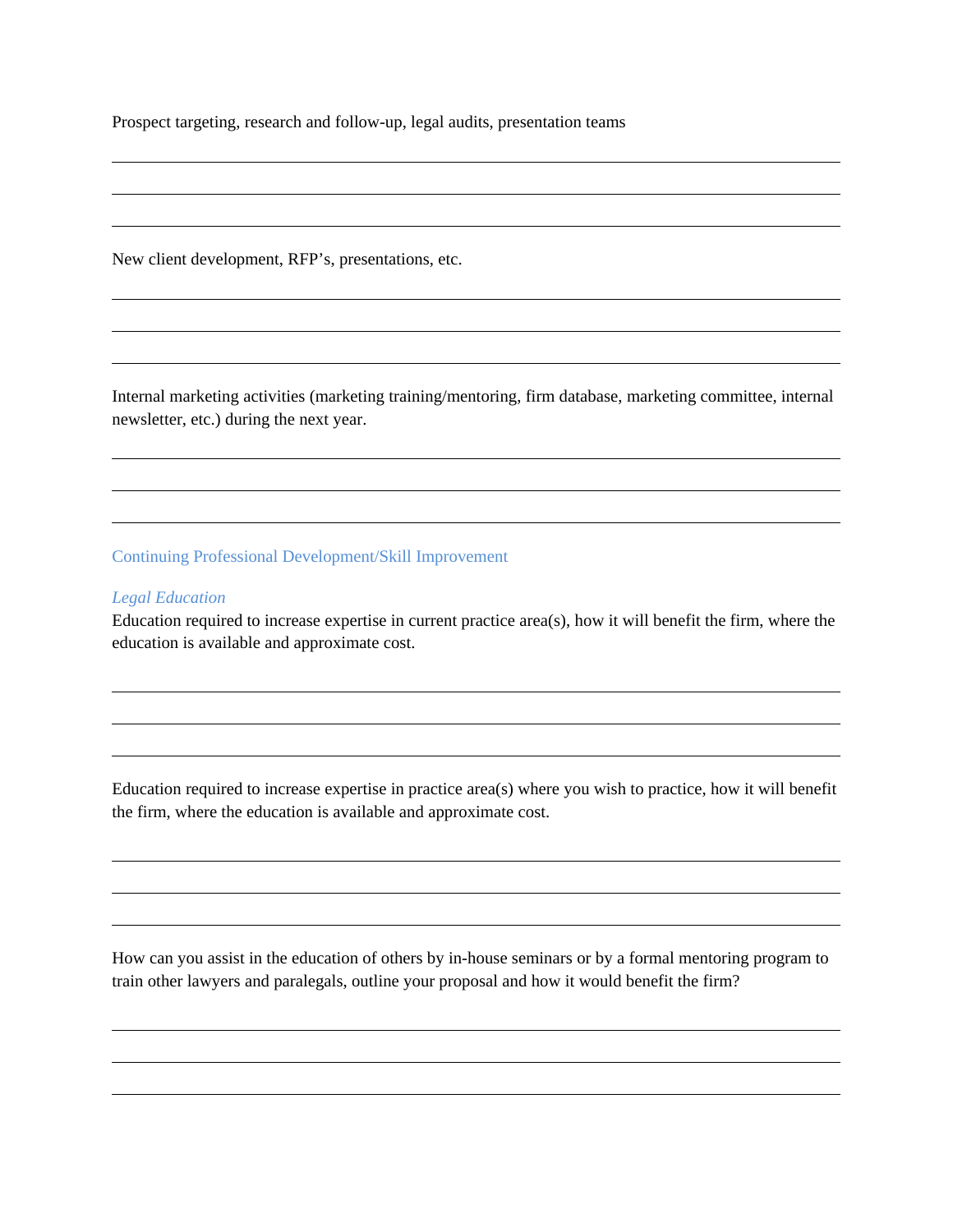Industry/Business Education

#### **Leadership, writing, speaking or management education**

Practice group, committee, knowledge management, mentoring or other firm activities.

Describe education to improve your technological, writing, speaking, or management skills; how such knowledge would benefit yourself and the firm, where the education is available and approximate cost.

#### Pro Bono

Identify pro bono activities (volunteering, Board member, politics, college/university, pro bono legal services).

What is the benefit to you or the firm?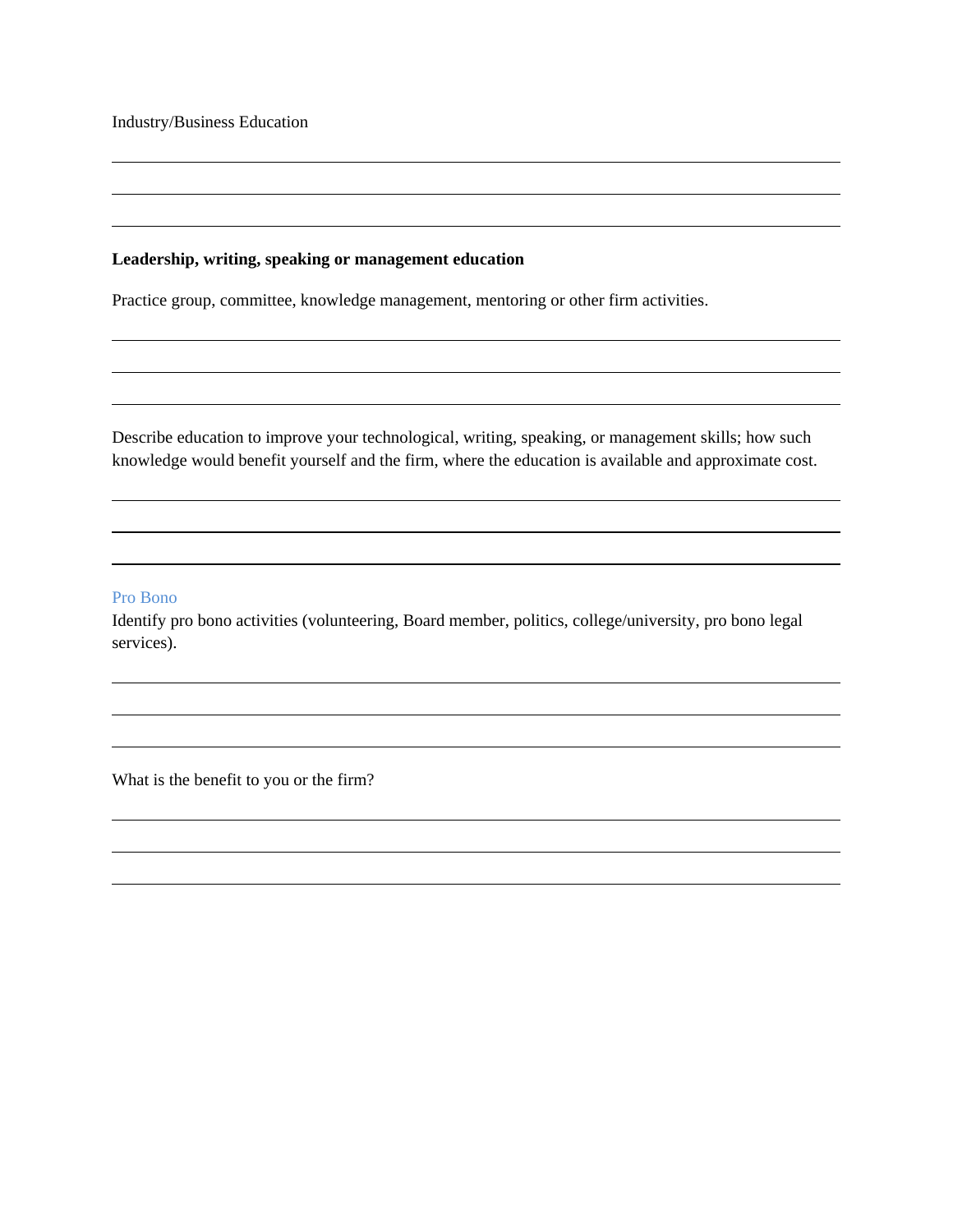# **Appendix 2 – Checklists**

## **Partnership Admission Policy and Practices**

- Identify and obtain copies of relevant policies, such as partnership admission policies, that outline criteria and process; billable hours targets policies and business origination credit policies.
- Identify unwritten policies and understand the core culture of your firm talk to your mentors, pay attention to what behaviors receive praise, and seek guidance from someone who has recently been admitted to the partnership.
- Evaluate the criteria for partnership against your own skills and abilities. Understand what each criterion means within your firm and how "success" is measured. Most firms consider some or all of the following as relevant criteria:
	- o a sustainable practice;
	- o financial management skills;
	- o commitment and dedication;
	- o client management;
	- o profile in the marketplace (via speaking, writing and committee work);
	- o business development;
	- o responsibility for or carriage of matters or clients;
	- o non-billable activities;
	- o leadership and delegation;
	- o volunteer activities;
	- o strong analytical skills, judgment and ethics; and
	- o legal expertise.
- There may be a weighting of the criteria for admission to partnership. Gather as much information as possible about the weighting of criteria so that you understand the expectations of the firm.
- Identify characteristics of successful associates/partners practices that you can emulate.
- Be aware of the demographics of your practice group and whether there is space for you in the partnership.
- Be aware of the needs of the firm's clients and how your expertise can contribute.
- If relevant, determine how maternity and parental leaves and flexible work arrangements may impact on your advancement toward partnership. The firm may have a strong commitment to work/life balance, but taking a maternity or paternal leave may still impact your path to partnership. This is largely due to the fact that lawyers on extended leaves, men or women, are not actively developing their skills as lawyers, or their client contacts, and as a result may require a longer period of time to gain the appropriate competencies to be considered for partnership.
- Understand whether your firm has income partners and/or part-time partners and how those options are relevant to your progress. Identify the critical differences between equity, income and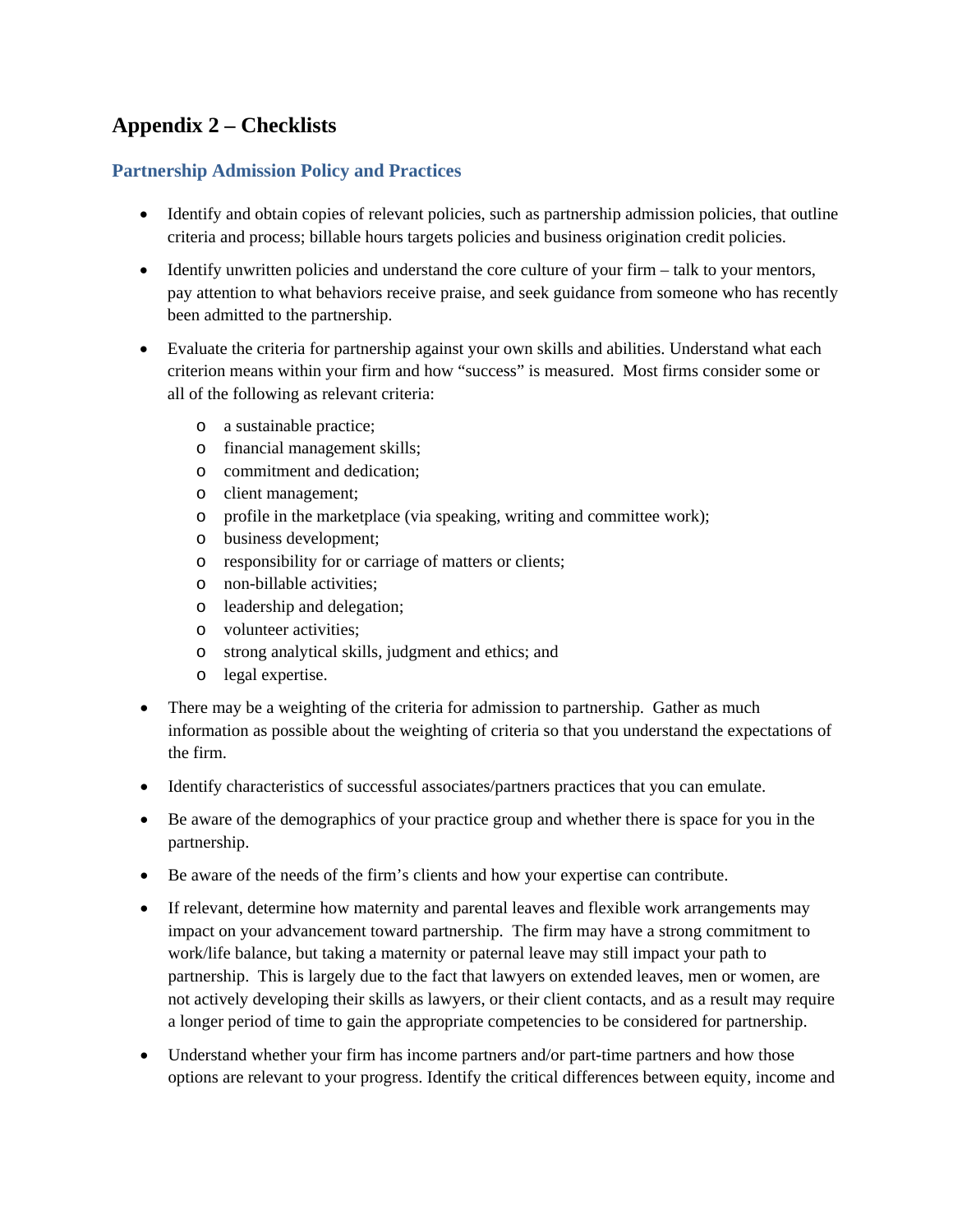part-time partners in order to make informed choices about your options in your progress to partnership.

- Identify what kind of non-billable work is most valued in your firm.
- Understand the business development expectations for partnership candidates (e.g., When are you expected to begin bringing in some business and how much business are you expected to bring in? Does maintaining important existing client relationships count? If so, how?).
- Understand how performance evaluations are taken into account in the partnership admission process.
- Identify coaching, training and mentoring opportunities offered by the firm and the role that these may have on your progress to partnership.

## **PERSONAL AUDIT**

#### SATISFACTION WITH WORK

When tracking your personal development towards partnership, you may wish to consider the following:

- Are you enjoying your practice area?
- Do you enjoy working with clients, taking responsibility for their legal problems and providing top-notch service to them?
- Do you enjoy business development and the process of finding new clients and generating new work?
- Do you like the firm where you are practising and the people you are practising with?
- What are your strengths? For example:
	- o I am a strong team player.
	- o I am ambitious.
	- o I can build rapport with clients.
	- o I am effective at providing client services.
	- o I can lead a project.
	- o I am a good team player.
	- o I am detail oriented.
	- o I like to market myself.
	- o I am a good communicator.
	- o I am a good writer.
	- o I have strong time management skills.
	- o I can multitask and work well under pressure.
	- o I have a good sense of humour.
	- o I work well to deadlines.
	- o I am good at networking.
	- o I am good at nurturing relationships.
	- o I am good at problem solving.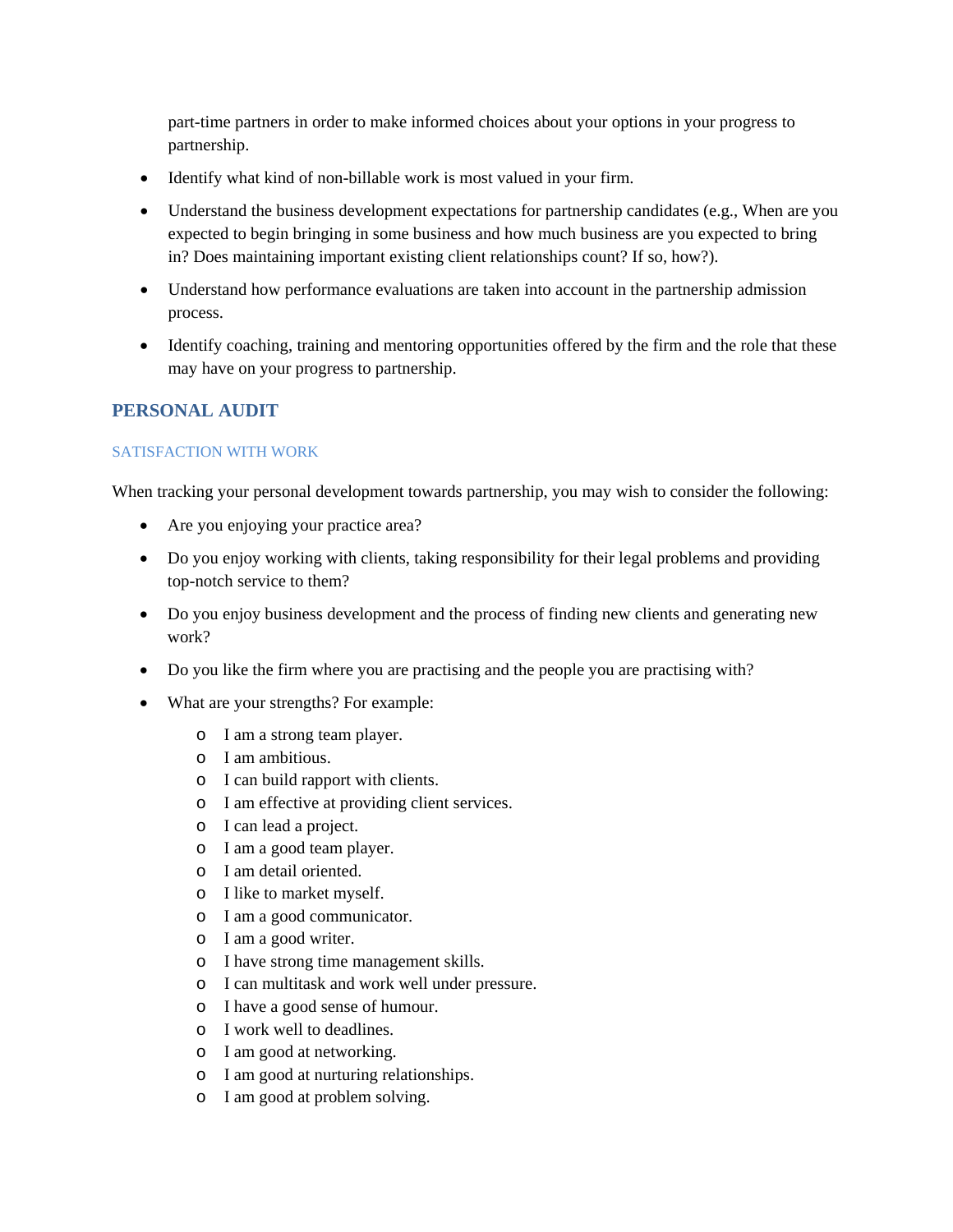#### WORK/LIFE EFFECTIVENESS

- What are the billable and non-billable hour expectations of an associate and a partner in your firm?
- Are you able to meet these billable and non-billable hours expectations?
- If you find the hours challenging because of family obligations, do you have:
	- o sufficient child care?
	- o resources to assist in emergency situations, such as emergency child care?
	- o resources to deal with contingencies, such as parents or children who are ill?
	- o resources to assist you in household management and childcare tasks?
	- o If applicable to you, does your partner, spouse or significant other support your goal of being a partner?

## MENTORS, SPONSORS AND CHAMPIONS (SEE ALSO SECTION ON USING MENTOR O R SPONSOR RELATIONSHIPS EFFECTIVELY)

- Are you satisfied with your "mentorship" relationships at the firm? Have you tried to seek out a mentor in a powerful position who will champion you?
- If you do not have an internal mentor or if that mentoring relationship is not successful, have you sought a mentor in the broader legal community through an external program?
- Do you have key work providers with whom you have a good relationship and who are providing you with appropriate work opportunities? Do you understand the work allocation process at your firm? Do you have a strategy to obtain the work opportunities that will assist in your advancement? If not, have you considered seeking assistance with this from your practice group leader or mentor?

## **PRACTICE AUDIT**

#### HOURS AND CLIENTS

Annually, review your practice over the last year as follows:

- How many hours have you billed?
- How do your hours relate to firm billable hour targets?
- Which clients have you worked for and how many hours for each?
- Are your clients on the firm's list of major clients? If not, will this be a problem?
- Is your practice appropriately diversified or specialized for your year of call and in light of your overall career plan and future goals?
- How many hours of work do you get from more senior partners at the firm? Are they significant partners?
- How many hours do you generate yourself?
- How many files are you the billing lawyer on?
- How many hours of work did you delegate to more junior lawyers?
- How many significant matters were you the lead on?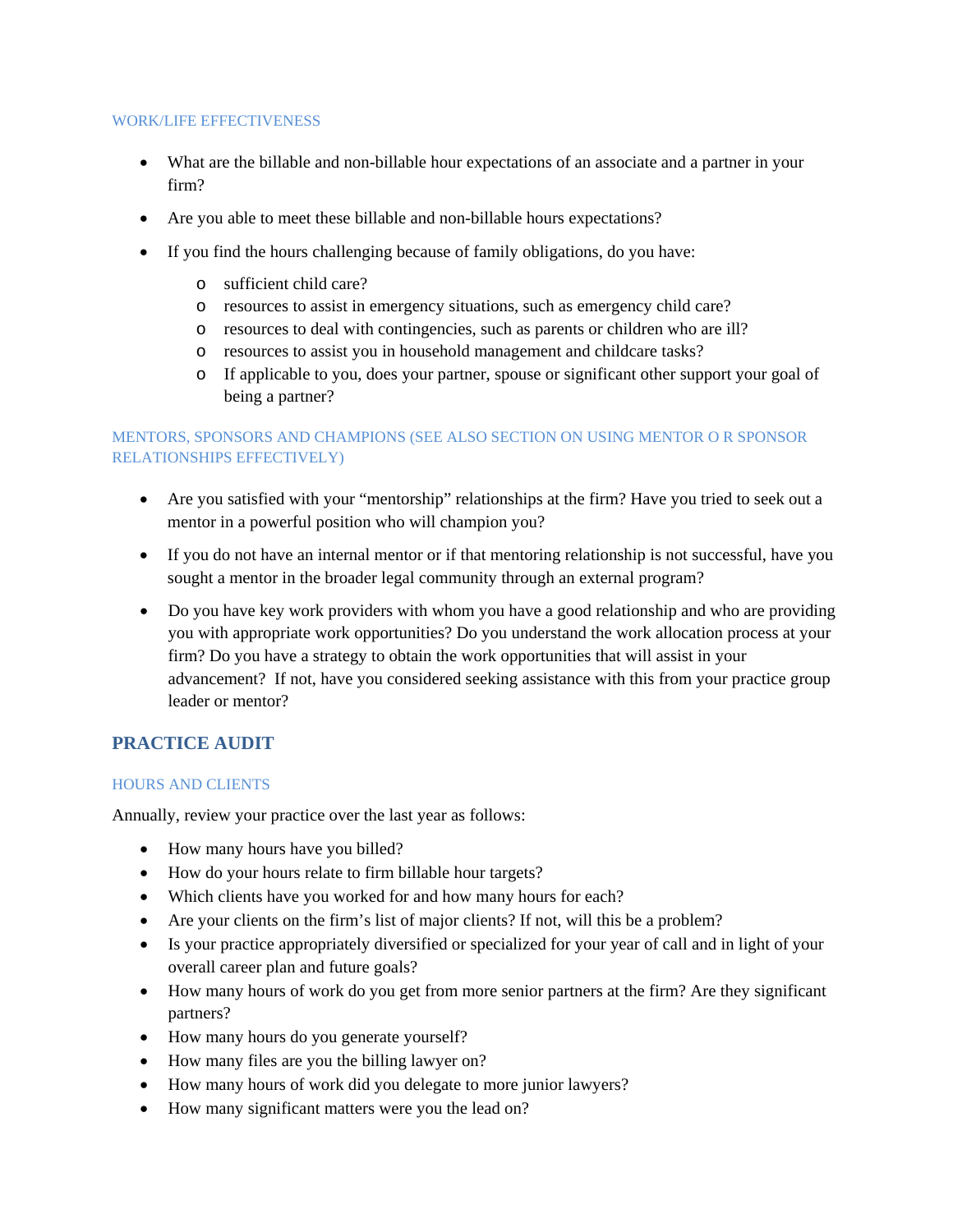- Are you the relationship lawyer for any clients? Have you attracted new matters or new clients yourself?
- Are you a member of any significant client teams?
- Are you a leader of any significant client teams?
- Are there matters that were generated as a direct result of your efforts with an existing client or clients that you brought to the firm? If so, how many hours did these matters account for?
- If you are moving towards specialization, will this specialization be sustainable and feasible as a partner? Will you be able to generate enough business in that area to keep yourself and others busy over the long-term?

#### TIME AND FINANCIAL MANAGEMENT OF YOUR PRACTICE

- Do you capture your hours on a daily or weekly basis?
- If applicable, do you submit your hours on a timely basis?
- Do you bill promptly for files on which you are the billing lawyer?
- How much of your time was written off in the last year?
- How much of your time was premium billed? How long are your receivables outstanding?

If you don't know, how can you find out?

#### INTERNAL NETWORKING

- List senior, influential work providers who have referred you work this past year.
- List how you have marketed yourself internally during the past year.
- List your sponsor or sponsors at the firm who can be an advocate for you and help you build your profile internally. If you do not have a sponsor, identify someone who you will ask to fulfil this role. List the role you play on any key firm committees.

#### BRANDING

- List how you have increased your external reputation and profile in the past year by:
- writing and/or speaking on your areas of expertise;
- sitting on any corporate or not-for-profit boards;
- participating in any industry groups related to your practice; and
- participating in volunteer or social activities related to your practice or to potential client contacts.

#### BUSINESS DEVELOPMENT

- Did you make a business development plan? Did you follow it?
- What are the expectations at your firm for associates and partners regarding business development? List the business development activities with clients that you carried out in the past year and rate their results, if any.
- List the external networking activities you engaged in over the past year with potential clients or contacts. Which were the most effective?
- List internal and external resources you have used to help you develop business.